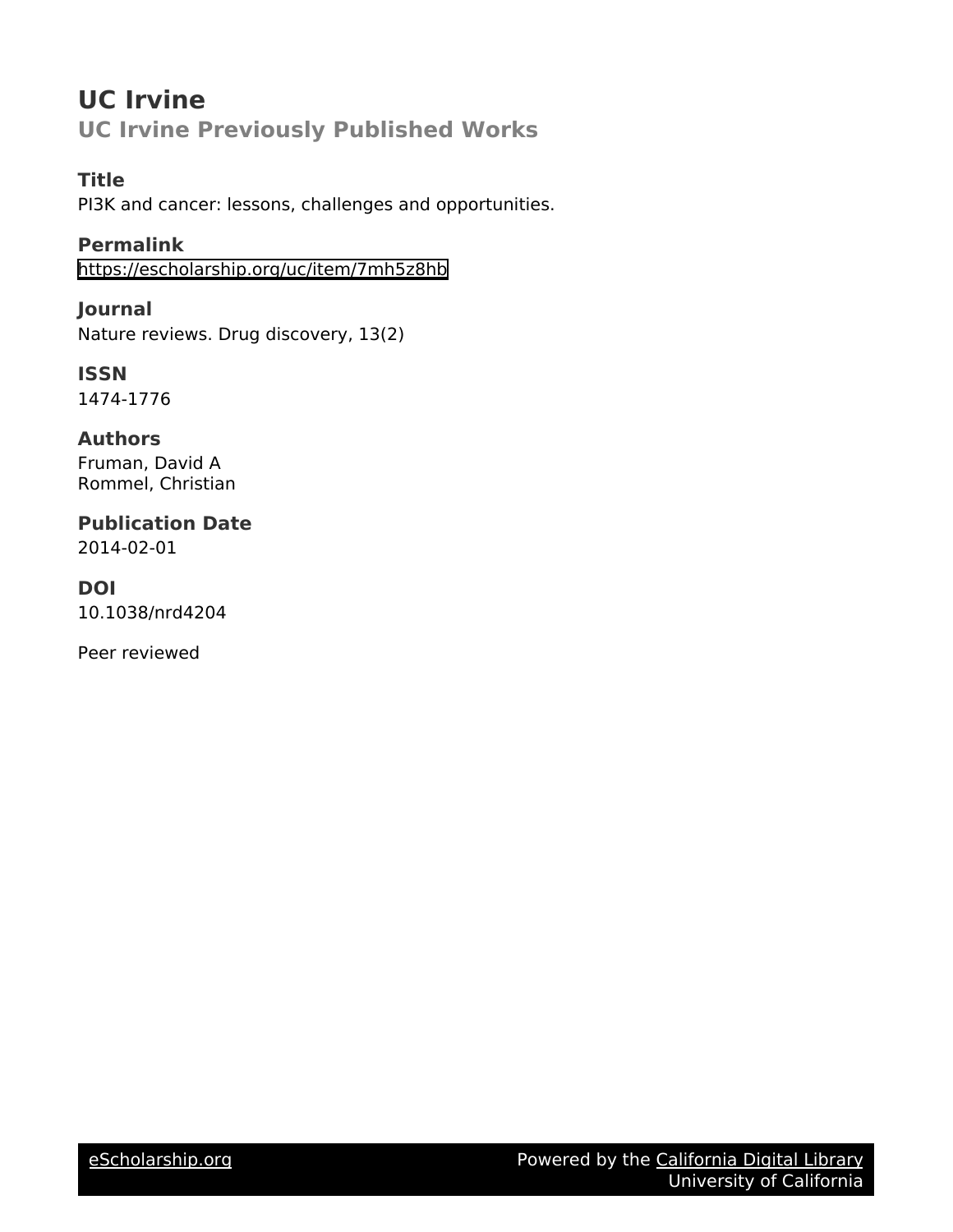### **PI3K and Cancer: Lessons, Challenges and Opportunities**

David A. Fruman <sup>1</sup>\* & Christian Rommel <sup>2</sup>\*

<sup>1</sup> Department of Molecular Biology  $\&$  Biochemistry, and Institute for Immunology, University of California, Irvine, Irvine, CA 92697 USA. 2 Amgen, Inc., Thousand Oaks, CA 91320 USA

\* Address correspondence:

David A. Fruman, University of California, Irvine, Department of Molecular Biology & Biochemistry, 3242 McGaugh Hall, Irvine, CA 92697-3900 Tel: 949-824-1947 Fax: 949-824- 8551 dfruman@uci.edu

OR

Christian Rommel, Amgen, Inc., One Amgen Center Drive, CA 91320-1799, Tel: 805-447-2022, crommel@amgen.com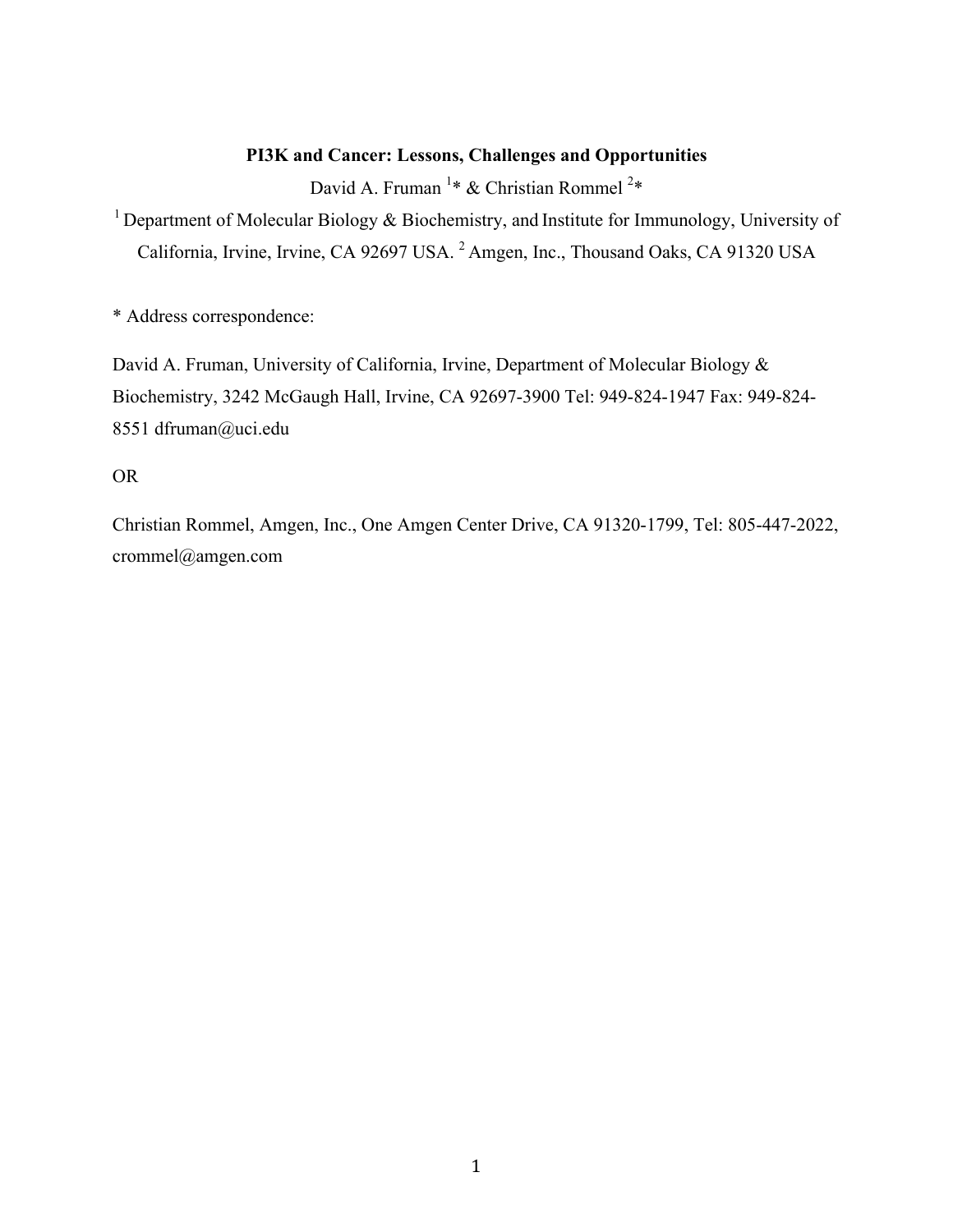#### **Summary/Abstract**

The central role of phosphoinositide 3-kinase (PI3K) activation in tumor cell biology has prompted a sizeable effort to target PI3K and/or downstream kinases such as AKT and mTOR in cancer. However, emerging clinical data show limited single agent activity of PI3K/AKT/mTOR inhibitors at tolerated doses. One exception is the response to PI3Kδ inhibitors in chronic lymphocytic leukemia, where a combination of cell-intrinsic and -extrinsic activities drive efficacy. Here we review key challenges and opportunities for clinical development of PI3K/AKT/mTOR inhibitors. Through a greater focus on patient selection, increased understanding of immune modulation, and strategic application of rational combinations, it should be possible to realize the potential of this promising class of targeted anti-cancer agents.

#### **Introduction**

The signaling network defined by PI3K, AKT and the mechanistic target of rapamycin (mTOR) controls most hallmarks of cancer: cell cycle, survival, metabolism, motility, and genomic instability  $\frac{1}{1}$ . The pathway also contributes to cancer-promoting aspects of the tumor environment such as angiogenesis and inflammatory cell recruitment (Fig. 1)<sup>2-4</sup>. The lipid second messenger produced by PI3K enzymes, phosphatidylinositol-3,4,5-trisphosphate (PIP3), is elevated constitutively in most cancer cells and recruits cytoplasmic proteins to membranelocalized "onco" signalosomes <sup>5,6</sup>. The oncogenic signaling proteins recruited in this way include members of the AGC kinase family (e.g. AKT, Fig. 1), TEC family tyrosine kinases, and various modulators of small GTPase activity<sup>7</sup>. Cancer genetic studies suggest that the pathway is the most frequently altered in human tumors: the *PIK3CA* gene encoding the PI3K catalytic isoform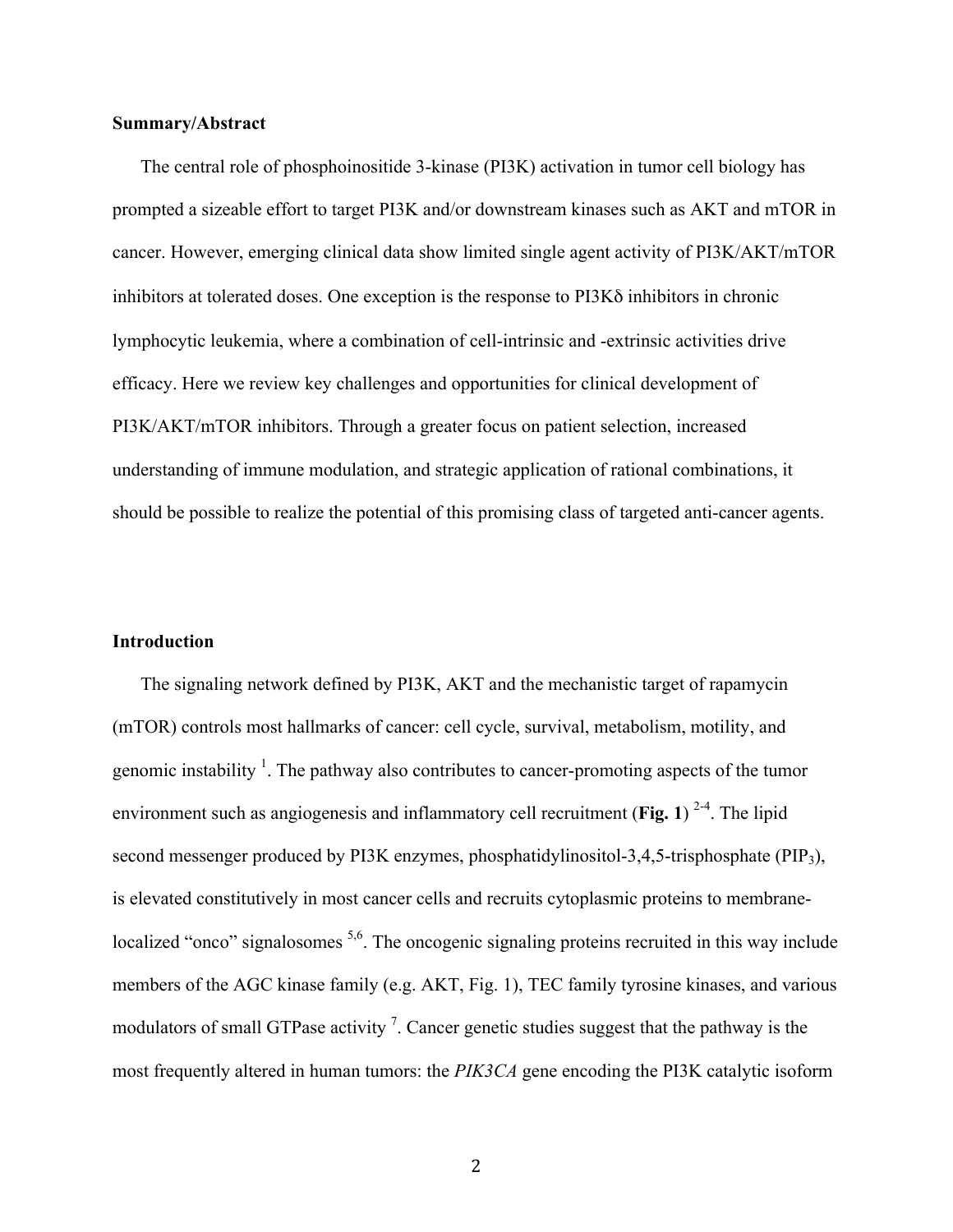$p110\alpha$  is the second most frequently mutated oncogene, and *PTEN* encoding the major PIP<sub>3</sub> phosphatase is among the most mutated tumor suppressor genes <sup>8,9</sup>. In accord, a recent genomic study of head and neck cancer found the PI3K pathway to be the most frequently mutated <sup>10</sup>. Indeed, even in cancer cells expressing normal PI3K and PTEN genes, other lesions are present that activate the PI3K signaling network (i.e. activated tyrosine kinases, RAS, AKT; loss of LKB1 (STK11), INPP4B, TSC)<sup>11</sup>. This strong genetic evidence and the druggability of various components in the network provided the original rationale and excitement for targeting PI3K/AKT/mTOR signaling in oncology. The signaling network was seen as an opportunity to combat tumor complexity and genomic heterogeneity through a central, common oncogenic driver fundamental to all cancer cells. However, counterbalancing this opportunity is the challenge of targeting enzymes that are also active and critical in normal cells and tissues.

Groundbreaking structural studies of PI3K enzymes  $12-18$ , together with extensive medicinal chemistry efforts 19-21 have led to the discovery of compounds targeting one or more nodes in the network. Several of them harbor favorable drug properties and suppress tumor growth in preclinical models of cancer  $20-24$ . The challenge is to translate these findings into a meaningful activity at acceptable tolerability in cancer patients. The early results from trials in advanced solid tumors are rather sobering, showing limited single agent activity of PI3K and mTOR inhibitors 25, 222, especially when compared to agents targeting driver oncogenes such as *BCR-ABL*, *ALK* or *BRAF*. Pharmacology plays an important part in clinical efficacy, in that doses high enough and over a long enough exposure period to achieve cancer eradication might not be tolerated due to mechanism based on-target toxicities. Yet the pathway itself might not be as essential to cancer cells as originally proposed, at least at an advanced stage of tumorigenesis. Indeed, blockade of the pathway generally fails to induce cancer cell death and selects for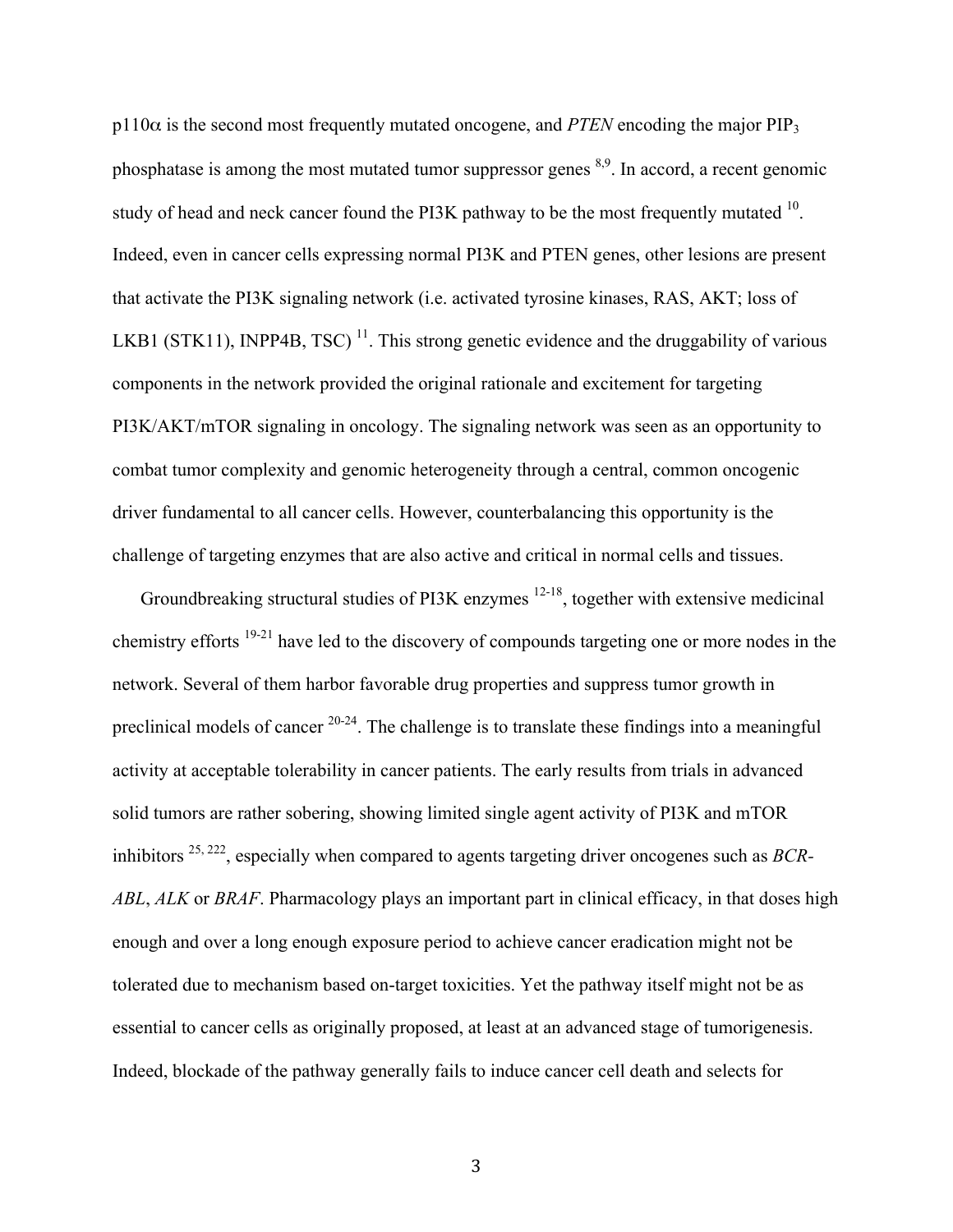compensatory pathways that maintain survival and restore tumor growth  $26-28$ . Furthermore, refinement of genetically engineered mouse models suggests that *PIK3CA* mutants expressed at endogenous levels do not strongly drive tumor development like some other oncogenes <sup>29,30</sup>. In essence, "oncogene addiction" to PI3K/AKT/mTOR signaling is not absolute. Therefore, unleashing the full potential of PI3K/AKT/mTOR inhibitors in oncology will require earlier treatment, dose/schedule optimization, and rational combinations with other therapeutic approaches.

It will also be important to identify biomarkers that can guide patient selection, and to determine which tumor types/genetic profiles benefit from blocking single nodes/isoforms versus multiple targets. Encouragingly, the p110δ-selective inhibitor GS-1101 (formerly CAL-101 and currently in phase 3 development) produces dramatic responses in some B cell malignancies  $31,32$ . This proves the principle that a potent and selective PI3K inhibitor can improve survival of selected cancer patient populations. Yet, GS-1101 has an unusual mechanism of action: the drug is not directly cytotoxic to malignant B lymphoma cells and its efficacy arises in part from modulating the tumor immune environment <sup>31,32,223</sup>. This illustrates the importance of understanding PI3K pathway biology in immune cells and in physiological models of tumor immunity (or immunology). The success of antibody therapies targeting immune checkpoints (CTLA-4, PD-1)  $^{33,34}$  emphasizes the potential of targeting immune-inhibitory pathways in cancer and the importance of evaluating immune effects of small molecule kinase inhibitors.

The goal of this review is to reset both expectations and directions. Our understanding of the complexity of the PI3K/AKT/mTOR signaling network and its role in cancer has significantly increased, establishing the pathway as a challenging yet viable target in oncology. Much can be learned from clinical failures and the limited successes to date, to chart a course for next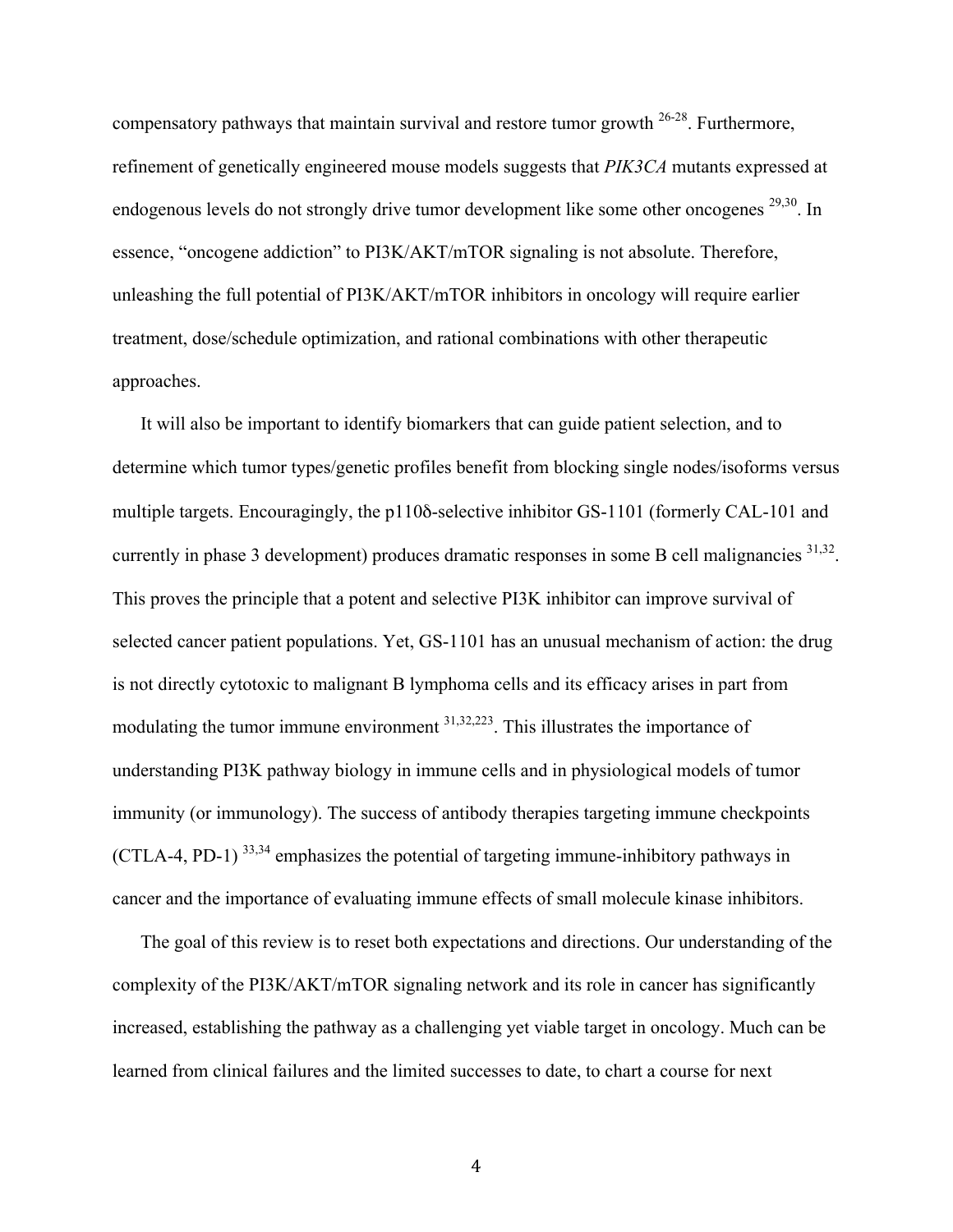generation strategies. In our opinion, enthusiasm and commitment towards targeting such an important pathway in cancer should not be reduced.

#### **Overview of the PI3K/AKT/mTOR signaling network**

Key features of the PI3K/AKT/mTOR signaling network that illustrate both the promise and the challenges for targeting the pathway in cancer have been previously discussed  $11,21,35,36$ . Below, we will provide a brief overview of the functions and signaling mechanisms of members of the family of PI3K enzymes, highlighting their roles in cancer and issues faced in therapeutically targeting them.

There are eight mammalian PI3K enzymes, grouped into three classes <sup>36</sup>. The most important in cancer are the four class I enzymes, termed PI3Kα, PI3Kβ, PI3Kγ and PI3Kδ. These are heterodimers of a catalytic subunit of 110 kDa (p110α, p110β, p110γ or p110δ) and a regulatory subunit. The catalytic isoforms share considerable sequence homology and produce the same lipid product (PIP3), and each can receive activation inputs from both tyrosine kinases and from GTPase signaling 36,37. However, the details of these inputs differ (see *Box 1*). The distinct activation mechanisms of the class I PI3K isoforms suggest that each has unique biological functions, a model supported by abundant evidence from targeted gene inactivation in mice  $36,38-$ <sup>41</sup>. It follows that targeting single isoforms might have therapeutic effects. On the other hand, functional redundancy in maintaining cell survival has been documented in various cell types including cancer cells 42. Furthermore, mouse genetic models have caveats and do not always accurately predict the response to acute target inhibition by pharmacological agents.

Of the four class I catalytic isoforms, only *PIK3CA* (encoding  $p110\alpha$ ) is frequently mutated in human cancer 8,11. Although many *PIK3CA* mutations exist, there are two hotspots that cause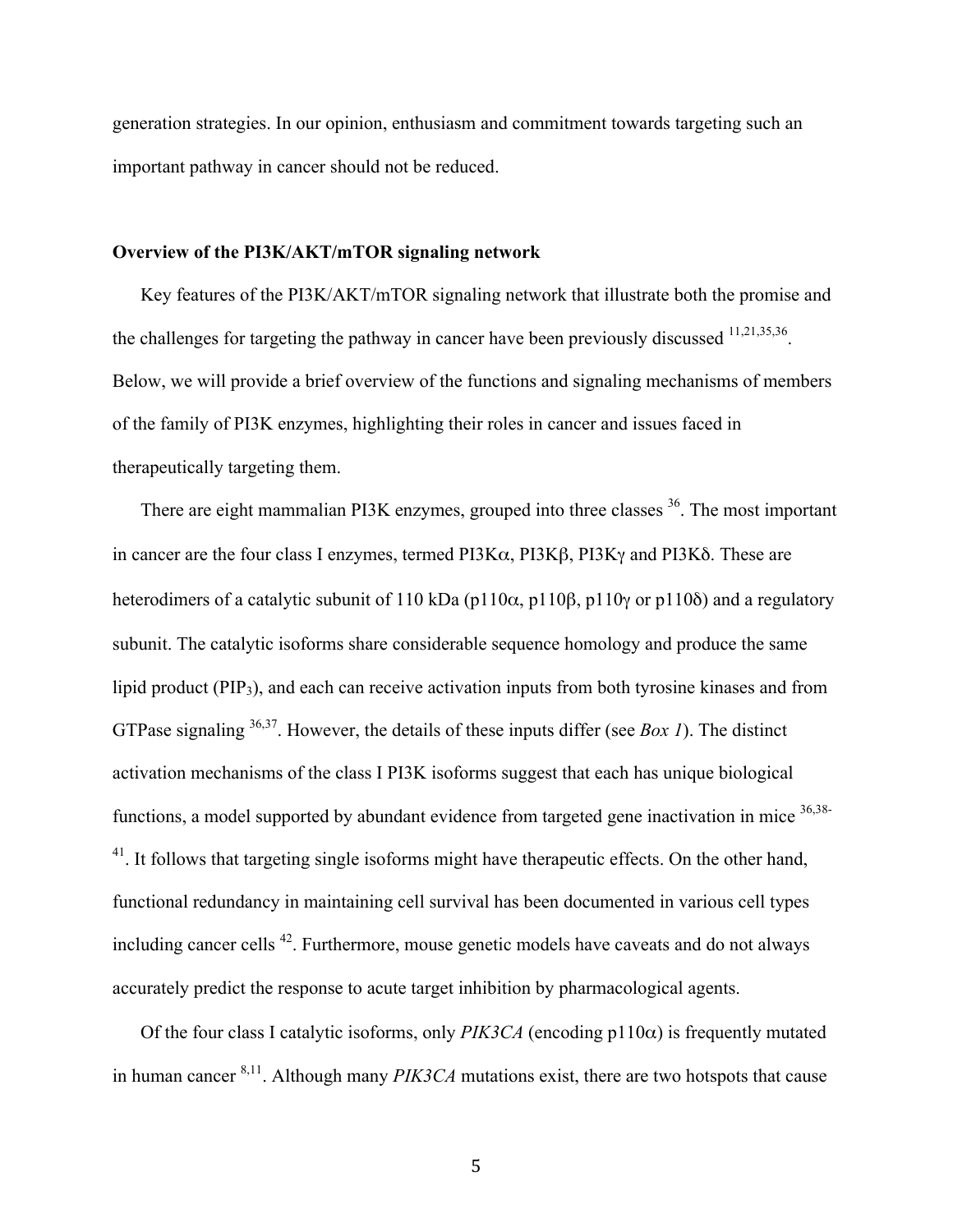elevated PI3K enzyme activity through distinct mechanisms 15. Transforming mutations in the ubiquitously expressed gene  $PIK3CB$  (encoding p110 $\beta$ ) are rare <sup>43</sup>, perhaps due to this isoform's distinct mode of interaction with regulatory subunits  $18$ . Mutations in class I regulatory subunit genes (*PIK3R1* or *PIK3R2*) are also found in cancer cells and cause increased PI3K activity 44,45. In cell transformation assays, p110α plays a dominant role in the oncogenic potential of *PIK3R1* mutants <sup>46</sup>. This observation provides further support for a unique role of the p110 $\alpha$  isoform in tumorigenesis. In addition, p110α has a cell-extrinsic role in tumor angiogenesis (**Fig. 1**) and possibly stromal fibroblasts <sup>3,4</sup>, another potential advantage for targeting this isoform. In cancer cells with wildtype PI3K genes, there are usually oncogenic lesions in upstream tyrosine kinases (TKs) and/or RAS that cause constitutive signaling through PI3K  $<sup>11</sup>$ . Loss of lipid phosphatases</sup> *PTEN* and/or *INPP4B* is an alternative path to elevated PI3K lipid products, but inactivation of these tumor suppressors is not mutually exclusive with mutations in PI3K or RAS<sup>44,47</sup>. Indeed, a mouse model demonstrated that loss of *PTEN* cooperates with *PIK3CA* mutations to cause ovarian tumors <sup>29</sup>. *PIK3CA* mutations or *PTEN* loss can also co-exist with oncogenic TKs <sup>48,49</sup>.

The mTOR serine/threonine kinase functions at two distinct nodes in the PI3K signaling network (**Fig. 2A**)<sup>50,51</sup>. mTOR complex-2 (TORC2) phosphorylates key residues to activate AKT and other kinases. TORC2 appears to have basal activity that is stimulated by growth factors and through association with ribosomes  $^{52}$ . mTOR complex-1 (TORC1) is a central regulator of cellular metabolism and biosynthesis, and is subject to complex regulation by growth factors, nutrients and cellular stresses  $<sup>51</sup>$ . When conditions are favorable for cell growth,</sup> TORC1 phosphorylates several substrates to promote anabolic processes (ribosome biogenesis, translation, and synthesis of lipids and nucleotides) and suppress catabolic processes (e.g. autophagy)  $51$ . One of the key control nodes for TORC1 activity is the TSC complex containing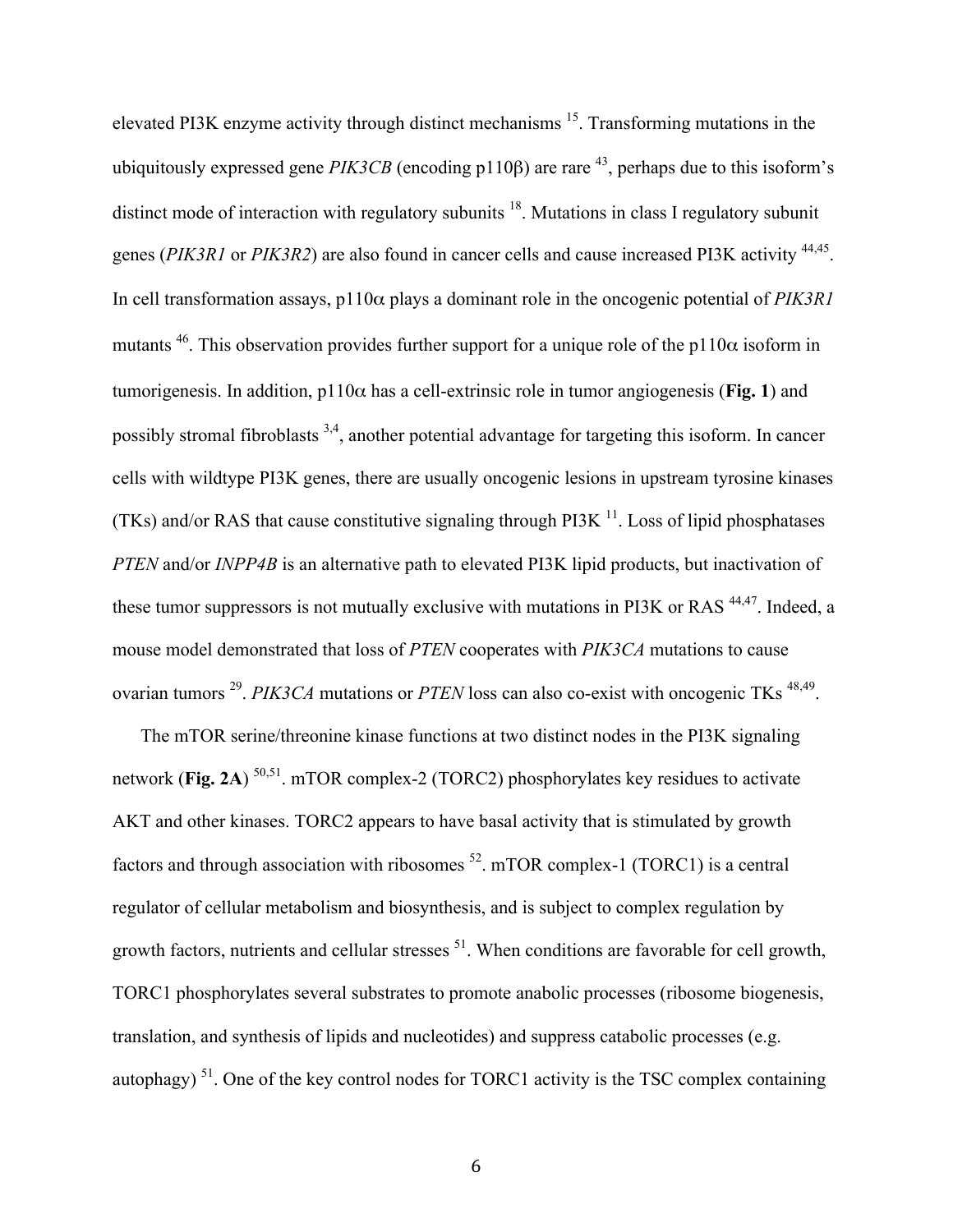TSC1, TSC2 and TBC1D7 proteins 53,54. By phosphorylating TSC2, AKT suppresses the inhibitory effect of the TSC complex on TORC1. Although the *MTOR* gene is not frequently mutated in human tumors, there is evidence for "non-oncogene addiction" to mTOR function in cancer cells. For example, tissue specific deletion of mTOR in mouse prostate inhibits tumor formation driven by PTEN loss without disrupting normal prostate tissue  $55,56$ . Also, mTOR catalytic inhibitors can achieve anti-leukemic effects at doses that preserve the function of normal bone marrow and peripheral lymphocytes <sup>57,58</sup>.

Feedback control is a common feature of cellular signaling systems, and the PI3K/mTOR network provides many examples (**Fig. 2A**). An important consequence of feedback is that inhibitors of AKT or mTOR tend to cause elevated expression and activity of growth factor receptors, leading to increased PI3K activity and RAS signaling, and alternative survival pathways in cancer cells <sup>59,60</sup>. There are several potential strategies to overcome the "rebound" signaling in response to PI3K/AKT/mTOR inhibitors, including vertical inhibition of several signaling nodes and combination approaches.

There is also crosstalk between elements of the PI3K signaling network and components of other oncogenic pathways (**Fig. 2B**). A key consequence is that PI3K and AKT are not the dominant regulators of TSC1/2 and TORC1 in some cells. ERK and RSK are two effector kinases downstream of RAS that can promote TORC1 activity by phosphorylating TSC2 on residues distinct from AKT phospho-acceptor sites <sup>61-63</sup>. GSK3 and AMPK can also phosphorylate TSC2 64. Another example of crosstalk is that ERK and TORC1 provide distinct and complementary inputs to eIF4E, a central regulator of cap-dependent mRNA translation  $65,66$ . The PI3K/AKT/mTOR and RAS/RAF/MEK/ERK networks also converge to stabilize protein expression of the MYC oncoprotein <sup>67</sup>. Therefore, oncogenic compensation by RAS can severely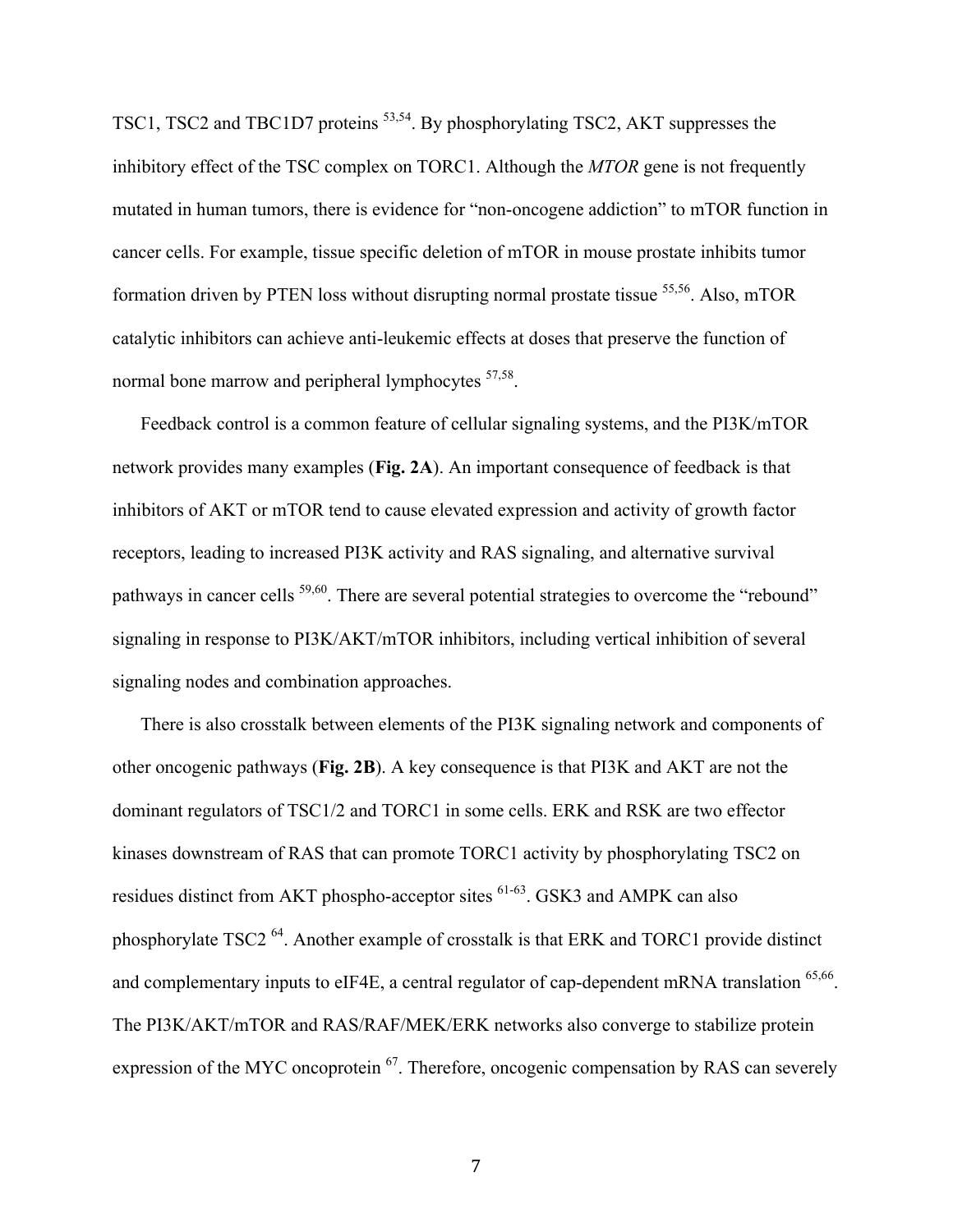limit the anti-cancer efficacy of PI3K/AKT/mTOR inhibitors. Conversely, active PI3K signaling is likely a central mechanism of resistance to various targeted therapies.

#### **Clinical trial results and associated challenges**

There are six general classes of agents in clinical trials that target the PI3K/AKT/mTOR network: pan-class I PI3K inhibitors, isoform-selective PI3K inhibitors, rapamycin analogs (rapalogs), active-site mTOR inhibitors, pan-PI3K/mTOR inhibitors, and AKT inhibitors. Supplementary **Table 1** lists many of the compounds currently in oncology clinical trials according to clinicaltrials.gov. Rapalogs are not broadly effective as single agents, though they have obtained FDA approval for treatment of a few tumor types where modest therapeutic effects can be achieved. Clinical trial data for the other five classes remain largely unpublished; however, results presented at conferences allow some preliminary conclusions. The most impressive results have been achieved with the p110δ-selective inhibitor GS-1101 (Idelalisib), which causes dramatic responses in chronic lymphocytic leukemia (CLL) and certain other B cell malignancies (*Box 2*). Overall, other agents targeting PI3K/AKT/mTOR have not yielded broad responses when given to advanced cancer patients at tolerated doses. By comparison, early trials of currently approved drugs targeting oncogenes like BCR-ABL, mutant B-RAF or ALK revealed marked single agent activity even in phase I trials, albeit in prospectively selected patient populations. A recent review by Tabernero and colleagues provided a detailed discussion of emerging clinical trial data for PI3K pathway inhibitors, including safety profiles and pharmacodynamic markers 25. Below we highlight four central challenges/issues in the field of PI3K/AKT/mTOR drug development arising from clinical studies so far.

#### *Pan-PI3K versus isoform-selective inhibition*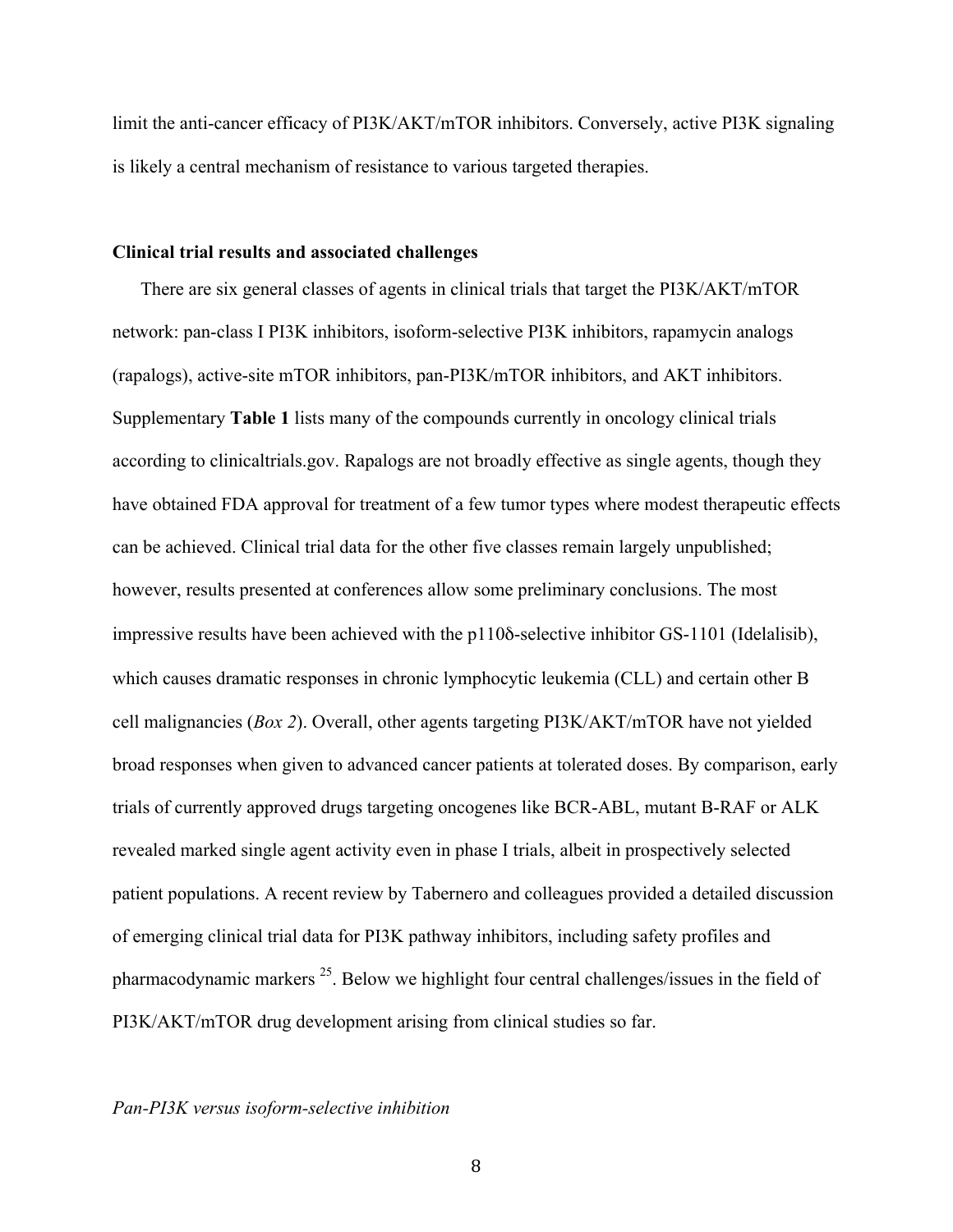Several pan-class I PI3K inhibitors in clinical trials target all four class I PI3K isoforms with similar potencies (Supp **Table 1**). The main argument for pan-PI3K inhibitors is that most cancer cells express multiple PI3K isoforms with redundant functions in oncogenic signaling 42. Another factor driving early development of pan-PI3K compounds was that these efforts proceeded before PI3K isoform structures were available to aid the design of isoform-selective compounds. However, pan-PI3K inhibitors are blunt tools that are not specifically aligned with the disease biology and context. The main concern with pan-PI3K inhibitors is that doses needed to fully block all class I PI3Ks for extended periods might not be tolerated. For this reason, it is possible that trials to date have missed an "all or nothing" threshold for tumor responses due to dose-limiting toxicities. A related concern is that the first-in-class compounds that have entered oncology trials are not sufficiently selective for PI3K. Compared to isoform-selective inhibitors, compounds targeting all class I PI3Ks seem more commonly to have off-target effects on members of the PI3K-related kinase (PIKK) family (mTOR, DNA-PK, ATM, ATR) and other cell components. For example, BKM120 at concentrations needed to fully inhibit PI3K (5X the IC50) has off-target effects on tubulin and causes general cellular toxicity <sup>68</sup>. Filling the competitive landscape with inadequate compounds might have discouraged later entry of "bestin-class" agents with the needed selectivity to deliver on the potential of the target biology.

Isoform-selective PI3K inhibitors (Supp **Table 1**) have the potential to block the relevant target more completely, while limiting toxicities associated with broader inhibition profiles. Indeed, GS-1101 is well tolerated in most patients at doses that maintain drug exposure levels sufficient to suppress p110 $\delta$  activity to a level that translates into anti-tumor activity  $^{32}$ . Yet the therapeutic activity of p110δ inhibitors was unexpected. These compounds deviate from the traditional paradigm for targeting a kinase that is required for the cancer cell but not its normal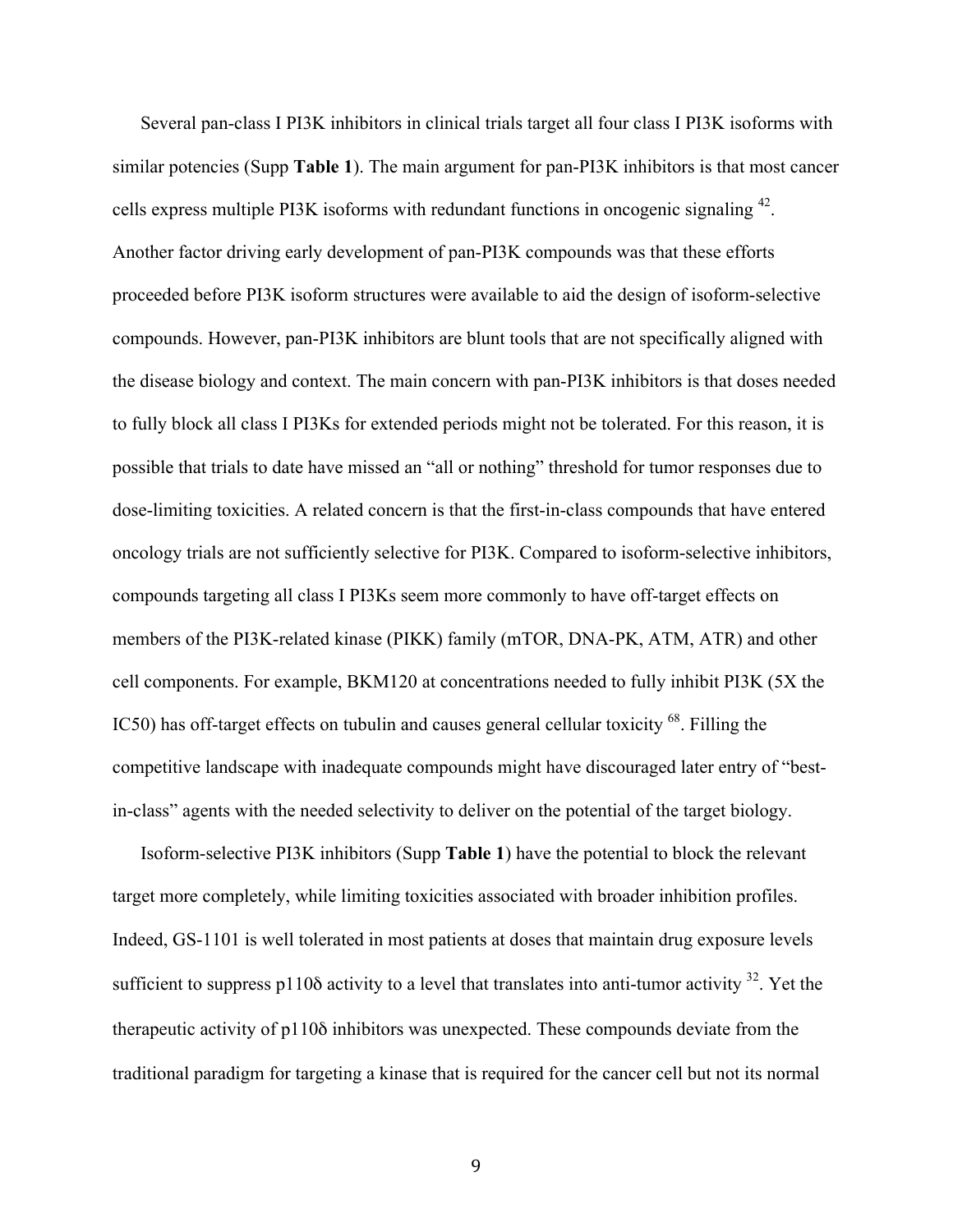counterpart. In this case, the target (*PIK3CD*) is not mutated in cancer but is required for survival of normal B cells (**Fig. 1**). GS-1101 efficacy derives from an unusual confluence of factors: a very selective drug with a target whose expression is restricted, and a dual role for the target in the cancer cell and the tumor immune environment. This emerging paradigm for leukemia/lymphoma treatment also applies to Ibrutinib, an inhibitor of the tyrosine kinase BTK that acts downstream of  $p110\delta$  in B cells <sup>69,224</sup>.

Other than p110δ inhibitors, the most advanced isoform-specific compounds are selective for p110α (Supp **Table 1**). The prevalence of *PIK3CA* mutations in human cancer provides a potentially rapid and cost-effective development path analogous to BRAF or ALK inhibitors. Yet questions remain about the best patient selection strategy for  $p110\alpha$ -selective inhibitors. One approach is to design "basket" trials grouping patients with *PIK3CA* mutant tumors across several histologies, and let the data guide expanded trials. This idea builds on experience attained from the use of BRAF inhibitors, which provided efficacy in BRAF mutant melanoma but not colorectal cancer  $^{70,71}$ . Similarly, GS-1101 efficacy in CLL emerged from empirical testing in a broad range of B cell malignancies  $31,32$ . Another approach is to include tumor types that are *PIK3CA* wildtype but in which p110 $\alpha$  plays a critical signaling role (e.g. HER2, KRAS, PIK3R1)<sup>46,72,73</sup>. With either approach, drugs targeting p110 $\alpha$  should be tested in patients at an earlier stage of disease with less tumor complexity and reduced toxicity load of prior treatments.

There is also an opportunity, so far untapped, to develop irreversible  $p110\alpha$  inhibitors, as this is the only isoform with a reactive cysteine residue near the ATP binding site  $^{74}$ . The clinical success of the covalent BTK inhibitor Ibrutinib provides encouragement for this pharmacological approach 69,224. Another way to improve the therapeutic index might be to develop inhibitors that are selective for the common *PIK3CA* "hotspot" mutant enzymes such as H1047R, E542K and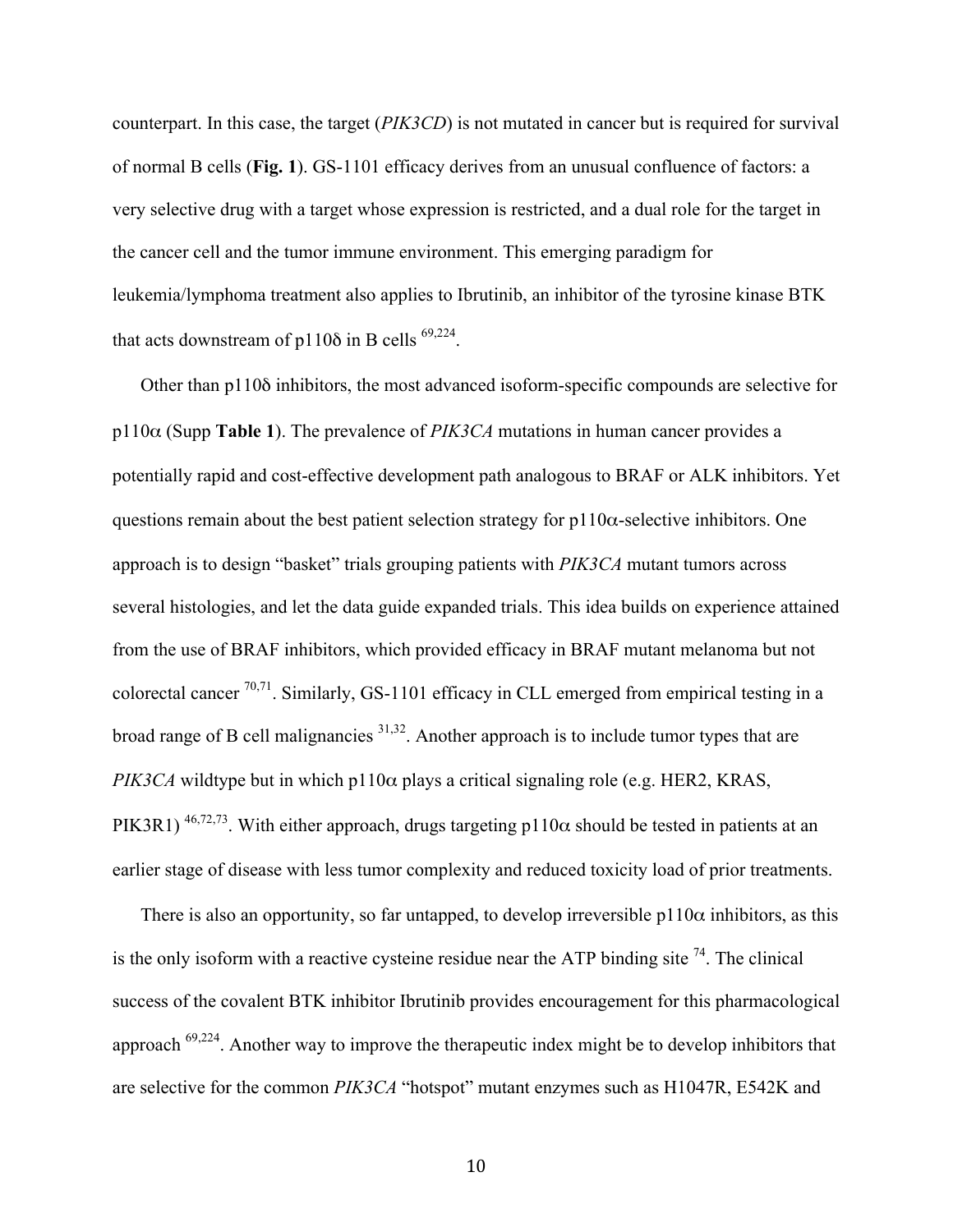E545K. However, such compounds would lose cell-extrinsic activity (e.g. angiogenesis), they would not act on wild-type  $p110\alpha$  downstream of receptors and RAS, and they might select for other mutants. Agents targeting hotspot *PIK3CA* mutants might find an alternative use in the treatment of inherited overgrowth syndromes caused by somatic *PIK3CA* mutations 75-77. Another clinical use of isoform-selective agents outside of oncology might be p110δ inhibitors in patients with newly identified immunodeficiency syndromes caused by activating mutations in *PIK3CD* 78,79.

Some studies suggest that p110β activity is essential in cancer cells lacking PTEN (**Fig. 1**), particularly in prostate and breast cancer  $80-82$ , suggesting that p110β inhibitors would be more effective than  $p110\alpha$  inhibitors in patients with PTEN-deficient tumors. However, another study reported that p110 $α$  and p110 $β$  have overlapping functions in various PTEN-deficient tumor models <sup>83</sup>. p110 $\alpha$  also has the aforementioned role in tumor angiogenesis <sup>3,4</sup>. Ultimately, the success of targeting p110β alone in PTEN mutant advanced tumors might depend on whether the tumor also harbors mutations in upstream receptors or RAS that activate  $p110\alpha$ .

Arguments can be made for compounds targeting two of the four class I isoforms, and now it seems technically feasible due to advances at the level of structural biology and medicinal chemistry. A dual p110α/p110β inhibitor might work in tumors lacking PTEN, or in *PIK3CA* mutant tumors that have grown resistant to single p110 $\alpha$  inhibition. Yet, targeting both p110 $\alpha$ and p110β is likely to recapitulate most of the toxicity profile seen with pan-PI3K inhibitors. A compound targeting p110 $\alpha$  and p110 $\delta$  might overcome resistance to GS-1101 in B cell malignancies, since in some cases resistance correlates with elevated  $p110\alpha$  expression and activity <sup>84</sup>. A dual p110 $\alpha$ / $\delta$  inhibitor, BAY 80-6946, was recently described <sup>225</sup>. Combined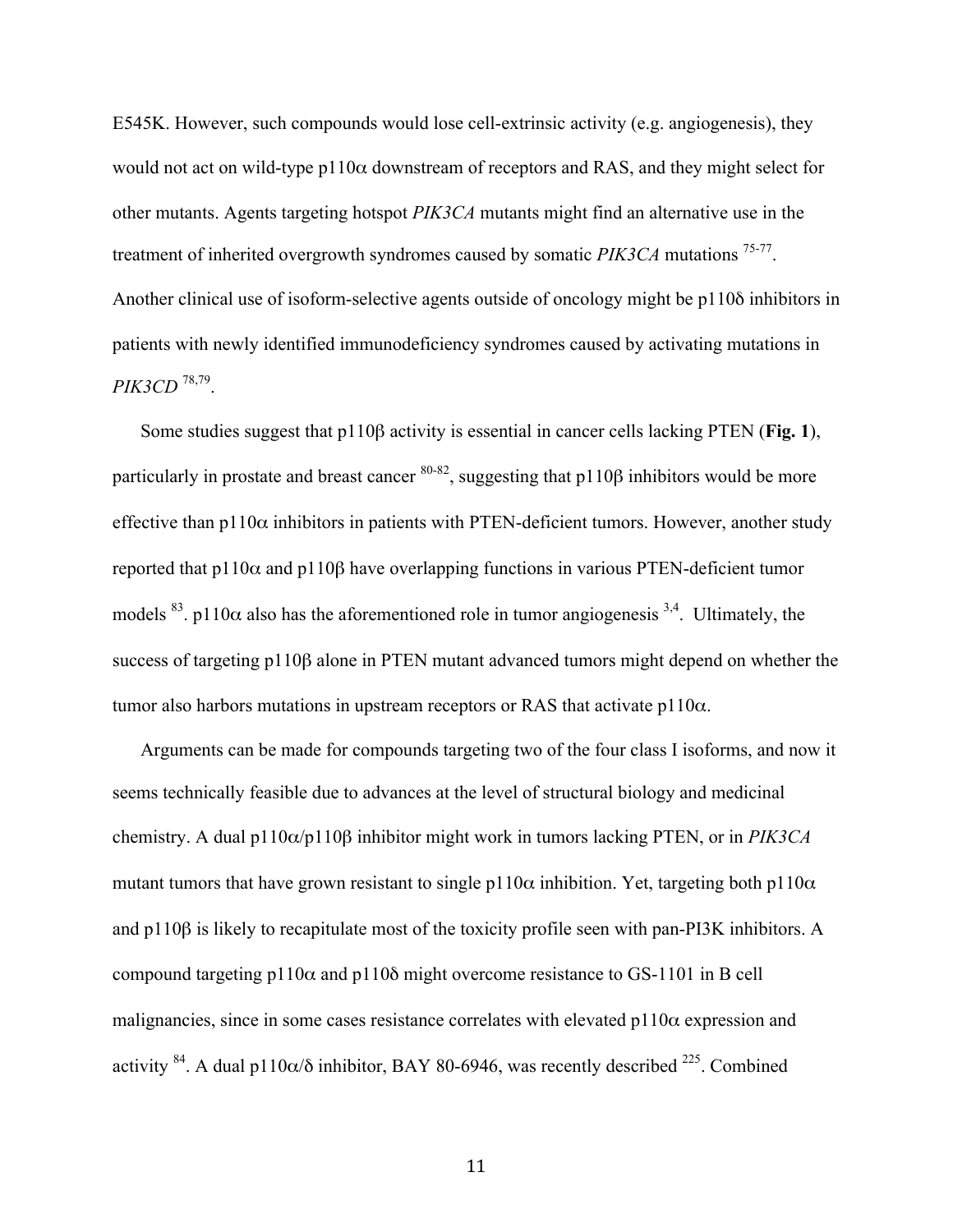targeting of p110γ and p110δ has potential in T cell leukemias, in which p110γ and p110δ have redundant functions <sup>85</sup>. The compound IPI-145 is selective for p110 $\gamma$  and p110 $\delta$  (though 10-fold more potent towards p110 $\delta$ ), has activity in autoimmunity models <sup>226,227</sup>, and is in clinical trials for both B and T cell malignancies.

Most solid tumor cells express p110 $\alpha$  and/or p110 $\beta$ . but usually not p110 $\gamma$  or p110 $\delta$ . Nevertheless, inhibiting p110γ or p110δ may suppress tumor viability by modulating leukocyte subsets in the tumor environment (**Fig. 1**). In mouse models, blocking p110γ activity reduces recruitment of inflammatory cells to tumor sites and suppresses tumor growth <sup>86</sup>. Whether p110γ inhibition can shrink established tumors is uncertain, but this approach could be employed to prevent regrowth or metastasis. Inhibiting p110δ suppresses the function of regulatory T cells, enabling increased cytotoxic T cell responses to tumors (Khaled Ali and Bart Vanhaesebroeck, personal communication). Thus, targeting  $p110\alpha$  with  $p110\delta$  in solid tumors seems a particularly promising approach that would have cell-intrinsic anti-cancer effects while promoting a favorable immune environment and avoiding some toxicities of pan-PI3K inhibition. A downside of pan-PI3K inhibitors is that they suppress function of mouse and human lymphocytes to a much greater degree than p110 $\alpha$  inhibition alone, or p110 $\alpha/\delta$  combinations <sup>87</sup>. It is likely that compounds with seemingly subtle differences in potency against different isoforms will provide significantly different efficacy and tolerability based on cancer cell-extrinsic effects.

#### *Single node versus pan PI3K/mTOR inhibition*

mTOR is structurally related to PI3Ks, and many ATP-competitive compounds inhibit mTOR and PI3K with similar potencies. In fact, the broadly used experimental PI3K inhibitors wortmannin and LY294002 also inhibit mTOR directly <sup>88-90</sup>. Several pan-PI3K/mTOR inhibitors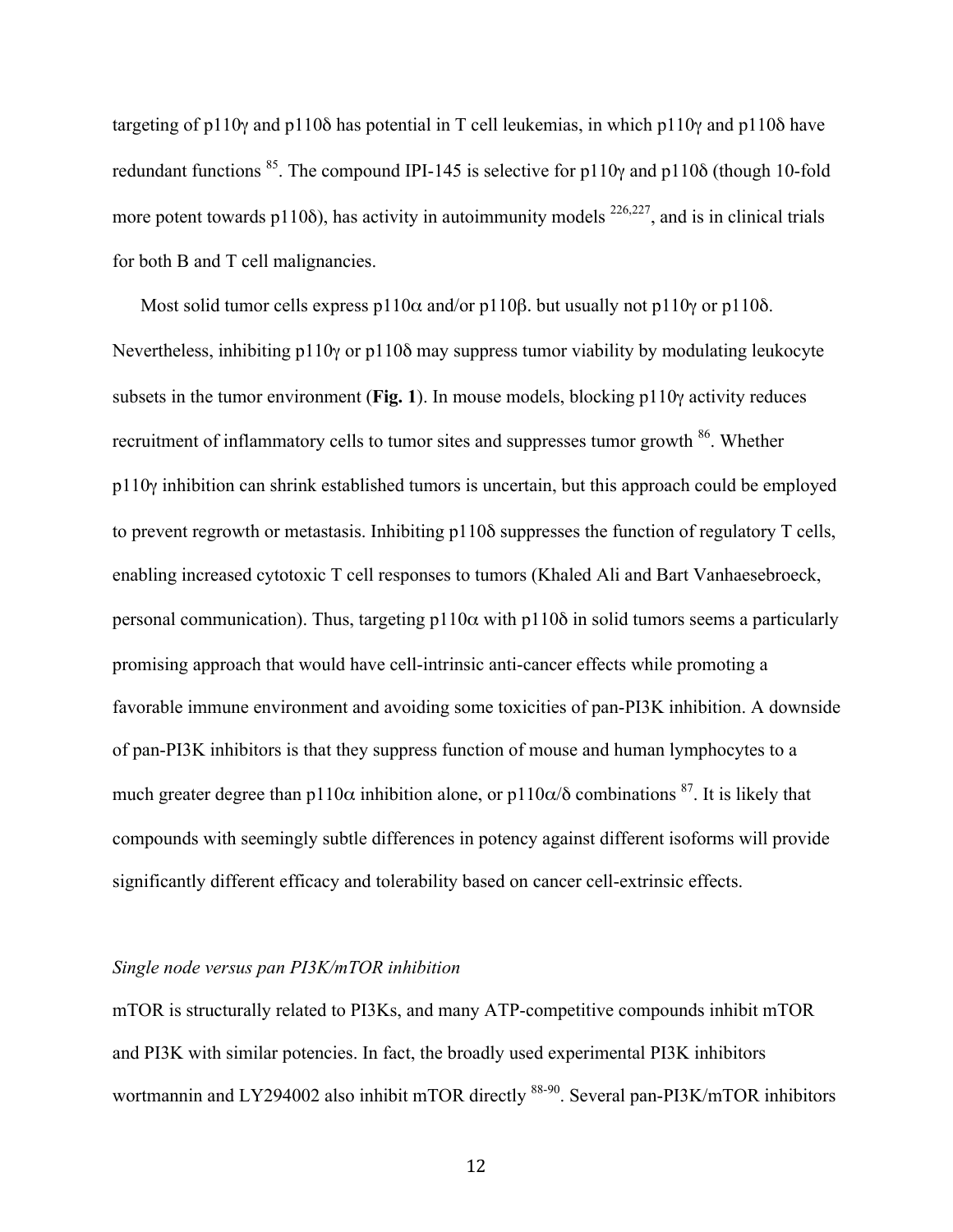with improved pharmacological properties are now in clinical trials (Supp **Table 1**). The rationale for this compound class is to overcome crosstalk and feedback through "vertical" inhibition of the pathway at three key nodes: PI3K, TORC1 and TORC2 (**Fig. 2A**). This approach circumvents a limitation of selective PI3K inhibitors, that other inputs maintain considerable TORC1 activity even when PI3K and AKT are shut off  $91$ . Pan-PI3K/mTOR inhibitors should also prevent the rebound activation of PI3K that occurs in cells treated with rapalogs or active-site mTOR inhibitors.

It seems unlikely that pan-PI3K/mTOR inhibitors will provide a better efficacy window compared to targeting single nodes as there is obviously potential for greater toxicity at effective doses. Another consideration is that pan-PI3K/mTOR inhibitors do not always provide better efficacy than selective active-site mTOR inhibitors in preclinical tumor models 58. Combined targeting of mTOR and one PI3K isoform (for example, p110α in *PIK3CA* mutant tumors) might improve tolerability relative to pan-PI3K/mTOR inhibitors and increase efficacy compared to single PI3K inhibition. The greater efficacy of a combination of the RAF and MEK inhibitors (Dabrafenib/Trametinib) in metastatic melanoma compared to monotherapy provides proof of concept in a different oncogenic pathway  $92$ . In addition to suppressing intra-pathway feedback, such approaches may achieve synergistic suppression of key downstream effectors using synchronized doses that partially inhibit the two upstream targets. A phase 1b trial (NCT01899053) has been initiated (by Millennium Pharmaceuticals) to test a combination of inhibitors selective for  $p110\alpha$  and mTOR (MLN1117 and MLN0128). Providing further support for such combinations, resistance of *PIK3CA* mutant breast cancers to BYL719 correlated with persistent TORC1 signaling 93. In the Dabrafenib/Trametinib trial, pERK was a reliable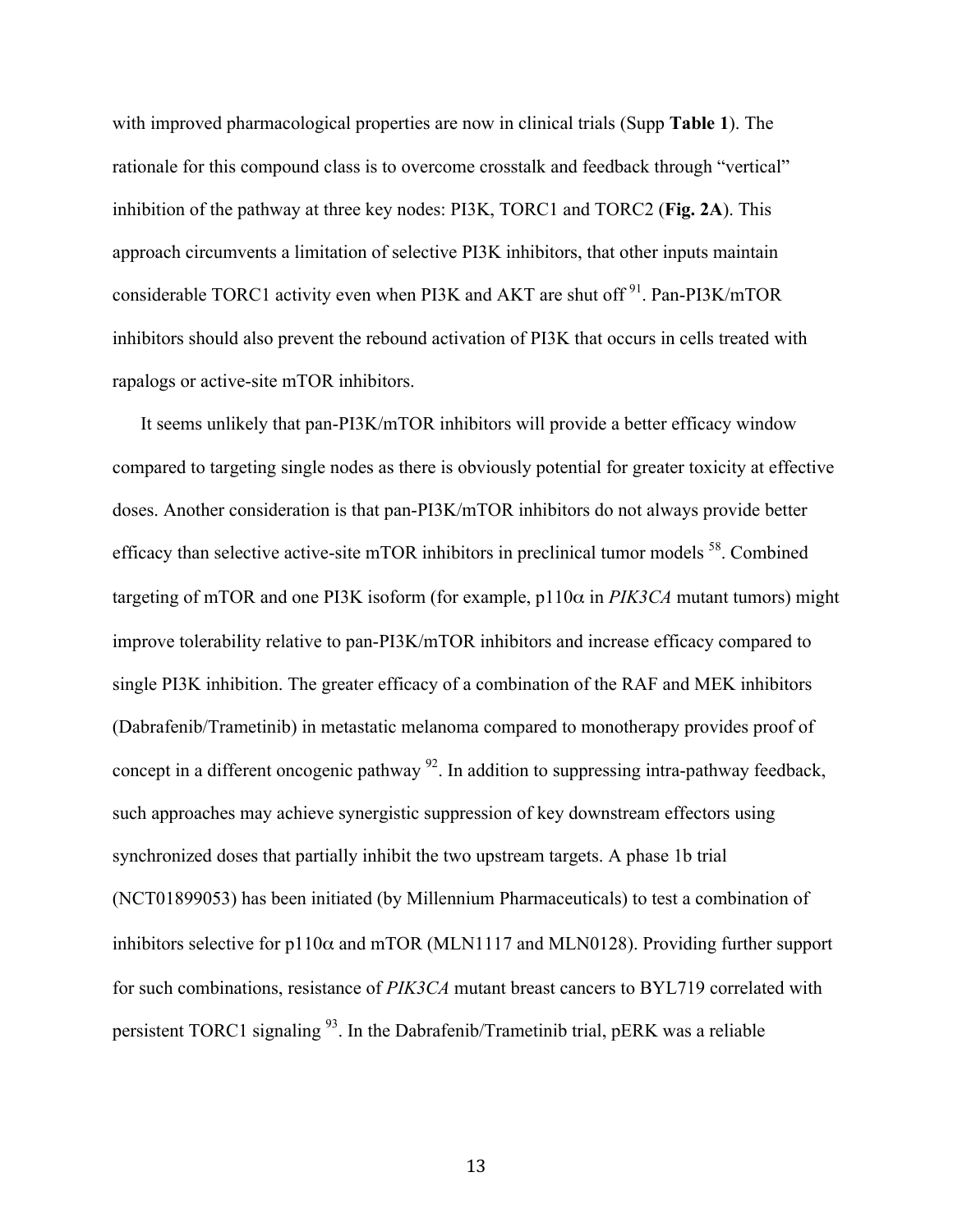downstream PD marker and we would anticipate that pS6 and p4EBP1 offer similar potential as PD markers for TORC1 activity.

#### *Rapalogs versus TOR-KIs*

Rapalogs (everolimus, temsirolimus, deforolimus) are structural analogs of rapamycin with improved pharmacological properties  $94$ . Their acceptable safety profile  $95$  has allowed the completion of a large number of trials testing rapalogs as single agents or in combination. Although most single agent trials have not demonstrated therapeutic benefit, rapalog monotherapy does significantly extend survival for some cancer patients. Currently one or more rapalogs are FDA-approved for use in renal cell carcinoma, mantle cell lymphoma and neuroendocrine tumors.

Incomplete mTOR inhibition contributes to the limited efficacy of single agent rapalogs in cancer (see *Box 3*). A second strategy to target mTOR is through ATP-competitive inhibitors that completely block mTOR kinase activity in both complexes, TORC1 and TORC2 20,96,97 (*Box 3*). Termed active-site mTOR inhibitors, these compounds cause greater suppression of biosynthetic pathways compared to rapamycin, and generally cause a more marked cytostatic effect in cell lines <sup>20,96-98</sup>. Active-site mTOR inhibitors have shown cytotoxic effects in some but not all preclinical cancer models 58,99,100. A key question for clinical development is whether active-site mTOR inhibitors should be tested first in malignancies in which rapalogs have some clinical benefit, since mTOR is a validated target in those diseases. An alternative is to test more broadly to see whether complete TORC1/TORC2 inhibition is effective in diseases where partial TORC1 inhibition is not. It is important to note that the most encouraging preclinical results with activesite mTOR inhibitors have been achieved in combination with TKIs in human tumor xenograft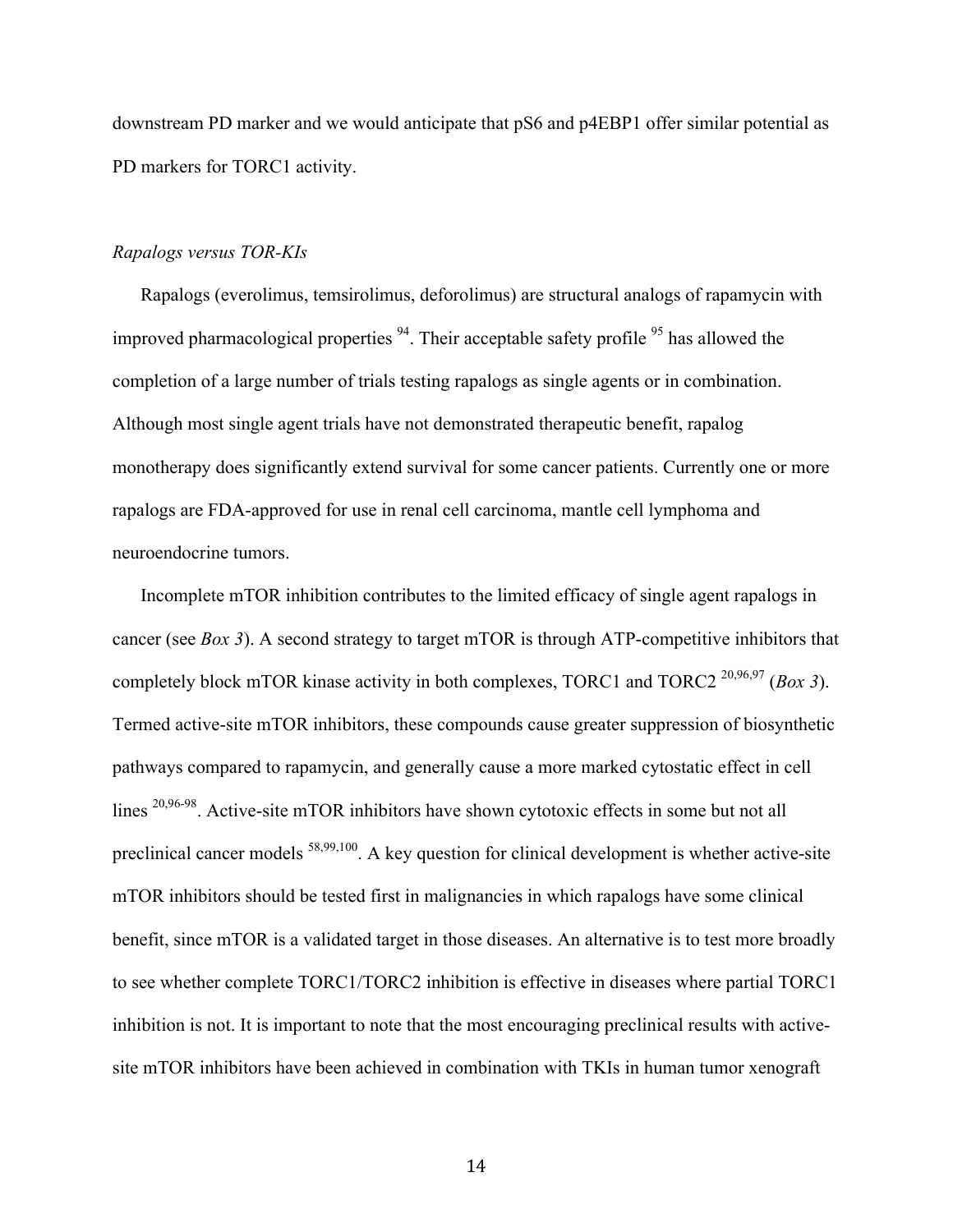models in mice 58,101. These findings argue for early evaluation of active-site mTOR inhibitors in combination with other targeted agents. A note of caution is that advanced tumors often have an increased ratio of eIF4E to 4EBPs, a known mechanism of resistance to active-site mTOR inhibitors  $102,103$ . Therefore, high eIF4E expression might be a useful negative prognostic biomarker for patient selection.

Recent findings have renewed interest in clinical application of rapalogs. A large combination trial (BOLERO-2) of everolimus with anti-estrogen therapy (aromatase inhibitors) showed a significant survival benefit for patients with hormone receptor-positive breast cancer <sup>104</sup>. Rapalogs are useful in the treatment of subependymal giant cell tumors and angiomyolipomas in patients with tuberous sclerosis caused by inherited mutations in TSC1 or TSC2 105,106. Another important study used deep genomic sequencing of a rare responder tumor to identify TSC1 loss as a biomarker of everolimus sensitivity in bladder cancer <sup>107</sup>. Novel tumor suppressors (NPRL2, DEPDC5) have been identified in the GATOR1 complex that regulates amino acid sensing by TORC1, and human cancer cell lines lacking these components are very sensitive to rapamycin <sup>108,109</sup>. Additional clinical studies are needed to determine whether loss of TSC or GATOR1 components predict sensitivity to rapalogs in a broad range of tumors. Finally, two recent studies identified TORC1 signaling in resistance to PI3K or BRAF inhibitors<sup>228,229</sup>.

The strong immunosuppressive properties of rapamycin have led to extensive investigation of mTOR function in the immune system. Genetic and pharmacological studies in mice have shown remarkable complexity of mTOR function in different immune cell types and at different stages of cell activation  $110-112$ . Although mTOR blockade reduces proliferation and effector differentiation of CD4 T cells, mTOR inhibition enhances generation of CD8 T cell memory <sup>113-</sup> <sup>115</sup>. In addition, mTOR inhibition can augment inflammatory cytokine production by innate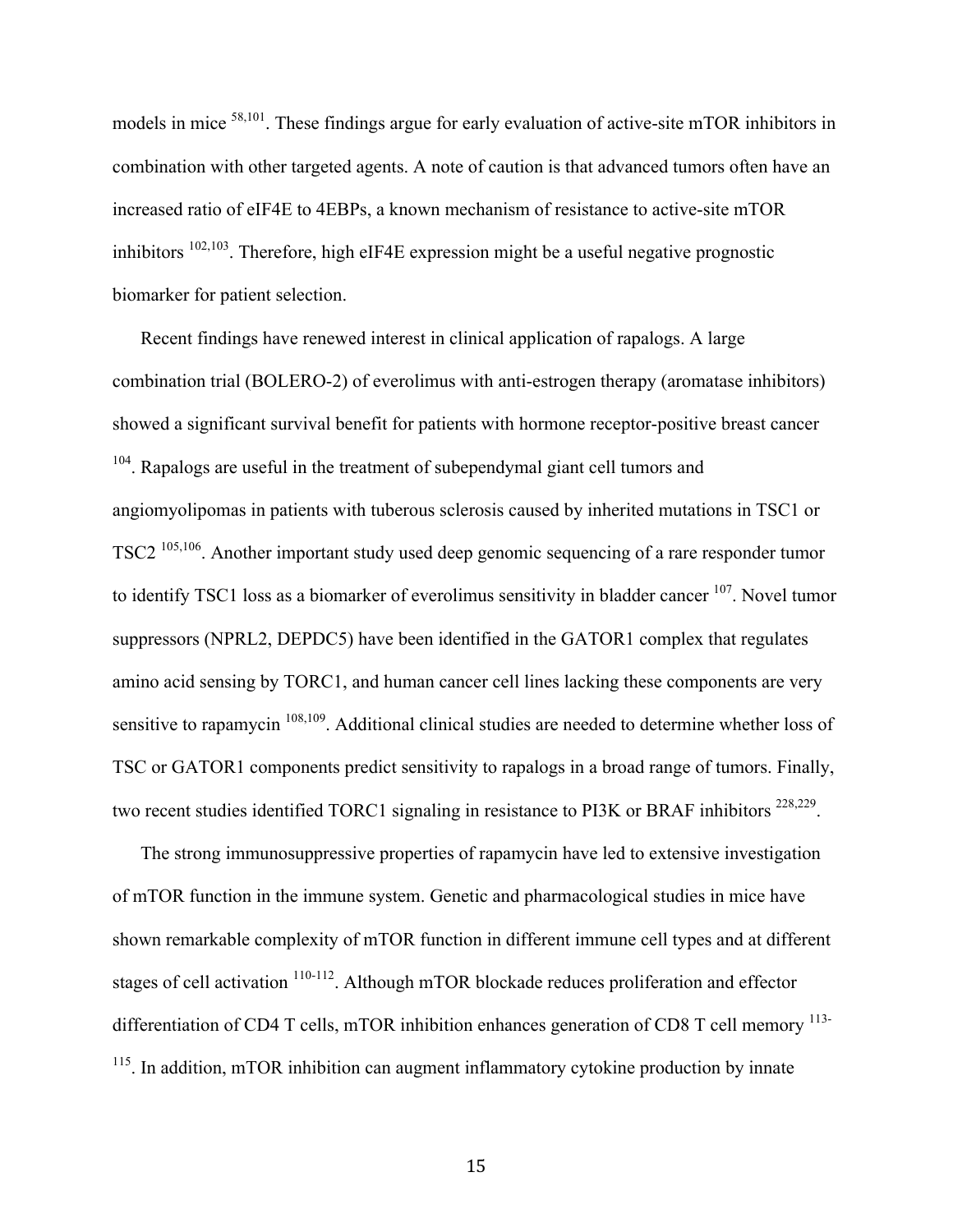immune cells <sup>116</sup>. Remarkably, mTOR inhibition can either promote or suppress the function of regulatory T cells depending on the timing and experimental conditions <sup>115,117,118</sup>. Therefore, modulating the schedule of mTOR inhibitor therapy has the potential to promote anti-tumor immune responses while providing some tumor intrinsic activity.

#### *Tolerability and alternative targets*

A recurring theme above is the challenge of achieving a therapeutic window for compounds targeting PI3K and/or mTOR. PI3K signaling is linked to many physiological processes, and mTOR is a non-redundant sensor of nutrients and growth factors in dividing cells  $51,119,120$ . For these reasons, many investigators have evaluated other targets in the PI3K/mTOR signaling network. The best studied of these is AKT. This kinase is commonly overexpressed or mutated in tumors and was first discovered as the oncogene of a transforming virus  $^{121}$ . Since AKT is one of many PI3K effectors linked to cell-specific physiological functions, it is conceivable that direct AKT inhibition would attack cancer cells with greater selectivity than PI3K inhibition. However, the data so far suggest that this might not be the case. AKT inhibitors cause severe rash similar to some TKIs, and cause hyperglycemia in both mice and humans 122,123. Genetic studies in mice have shown that the AKT2 isoform is required for insulin signaling <sup>124</sup>, and most clinical AKT inhibitors block both the AKT1 and AKT2 isoforms 125. On the other hand, some AKT inhibitor candidates have off-target effects and a recent study suggested that a pharmacologically optimized AKT inhibitor causes only transient and reversible hyperglycemia <sup>126</sup>. Hyperglycemia can be managed with approved drugs like metformin, and can also be a useful biomarker of target modulation. Interestingly, metformin and related compounds have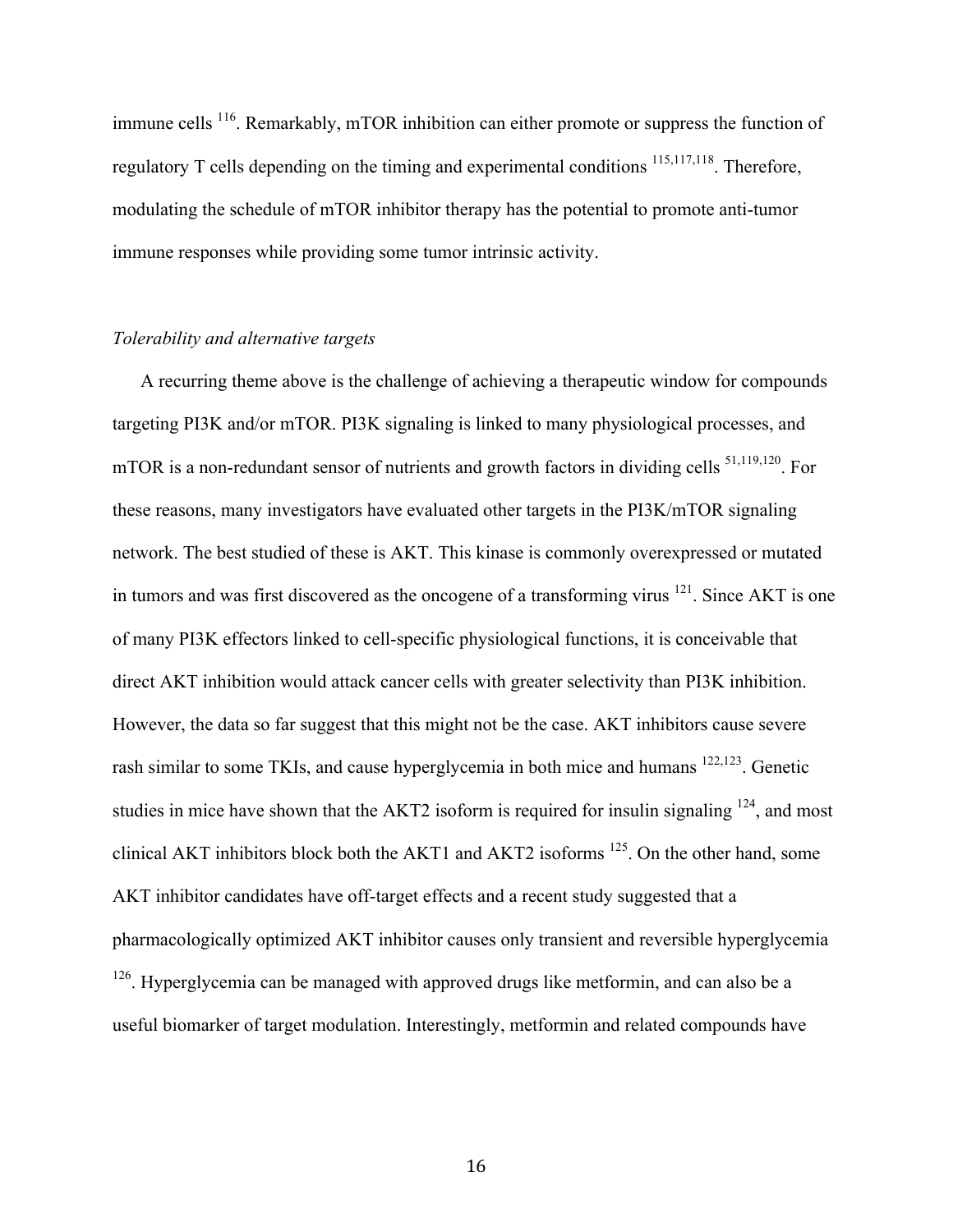been suggested to provide direct anti-tumor effects by activating AMP kinase leading to reduced TORC1 signaling <sup>127</sup>.

Several other cellular components associated with the PI3K/mTOR network might be useful targets for anti-cancer therapeutics (**Table 1**). Based on the central role of cap-dependent translation in cancer cells, drugs targeting eIF4E have been developed and show promise in preclinical studies 128. For example, the compound 4EGI-I interferes with the eIF4E-eIF4G interaction and has anticancer activity in cell lines  $129$ . Selective inhibitors of S6 kinases have been identified <sup>130-132</sup>, and could attack cancer by restricting protein synthesis and other anabolic growth processes mediated by S6Ks. Supporting this concept, genetic targeting of S6K1 delayed leukemogenesis in a PTEN loss model <sup>133</sup>. MNK and PIM kinases also promote protein synthesis and are under evaluation as targets in oncology <sup>134,135</sup>. MNK kinases phosphorylate eIF4E to increase cap-dependent translation and promote survival  $^{136}$ , and PIM kinases increase translation through phosphorylating several substrates including eIF4B <sup>135</sup>. Inhibiting RAS function in RASdriven cancers would be expected to diminish signaling through PI3K as well as ERK and other RAS effectors. Though targeting RAS has long been an unrealized dream in molecular medicine, novel strategies have recently been <sup>137,138</sup> described.

#### **Emerging rational combination strategies**

The typical drug development path for a targeted anti-cancer drug involves establishing single agent efficacy before testing the drug in combination. However the initial results from PI3K/AKT/mTOR inhibitor trials suggest that deep and sustained responses to single agents are infrequent. Given limited resources, some promising drugs might be halted in development because they do not significantly prolong survival of a selected patient population. An alternative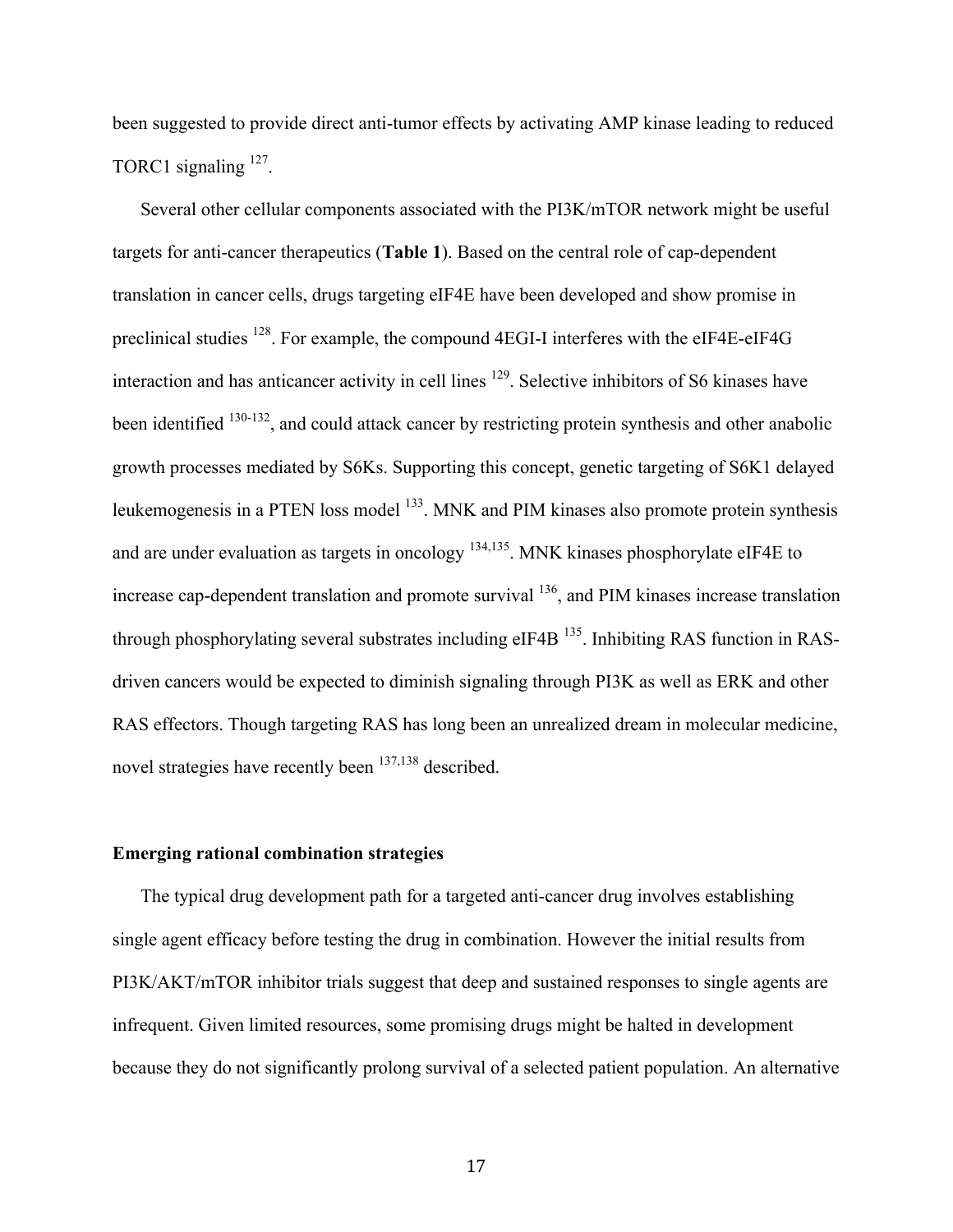approach would be to initiate combination trials as soon as pharmacodynamic (PD) activity can be established at a tolerated dose. Development of robust and informative PD markers remains a challenge, as discussed in reference  $2<sup>5</sup>$ . Moreover, it is essential to choose rational combinations that are most likely to provide synergy (a " $1 + 1 = 3$ " effect), to overcome the expected increases in toxicity and justify the costs and complexity of combination trials. The BOLERO-2 clinical trial combining everolimus with endocrine therapy provided proof of principle that the PI3K/AKT/mTOR pathway can be targeted in rational combinations to achieve real therapeutic benefit to a large patient population 104. What other combinations can be envisioned (**Table 2**)?

There is ample mechanistic rationale to test combinations of PI3K/AKT/mTOR inhibitors with TKIs. It is useful to consider this issue from two perspectives (**Fig. 3**). First, cancers harboring active or overexpressed receptor tyrosine kinases (RTKs) such as EGFR or HER2 can display resistance to TKIs through PI3K signaling <sup>139,140</sup>. This knowledge provides justification for adding PI3K/AKT/mTOR inhibitors to initial TKI treatments to prevent the emergence of resistance, even in tumors with a high initial response rate to TKIs. In line with this view, a review from Rexer and Arteaga discussed strategies to incorporate PI3K inhibitors into treatment regimens for HER2<sup>+</sup> breast cancer <sup>141</sup>. Such approaches should be considered for other TKdriven cancers, as combining GDC-0941 with imatinib produced more durable remissions than imatinib alone in a xenograft model of gastrointestinal stromal tumor (GIST) driven by BCR-ABL <sup>142</sup>. A second consideration is that single agent PI3K/AKT/mTOR inhibitors increase RTK expression through FOXO-mediated feedback  $27,60$ . From this point of view, TKIs act as the second agent to augment the efficacy of a PI3K/AKT inhibitor. Supporting this concept, targeting EGFR-family receptors with lapatinib increased the efficacy of a  $p110\alpha$ -selective inhibitor in *PIK3CA* mutant breast cancer cells  $^{143}$ . A challenge is that the feedback tends to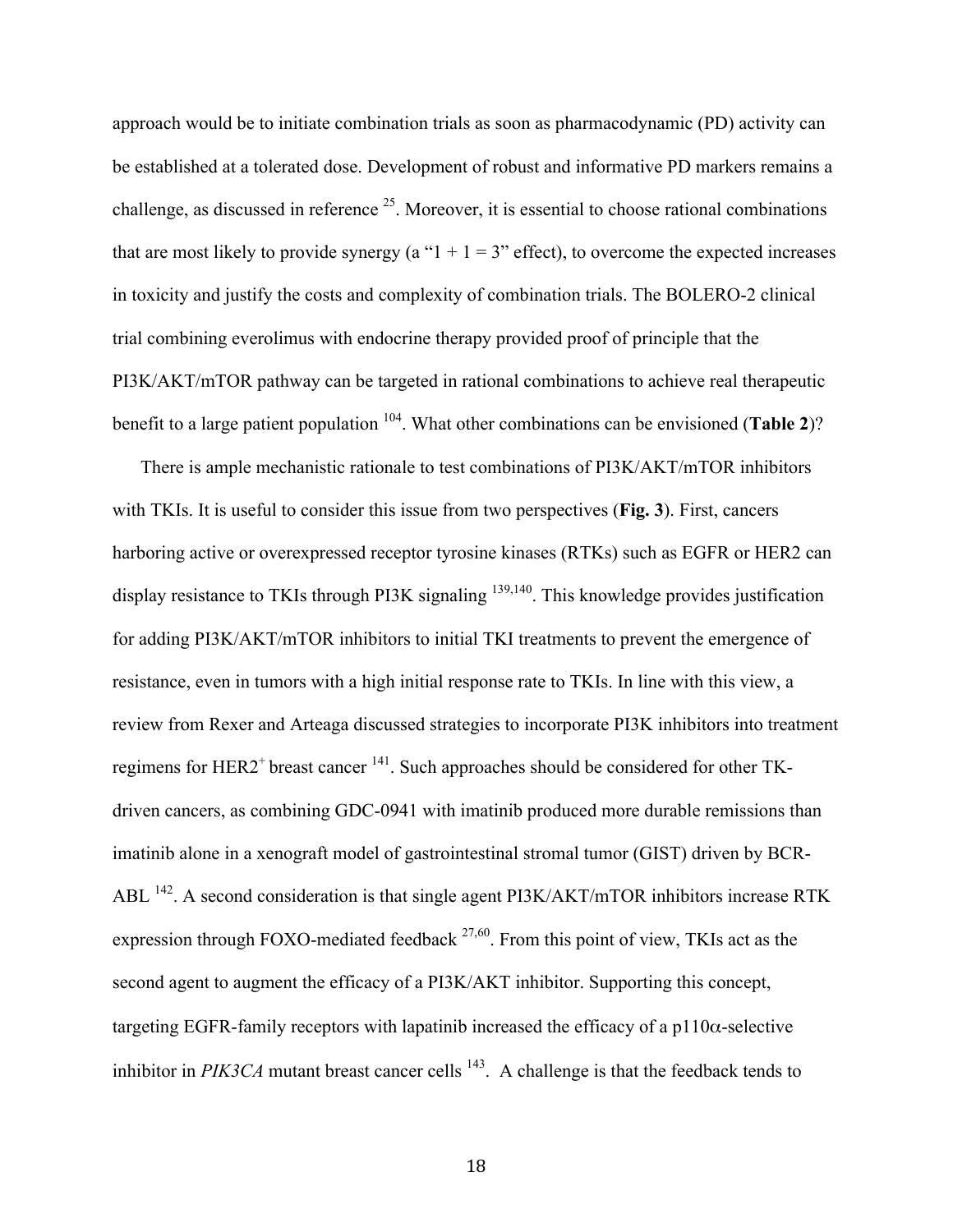increase expression of multiple RTKs, such that selective TKIs would have minimal efficacy. In hematopoietic malignancies driven by non-receptor TKs such as BCR-ABL or JAK2, PI3K/AKT/mTOR inhibitors strongly synergize with TKIs<sup>58,144</sup>. A possible explanation is that blood cancer survival is maintained in part by cytokines and stromal cell contacts that signal through the PI3K pathway. There is also evidence for interdependence of PI3K signaling and the JAK/STAT pathway, with agents targeting STAT3 or upstream kinases holding promise to enhance efficacy of PI3K inhibitors<sup>145</sup>.

Targeting the RAS/RAF/MEK/ERK cascade is an attractive strategy for combination therapies with PI3K/AKT/mTOR inhibitors (**Fig. 2B**). Both networks can promote cell proliferation and survival, and there is extensive crosstalk between the pathways. Thus, TORC1 inhibition tends to increase ERK phosphorylation 146,147 whereas MEK inhibition reduces PTEN membrane localization and increases AKT activity <sup>148</sup>. Synergy of a MEK inhibitor with the dual PI3K/mTOR inhibitor NVP-BEZ235 was shown first in a *KRAS*-driven lung cancer model 26. Similar findings have been observed in many subsequent reports including a study of *NRAS*mutant melanoma cells <sup>149</sup>. One mechanism for synergistic cell killing appears to be through complementary effects on pro-apoptotic proteins: MEK/ERK inhibition stabilizes BIM, whereas PI3K/AKT inhibition upregulates PUMA via FOXO transcription factors <sup>150</sup>. Both pathways also converge on the pro-apoptotic protein BAD <sup>151</sup>. Such combinations might also achieve synergy at the level of metastasis suppression. MEK inhibitors can suppress the epithelial-mesenchymal transition (EMT) that is a critical step in the evolution of metastatic tumor cells  $152,153$ . Active-site mTOR inhibitors decrease translation of mRNAs encoding proteins involved in prostate cancer invasion and EMT 154. A major concern is whether a therapeutic window can be achieved with combinations of PI3K/AKT/mTOR and MEK inhibitors <sup>155</sup>. To overcome likely toxicities, it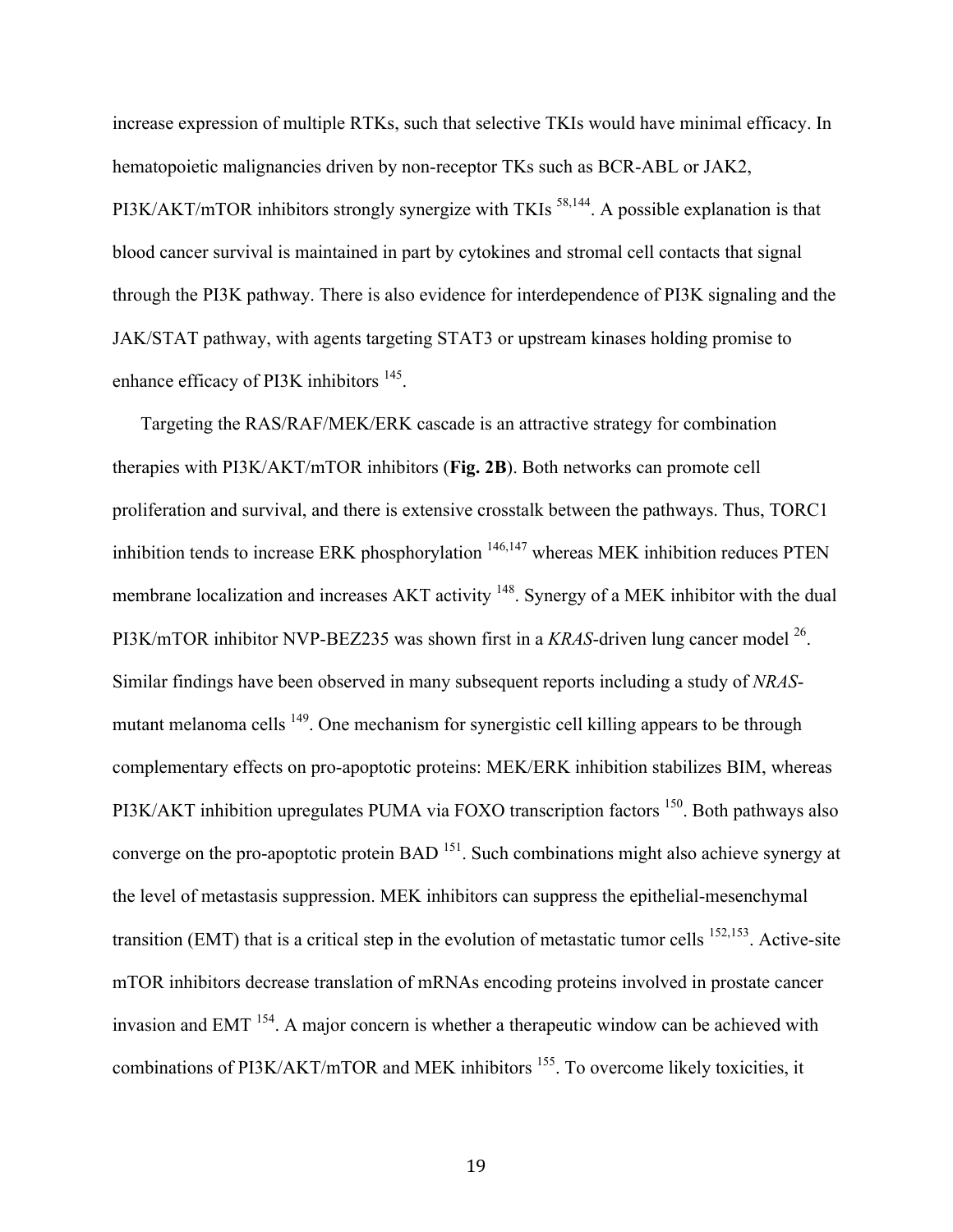might be necessary to experiment with dose and schedule, such as high dose intermittent treatments or alternating sequences. Validation of downstream or parallel effectors (such as eIF4E, S6K, MNK, PIM and RSK kinases) might lead to more tolerable combinations with anticancer efficacy. One setting in which toxicity should be minimized is in colorectal cancers harboring B-RAF<sup>V600E</sup>. Selective inhibitors of mutant B-RAF (vemurafinib) are well tolerated but are ineffective due to compensatory signaling. Combining B-RAF inhibitors with a PI3K/mTOR inhibitor caused apoptosis and tumor regression in a model of colorectal cancer driven by mutant B-RAF 156. A very recent study showed persistent TORC1 activity in vemurafinib-resistant melanomas <sup>157</sup>, providing rationale for also combining vemurafinib with mTOR inhibitors in this setting.

The *MYC* oncogene is frequently amplified in cancer, and can confer resistance to PI3K/AKT/mTOR inhibitors independent of the RAS pathway  $27.28$ . Recent breakthroughs indicate that it might be possible to suppress the MYC transcriptional program indirectly by targeting BET proteins (bromo and extra terminal (BET) proteins) such as BRD2 and BRD4, which are transcriptional regulators required for efficient expression of MYC <sup>158-161</sup>. Inhibition of the BET-histone interaction by small molecules blocking the bromo-domain binding site (so called BET inhibitors) can downregulate expression of MYC and its target genes in tumor cells <sup>158-161</sup>. Combining BET inhibitors with PI3K/AKT/mTOR inhibitors is a sensible strategy, particularly in hematopoietic malignancies where MYC cooperation with PI3K has been established <sup>162</sup>. *MYC* is the defining oncogene of Burkitt lymphoma, and there is evidence for a cooperative role for PI3K activation in human specimens and in a mouse model  $163,164$ . Inhibiting mTOR or eIF4E strongly impaired MYC lymphomagenesis in mice <sup>165</sup>. In T-cell acute lymphoblastic leukemia (T-ALL), two common lesions are loss of PTEN and activating NOTCH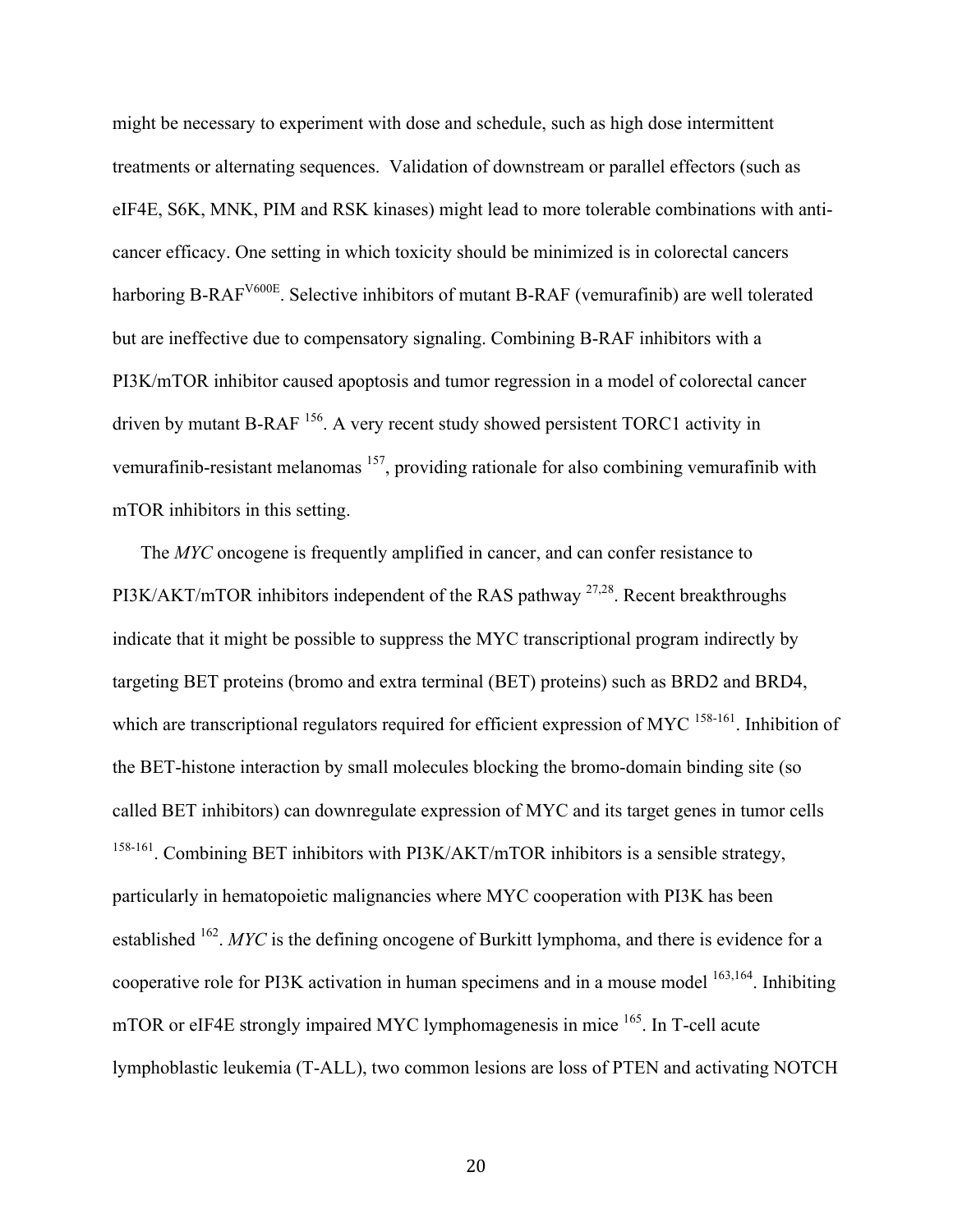mutations that elevate MYC activity <sup>166,167</sup>. Hence, either NOTCH inhibitors or BET inhibitors could be combined with PI3K/AKT/mTOR inhibitors in T-ALL trials.

Blocking autophagy might provide another avenue to augment cancer cell killing by PI3K/AKT/mTOR inhibitors <sup>168</sup>. Autophagy is a process by which cells recycle organelles and macromolecules to survive under conditions of starvation or other stresses. Inhibition of mTOR causes an autophagy response comparable to nutrient starvation. In glioma, leukemia and other cancer cell types, chemical inhibitors of autophagy potentiate apoptosis by active-site mTOR inhibitors or dual PI3K/mTOR inhibitors <sup>169,170</sup>. A combination trial of temsirolimus with an autophagy inhibitor in renal cell carcinoma is underway 168. However, current autophagy inhibitors are nonspecific agents that generally act by inhibiting lysosomal degradation. Discovery of compounds inhibiting specific components of the autophagy machinery will be helpful for testing the potential of combination approaches with PI3K/AKT/mTOR inhibitors. A related issue is how PI3K/AKT/mTOR inhibitors will affect the response to emerging therapies targeting cancer cell metabolism. Considering that the PI3K/AKT/mTOR pathway drives many of the metabolic hallmarks of cancer cells, it is possible that pathway inhibition will reduce sensitivity to metabolic interventions.

Emerging evidence connects the PI3K/AKT/mTOR network to maintenance of genome integrity. PI3K is involved in sensing double strand breaks  $171,172$  and in maintaining expression of BRCA1 and BRCA2 that participate in homologous recombination <sup>173</sup>. Exploiting these findings, two groups showed that PI3K inhibitors increase DNA damage and sensitize triplenegative breast cancer (TNBC) cells to inhibitors of polyADP-ribose polymerase (PARP) <sup>173,174</sup>. A phase I trial of the PARP inhibitor olaparib with the panPI3K inhibitor BKM120 has been initiated, enrolling patients with TNBC or high-grade serous ovarian cancer. Paradoxically,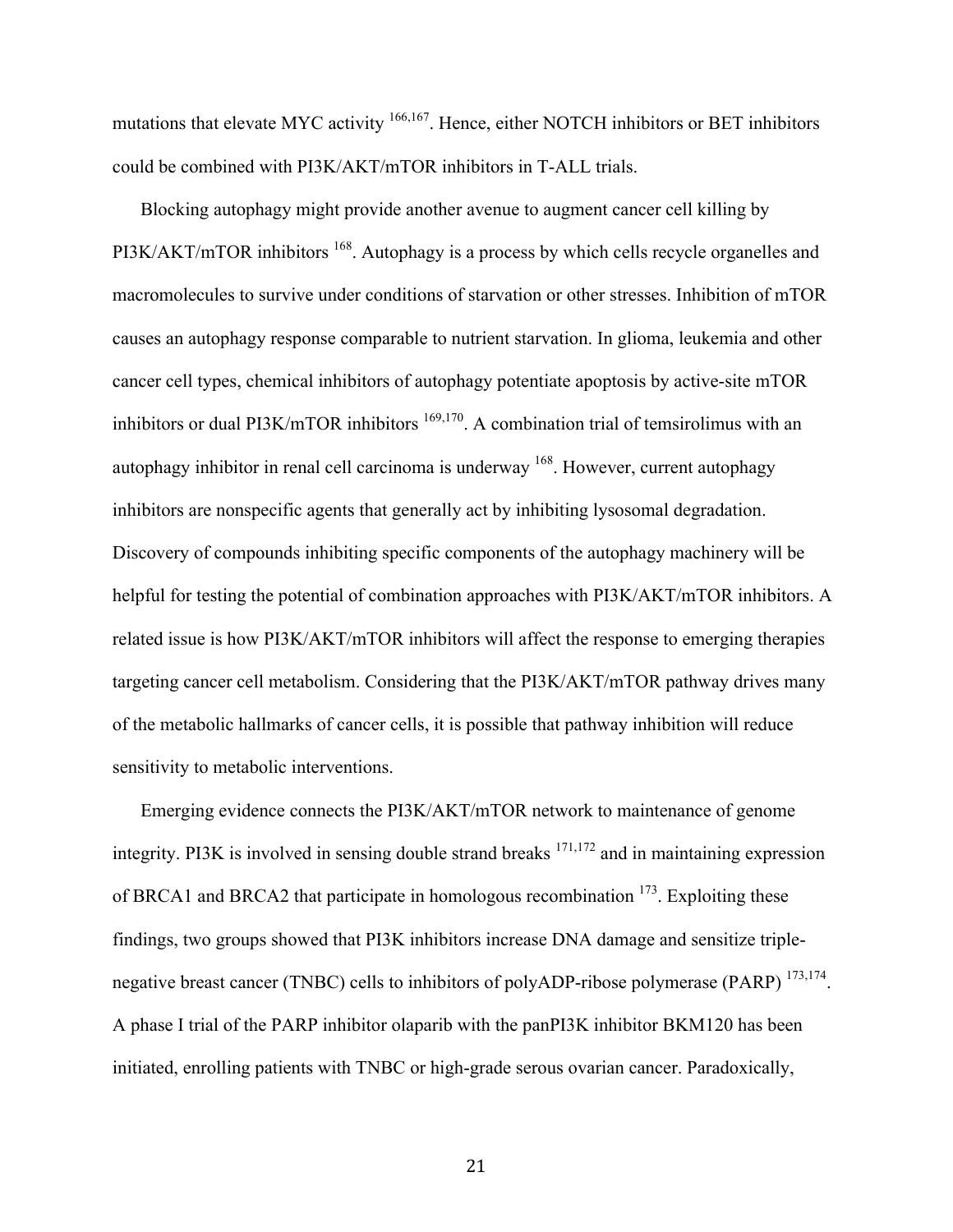PTEN also has a role in protecting cells from genotoxic stress mediated by a nuclear pool of the phosphatase 175. Elevated PI3K survival signaling in PTEN-deficient cells protects them from accumulated DNA damage. This property renders PTEN-deficient tumors sensitive to the combination of PI3K inhibitors and DNA damaging agents in preclinical studies <sup>175</sup>. Loss of PTEN might also sensitize to PARP inhibitors, similar to BRCA1-deficient tumors. It is worth noting that several DNA repair enzymes are members of the PIKK family: ATM, ATR and DNA-PK <sup>176</sup>. Some inhibitors developed against class I PI3Ks have off-target effects on PIKK family members, and this property might enhance synergy with DNA-damaging agents <sup>177</sup>. Inhibiting mTOR can also promote DNA damage through suppression of the FANCD2 and other mechanisms 178-180. Thus, an important area for continuing study is to investigate how inhibitors acting at different levels of the PI3K/AKT/mTOR network affect the cellular response to radiation and chemotherapeutic drugs that are currently the standard of care in many cancers. Also worth considering is that off-target effects on DNA-PK and ATM are probably a liability rather than an advantage, if not combined with DNA damaging agents or radiation, by increasing genomic instability that tends to accelerate drug resistance.

The BOLERO-2 trial illustrated the potential of PI3K/AKT/mTOR inhibitors to prevent or overcome targeted therapy in hormone-dependent cancers. There is evidence for positive feedback between hormone receptors and the PI3K network 181. The ligand-bound estrogen receptor (ER) interacts directly with PI3K, augmenting PI3K/AKT activity. In turn, AKT and S6K1 can phosphorylate the hormone receptor to increase its activity. Hormone-dependent cancers frequently exhibit high basal PI3K activity through loss of PTEN, *PIK3CA* mutation or other mechanisms  $^{182,183}$ . Thus, inhibitors acting at multiple levels of the PI3K/AKT/mTOR network might supplement the anti-cancer effects of hormonal therapy. In advanced prostate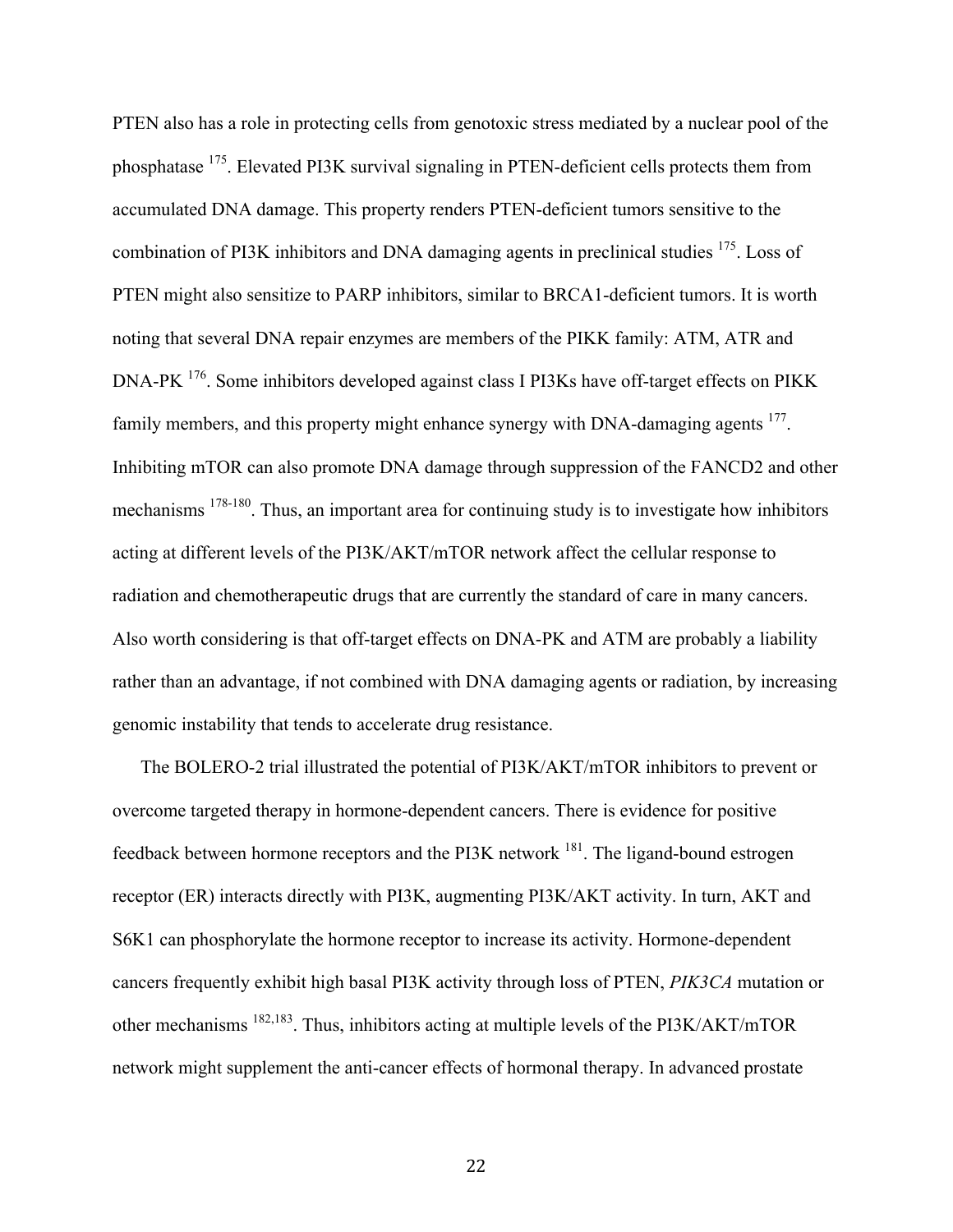cancer with loss of PTEN, it would be interesting to test a p110β inhibitor in combination with an androgen receptor antagonist. There is also rationale for a dual p110β/δ inhibitor in this setting, based on a report that B cell infiltrates sustain prostate cancer survival after hormone withdrawal  $184$ . This strategy would act via tumor intrinsic effects (p110 $\beta$ ) together with extrinsic effects on the immune infiltration (p110δ).

A conceptually simple approach to sensitize cancer cells to PI3K pathway-targeted agents is to combine with agents that increase mitochondrial priming for death. BCL2 family members (BCL2, BCL-XL, MCL-1, A1) maintain mitochondrial integrity by blocking the pro-apoptotic function of BAX and BAK <sup>185</sup>. A large family of pro-apoptotic proteins homologous to BCL2 can sequester the pro-survival proteins or directly activate BAX and BAK <sup>186</sup>. Priming refers to suppressing the activity of pro-survival factors at the mitochondria, such as BCL2 and MCL-1, relative to pro-apoptotic proteins like BIM and PUMA 187. ABT-263, a small molecule inhibitor of BCL2 and BCL- $X_L$ , has entered clinical trials for cancer and shown some promise in CLL  $^{185}$ . By increasing mitochondrial priming, BCL2 antagonists should lower the threshold for apoptosis in response to PI3K/AKT/mTOR inhibition (**Figure 4**). A growing body of work supports the synergistic anti-tumor effects of PI3K/AKT/mTOR inhibitors combined with BCL2 antagonists 150,188-190.

#### **Future directions**

Building on the discussions above, we envision four key strategies that will maximize the potential of PI3K/AKT/mTOR inhibitors in oncology.

#### *Biomarker identification through next generation sequencing*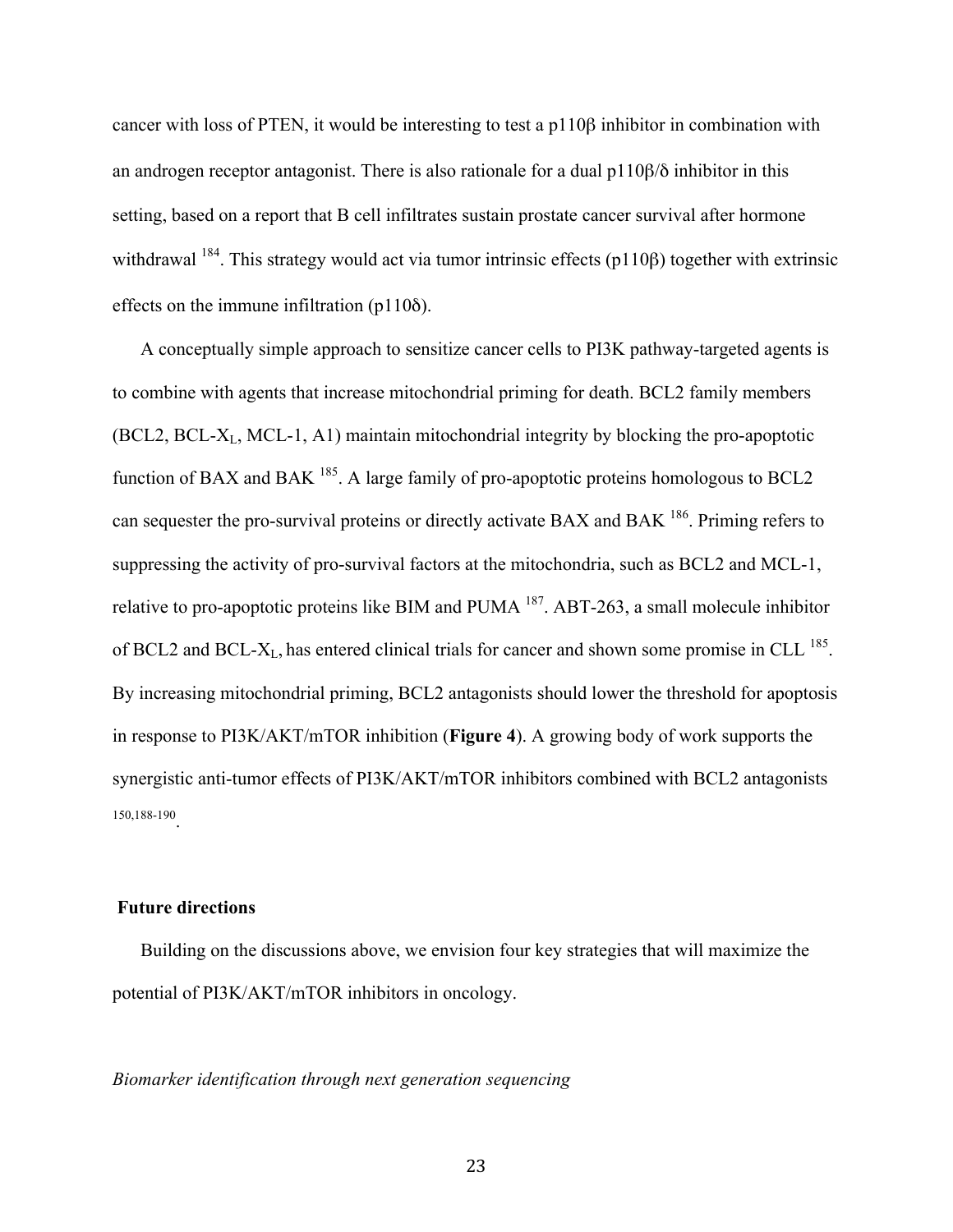A limited response rate with a single agent strategy at an early stage of development should not necessarily mean that a clinical trial has failed, especially when targeting a genetically validated target or disease biology. The advent of next generation sequencing allows significant knowledge to be gained from the rare responders in a trial. The " $n = 1$  response" matters. An exciting report from Solit and colleagues used exome sequencing to identify TSC1 inactivation in a rare bladder cancer that responded to everolimus  $107$ . Targeted sequencing of additional tumors from everolimus trials showed a significant delay in recurrence for samples with TSC1 mutations <sup>96</sup>. As sequencing costs decline and technologies improve, it should be feasible to apply this approach in trials of PI3K/AKT/mTOR inhibitors as single agents or in combinations. This idea should not replace patient selection based on the drug target, cancer genetics and disease biology. It should, however, be applied in parallel to select additional genetic markers for subsequent trials.

#### *Initial emphasis on hematologic malignancies*

Leukemia, lymphoma and myeloma are a diverse set of cancers that are individually less common than solid tumors like lung, breast and colon cancer. Few blood cancers carry activating mutations in RAS or PI3K. Nevertheless, there are several reasons to devote resources to PI3K/mTOR inhibitor trials in blood cancer. For one thing, leukemia and lymphoma models often show non-oncogene addiction to mTOR <sup>58,165</sup>. In addition, blood cancers generally express p110δ and/or p110γ that should in principle confer responsiveness to agents targeting these isoforms, as illustrated by GS-1101. Unlike many solid tumors, hematopoietic cancer cells are in constant contact with the immune system and might be especially sensitive to immune enhancing effects of PI3K/mTOR inhibitors. It is also easier to access tumor cells for PD monitoring in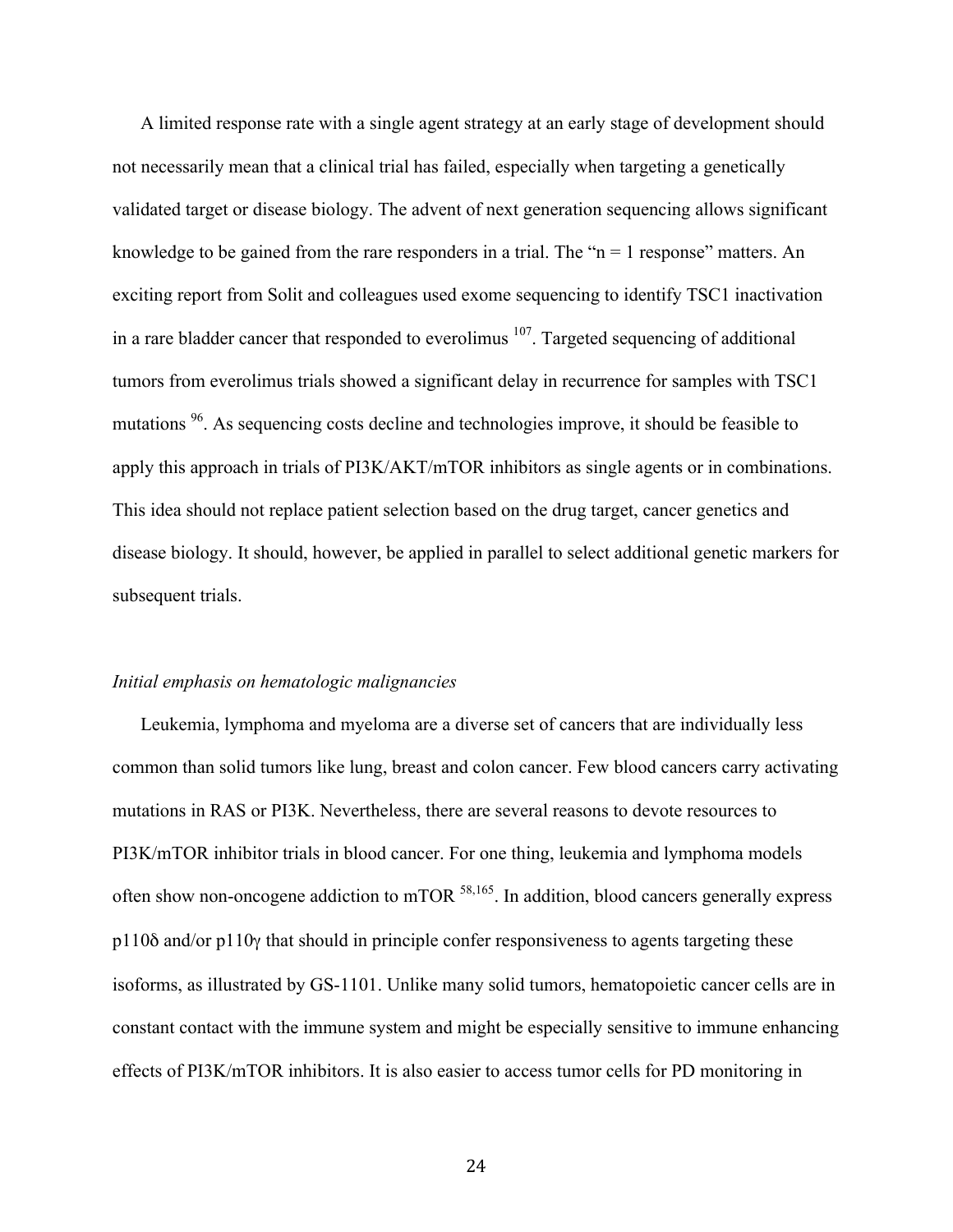patients with blood cancers, and plasma analysis can provide useful information about immune modulation <sup>191</sup>. Lastly, treating rare blood cancers effectively can be rewarding, as proven by BCR-ABL inhibitors that have saved the lives of an ever-expanding population of CML patients who must continue on therapy.

#### *Harness immune effects*

Though cancer is a genetic disease of aberrant cells, it is also a chronic immune disease (**Fig. 1**) 33,192. The immune system restrains tumorigenesis but eventually the tumor enforces a state of immune tolerance and exhaustion. Recently there has been exciting progress treating human tumors with immunotherapies to overcome tolerance and exhaustion  $33,34,193$ . There is also an increasing appreciation for how small molecules targeting the cancer cell affect the immune context of the tumor  $194,195$ . The efficacy of GS-1101 emphasizes how a drug targeting both the tumor and the immune system can act as an all-in-one combination therapy. How is it possible to harness anti-tumor immunity through a pathway defined by a target of the immunosuppressive drug rapamycin?

Extensive studies of the PI3K/AKT/mTOR network in immune cells have shown that PI3K activation is not a simple on/off switch  $110,111,196,197$ . Inhibiting the pathway can either suppress or enhance immune responses, through effects on diverse subsets of innate and adaptive immune cells. In theory it should be possible to implement treatment regimens that increase immune rejection of tumors in concert with direct anti-tumor effects. A significant factor limiting progress in this area is that preclinical drug development programs mainly use xenograft tumor models. These models are convenient and are useful to assess drug pharmacology, providing valuable information about PD in the context of PK and general tolerability. Yet these models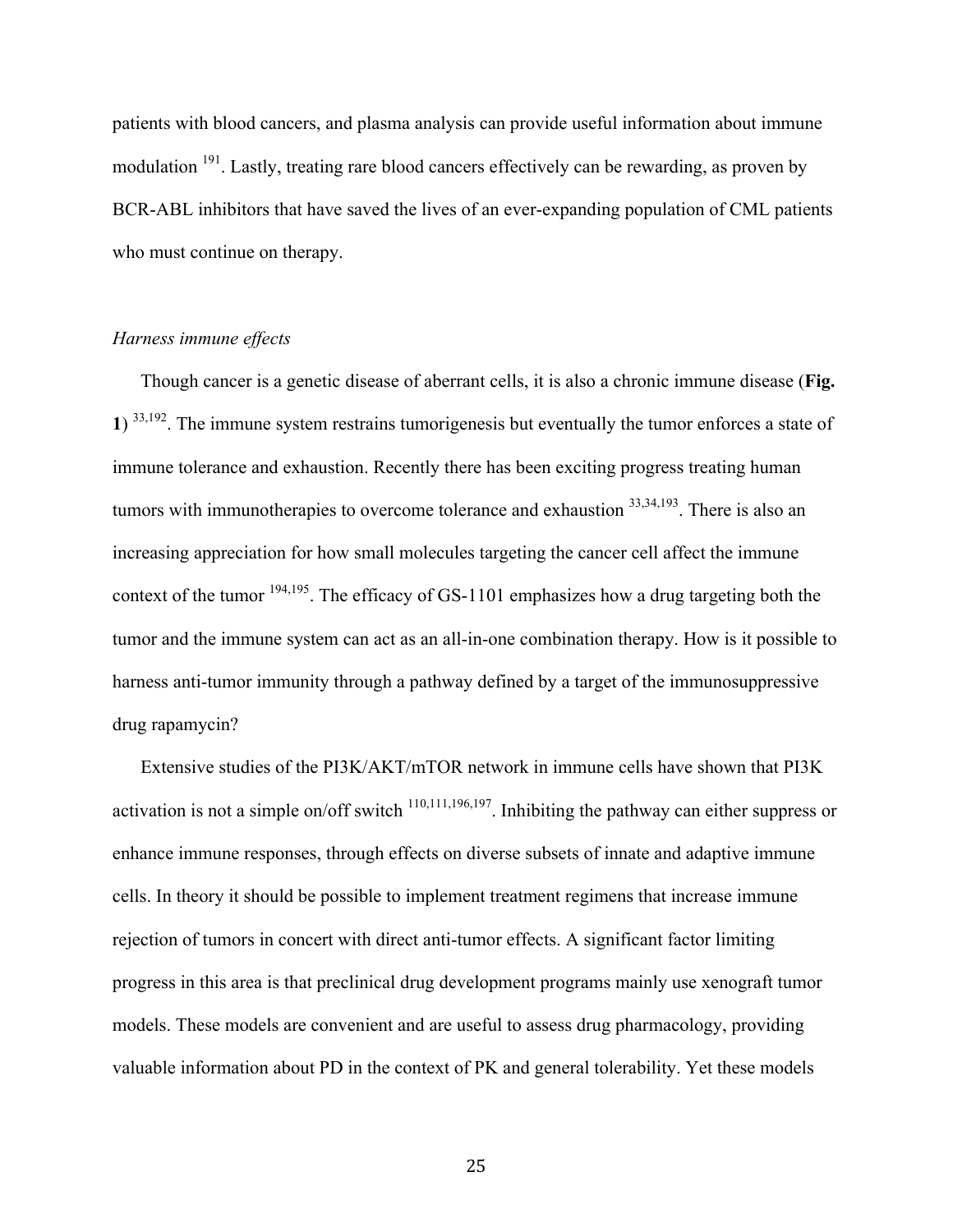overlook any modulation of adaptive immunity, since growing human tumor cells in mice requires host strains lacking functional lymphocytes. Interactions of xenograft cells with innate immune components might also fail to recapitulate events in the development of human tumors. For these reasons it is essential to test candidate inhibitors in genetically engineered mouse (GEM) models, and to extensively monitor infiltration and activity of diverse immune subsets including macrophages, T cells and natural killer cells. Such systems would be useful to test ideas such as "dialing in" activity against p110δ and/or p110γ to create a more favorable immune environment. One can even imagine that inhibiting p110δ and/or p110γ alone in solid tumors would provide significant therapeutic benefit and tolerability without any direct effect on the PI3K isoforms expressed within the cancer cell (based on the work of Ali and Vanhaesebroeck, personal communication).

It will also be crucial to determine which agents targeting PI3K/AKT/mTOR enhance or suppress the efficacy of emerging immunotherapies and cancer vaccines. In mouse models, both PI3K and mTOR inhibitors can enhance the efficacy of immune-directed therapies <sup>198-200</sup>. It is relevant to consider that isoform-selective agents minimize immune suppressive effects on lymphocytes compared to pan-class I inhibitors 201. Hence, pan-PI3K inhibitors are more likely to enforce or accelerate the immune exhaustion state. Eventually, the best combination therapies might turn out to be isoform-selective PI3K or mTOR inhibitors with immunotherapies or cancer vaccines. Matching patients to the right combinations will require knowledge of the genomic driver and the immune fingerprint of the tumor.

#### *Combination trials*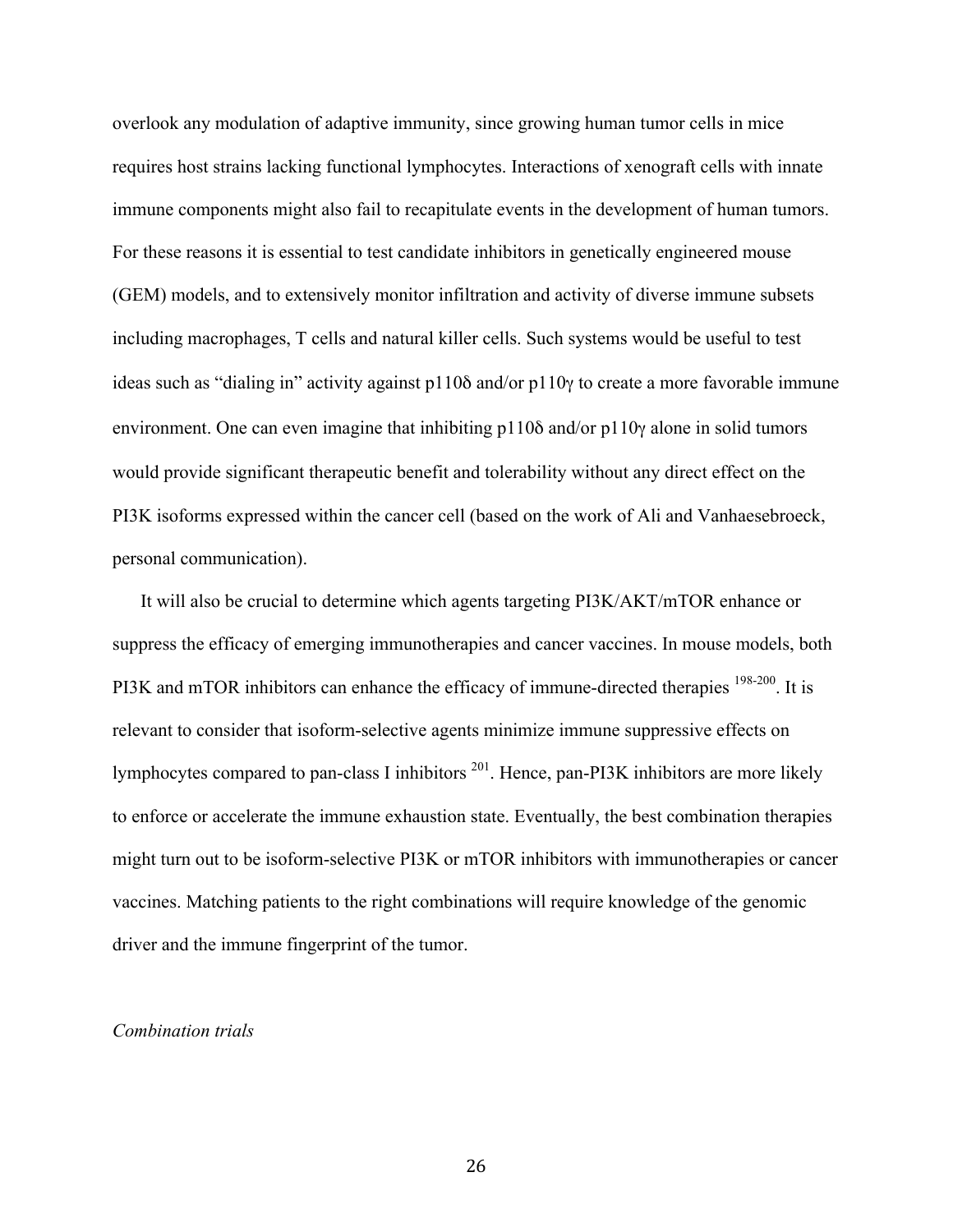Above, we proposed several rational combinations to increase cancer cell killing by PI3K/AKT/mTOR inhibitors. However, the process of drug development always faces tension between what should be done and what can be done. Developing combination therapies costs more resources and time and might ultimately result in challenges for reimbursement. On the other hand, experience with BRAF inhibitors shows that combinations will be justified even for therapies that provide an impressive initial response in selected patients. In the short term, the plan should be to prioritize approaches based on feasibility, pragmatism and the likelihood of a meaningful therapeutic advance. It makes sense to start by combining PI3K/AKT/mTOR inhibitors with approved targeted agents that are standard of care for specific malignancies. Using a companion drug whose safety profile and optimal dosing is well understood will reduce the complexity of the combination trial. It will also allow the incorporation of PI3K/AKT/mTOR inhibitors into treatment regimens at earlier stages of disease, rather than only in patients with relapsed or refractory tumors. The limited success of single agents to date might be explained in part by the polygenic and polyclonal nature of advanced tumors, some of which is caused by prior therapies. Preclinical data support testing of several combinations with approved TKIs: BCR-ABL inhibitors in  $Ph<sup>+</sup>$  leukemias and GIST  $<sup>142</sup>$ , EGFR inhibitors in lung and colon cancer</sup> <sup>139,140</sup>, and agents targeting HER2/ErbB3 in breast cancer <sup>202</sup>. Adding a PI3K inhibitor to a BRAF inhibitor might enhance efficacy in melanoma and produce responses in colorectal cancers carrying mutant B-RAF 156,203,204.

Sometimes key biological insights from preclinical data can justify combination trials of two experimental agents. Agents that show synthetic lethality with PI3K pathway inhibitors in cancer cell lines and patient-derived xenografts, but not in normal cells, should be given priority for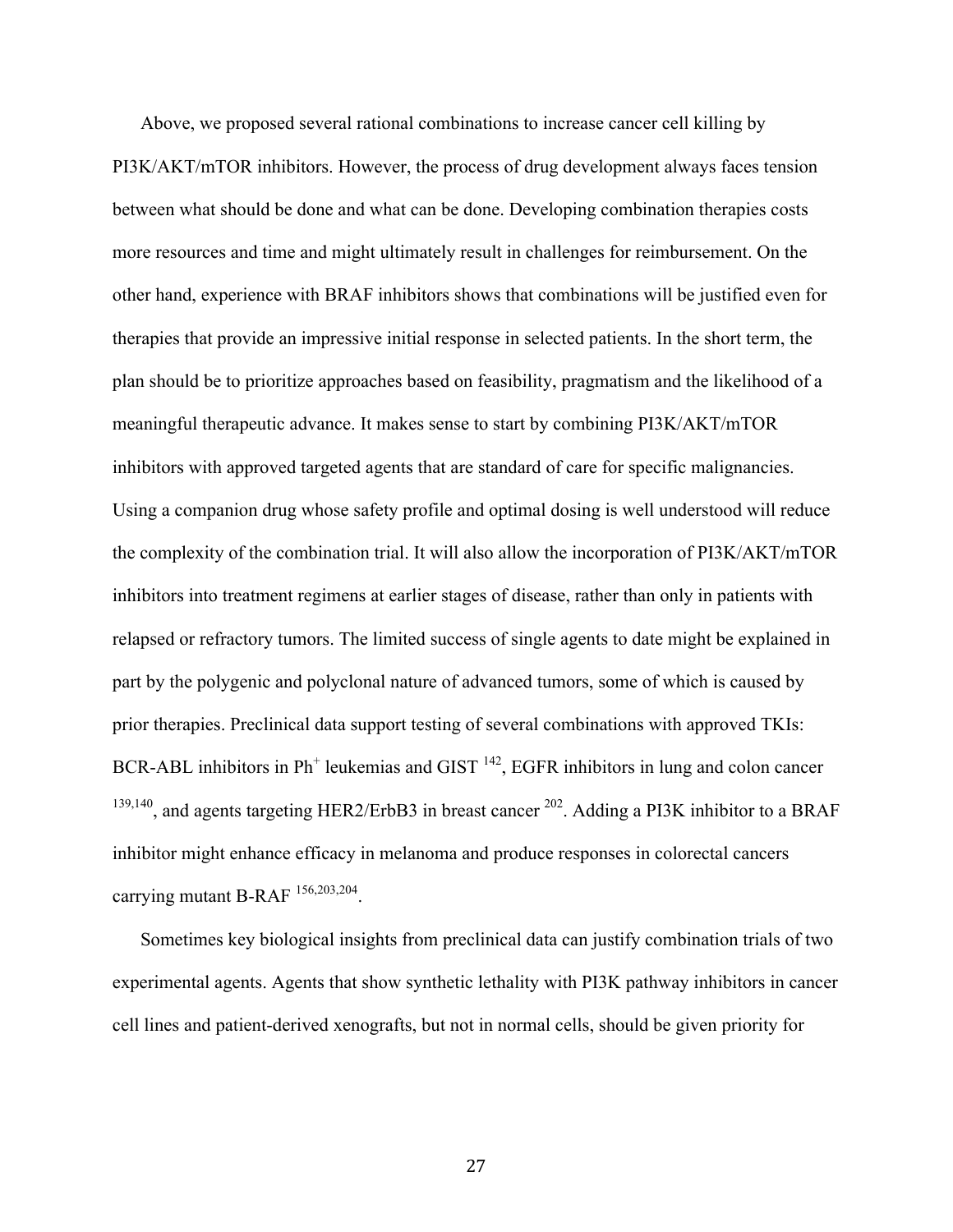clinical testing. An example discussed above is the combination of PI3K and PARP inhibitors for TNBC (Table 2), in which trials were quickly initiated after remarkable preclinical results <sup>173,174</sup>.

In cases where GEM models exist for driving oncogenes and tumor types, it should be possible to design synchronous "co-clinical" trials that help in identifying genetic and pharmacodynamic markers of responsiveness 205. These are especially powerful when paired with studies using patient-derived primary tumor tissue analysis. Regulatory approval of immunotherapies in certain cancers also sets the stage for testing the immune enhancing potential of PI3K or mTOR inhibitors.

#### **Conclusions**

The rationale for targeting the PI3K/AKT/mTOR network in cancer remains anchored on a solid foundation of cancer genetics and cell biological studies. Despite many challenges, measurable advances have been achieved in the clinic. Rapalogs are useful in some advanced cancers and as adjuvants to hormone therapy in breast cancer. Inhibitors of PI3Kδ and BTK are on track for FDA approval in certain B cell malignancies. Other agents are advancing through development. Nevertheless, early hopes have been tempered by the realization that targeting PI3K/AKT/mTOR alone will not be a cure-all for diverse cancers.

How can we reset strategies to maximize the potential of PI3K/AKT/mTOR inhibitors? Previous experience with successful oncology drug development shows the importance of: (1) targeting genetic drivers in selected patient populations; (2) understanding the biology of crosstalk and feedback to employ effective combinations; (3) stimulating an immune environment that favors tumor eradication. Thoughtful application of these principles will light the path towards effective cancer control by PI3K/AKT/mTOR inhibitors.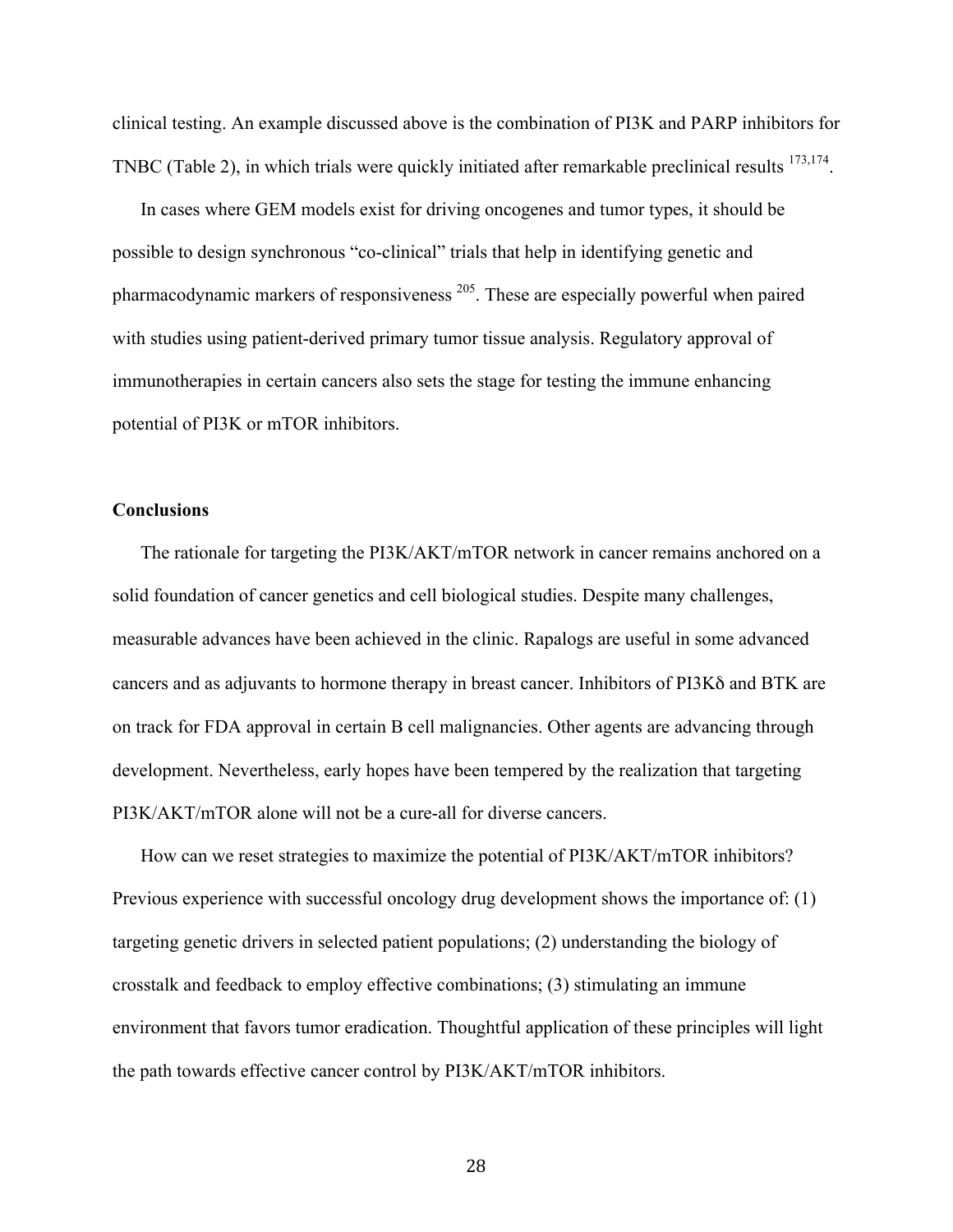#### **Figure legends**

**Figure 1**: **Targets in the signaling network and their role in tumor biology.** This diagram shows a highly simplified scheme of the signaling pathway leading from PI3K to AKT to mTOR. The four isoforms of class I PI3K are shown in dark gray boxes. Blue italics illustrate cancer cell-intrinsic functions of isoforms: p110α is a frequent genetic driver (*PIK3CA* mutations); basal activity of p110β is implicated in tumors with PTEN loss; p110δ has a fundamental role in survival of normal B cells and malignancies of this lineage. PI3K and mTOR drive tumor metastasis by promoting cell motility and epithelial-mesenchymal transition (EMT). Purple arrows represent cell extrinsic functions of various components in the network.  $p110\alpha$  drives angiogenesis. p110γ, p110δ and p110β have important functions in inflammatory cells. p110δ and mTOR control key aspects of adaptive immunity including lymphocyte activation, differentiation and tolerance. Drugs in clinical development that target nodes in this network are listed in Supplementary Table 1.

**Figure 2**: **Complexity, crosstalk and feedback in the PI3K/AKT/mTOR signaling network.** (**A**) The TORC1-TORC2 network and key feedback mechanisms. The mTOR serine-threonine kinase forms two multi-protein complexes whose defining subunits are raptor (TORC1) and rictor (TORC2). TORC2 activity is stimulated by association with ribosomes and by growth factors through a poorly defined mechanism, which may involve PI3K. TORC2 promotes stability and activity of AKT and other kinases including serum- and glucocorticoid-induced kinases (SGKs) and protein kinase C (PKC). TORC1 is a signal integrator whose activity is tuned by diverse inputs. Growth factors, energy sensors and cellular stress converge at the level of the TSC complex (TSC1/TSC2/TBC1D7), a negative regulator of TORC1 with GAP activity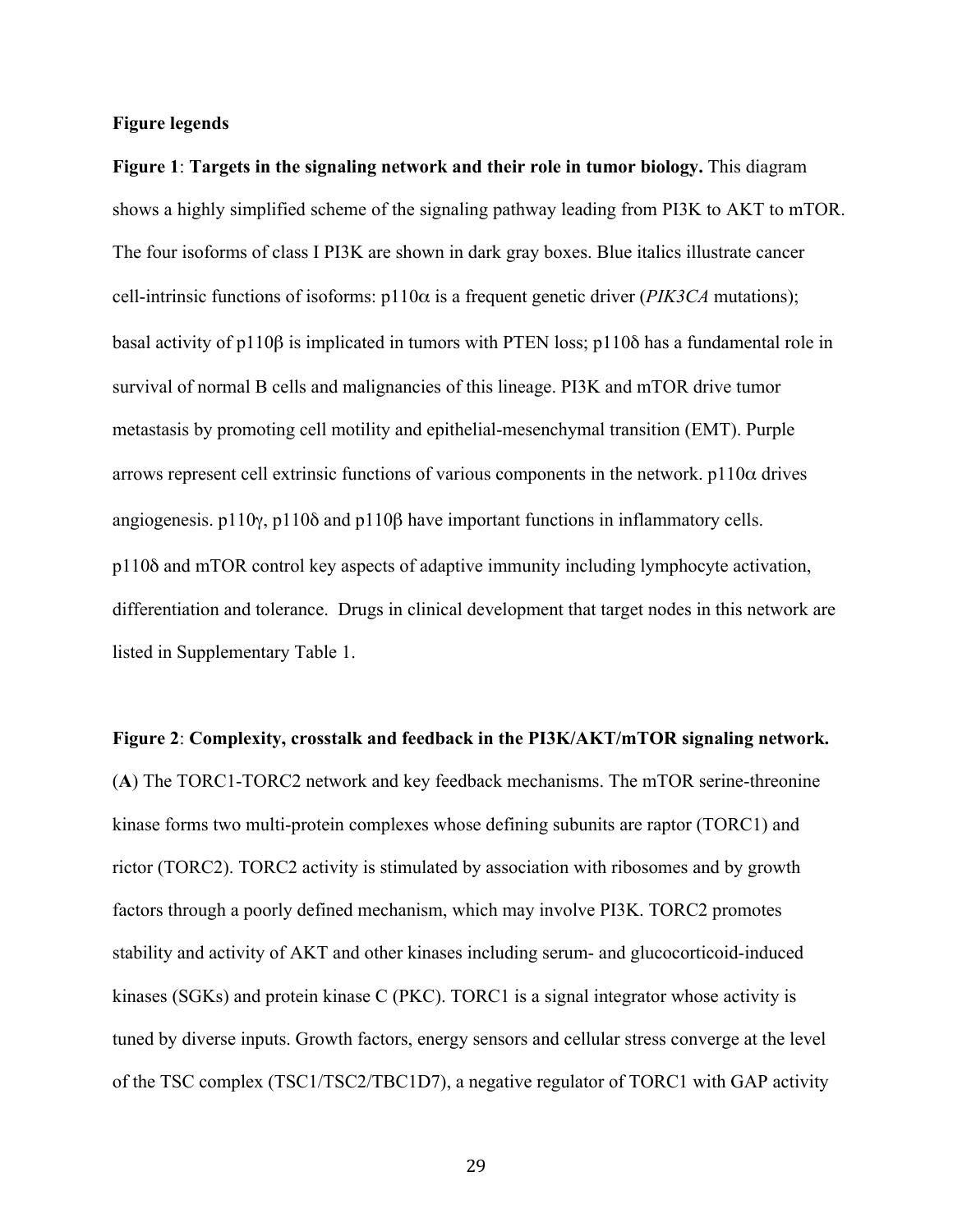towards the Rheb GTPase. Amino acids regulate TORC1 through the Ragulator and GATOR complexes. TORC1 promotes anabolic programs through many substrates, of which three classes are shown: S6 kinases, eukaryotic initiation factor-4E (eIF4E)-binding proteins (4E-BPs), and autophagy regulators (ULK1, etc.). TORC1 activity exerts feedback control on growth factor signaling. One canonical feedback pathway is initiated by S6 kinase-1 (S6K1), a TORC1 substrate, which phosphorylates adaptor proteins of the insulin receptor substrate (IRS) family to attenuate growth factor receptor signaling to PI3K and RAS. In parallel, TORC1 suppresses growth factor receptor signaling by phosphorylating the GRB10 adaptor protein. AKT activity triggers a feedback mechanism that suppresses growth factor receptor expression and signaling. Through phosphorylation and inactivation of Forkhead Box Subgroup O (FOXO) transcription factors, active AKT reduces the transcription of FOXO target genes including several growth factor receptors. (**B**) Redundancy and feedback between the RAS-RAF-MEK-ERK and PI3K/AKT/mTOR signaling networks. ERK and downstream kinase RSK can compensate for AKT in the activation of TORC1 via inhibitory TSC phosphorylation; GSK3 and AMPK phosphorylation of TSC2 increase its ability to suppress TORC1 activity. MNK kinases phosphorylate eIF4E to provide a distinct signal to increase cap-dependent translation. ERK and mTOR independently promote accumulation of MYC oncoproteins. Mutual feedback inhibition is a feature of the two pathways: MEK activity suppresses PI3K signaling by promoting PTEN membrane localization, while TORC1 activity suppresses RAS activation through mechanisms shown in Figure 3.

**Figure 3**: **Two arguments for combining TKIs with PI3K/AKT/mTOR inhibitors.** Left: In cancers driven by activated tyrosine kinases, TKI resistance can develop through alternative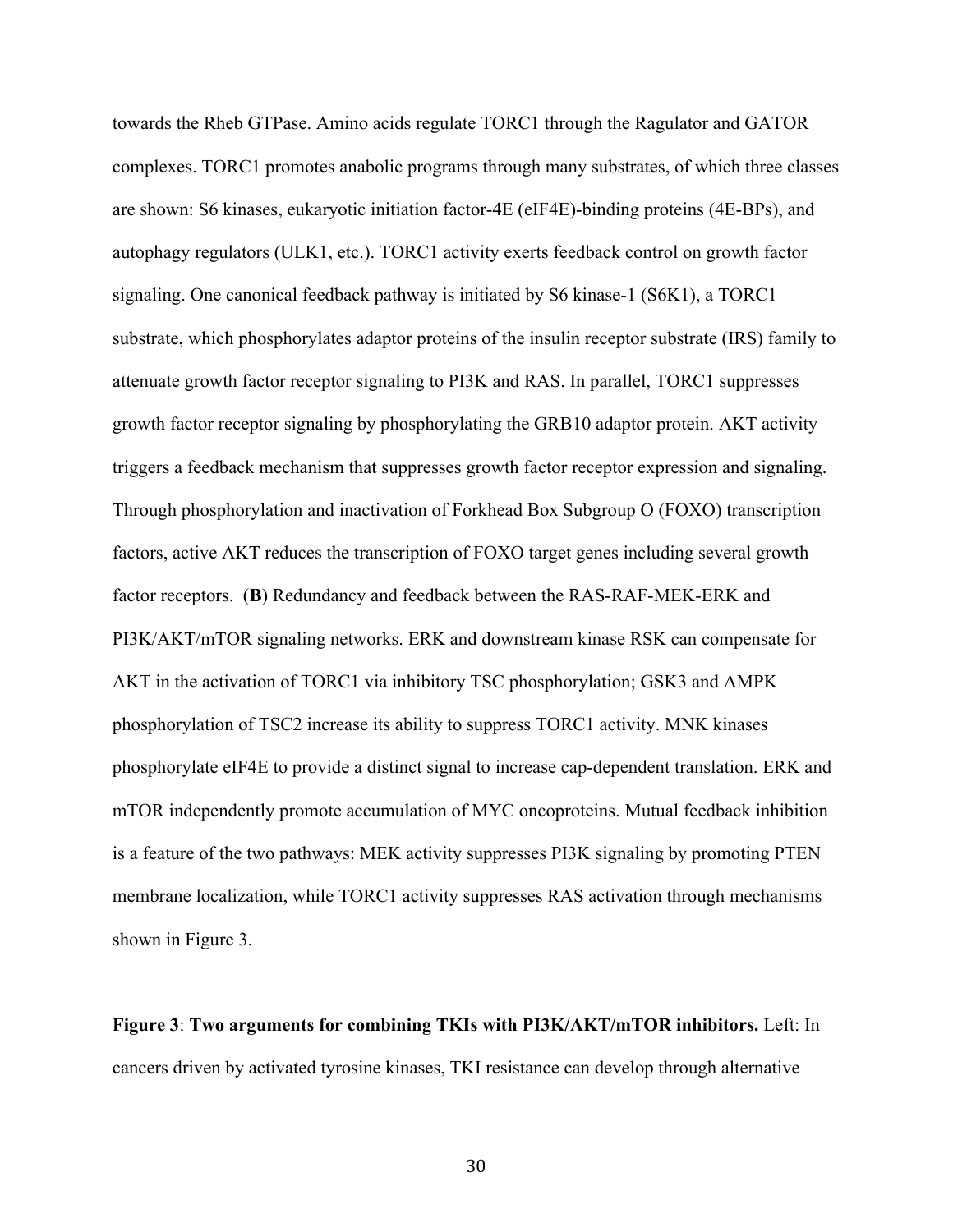pathways that maintain PI3K signaling such as compensatory growth factor (GF) receptors, PTEN loss, *PIK3CA* mutation or RAS activation. Combined targeting of PI3K can prevent or overcome drug resistance. Right: In cancers driven by lesions in PI3K or PTEN, inhibiting PI3K or AKT or TORC1/TORC2 can cause elevated GF receptor signaling through FOXO-dependent gene expression. Adding a TKI can ameliorate this compensatory signaling mechanism.

**Figure 4**: **Rationale for BCL2 antagonist combination.** The balance of pro-survival and proapoptotic BCL2 family members at the mitochondria is a primary factor controlling cell survival versus apoptosis. PI3K/AKT/mTOR signaling suppresses expression and activity of multiple pro-apoptotic proteins (i.e. BAD, BIM, PUMA, and death receptors) and can increase expression of pro-survival factors (MCL-1). However, PI3K/AKT/mTOR inhibition does not necessarily tip the balance towards apoptosis. Combining with small molecule antagonists of pro-survival proteins (BCL2, BCL-XL) increases mitochondrial "priming" for death, lowering the threshold for apoptosis induction by PI3K/AKT/mTOR inhibitors.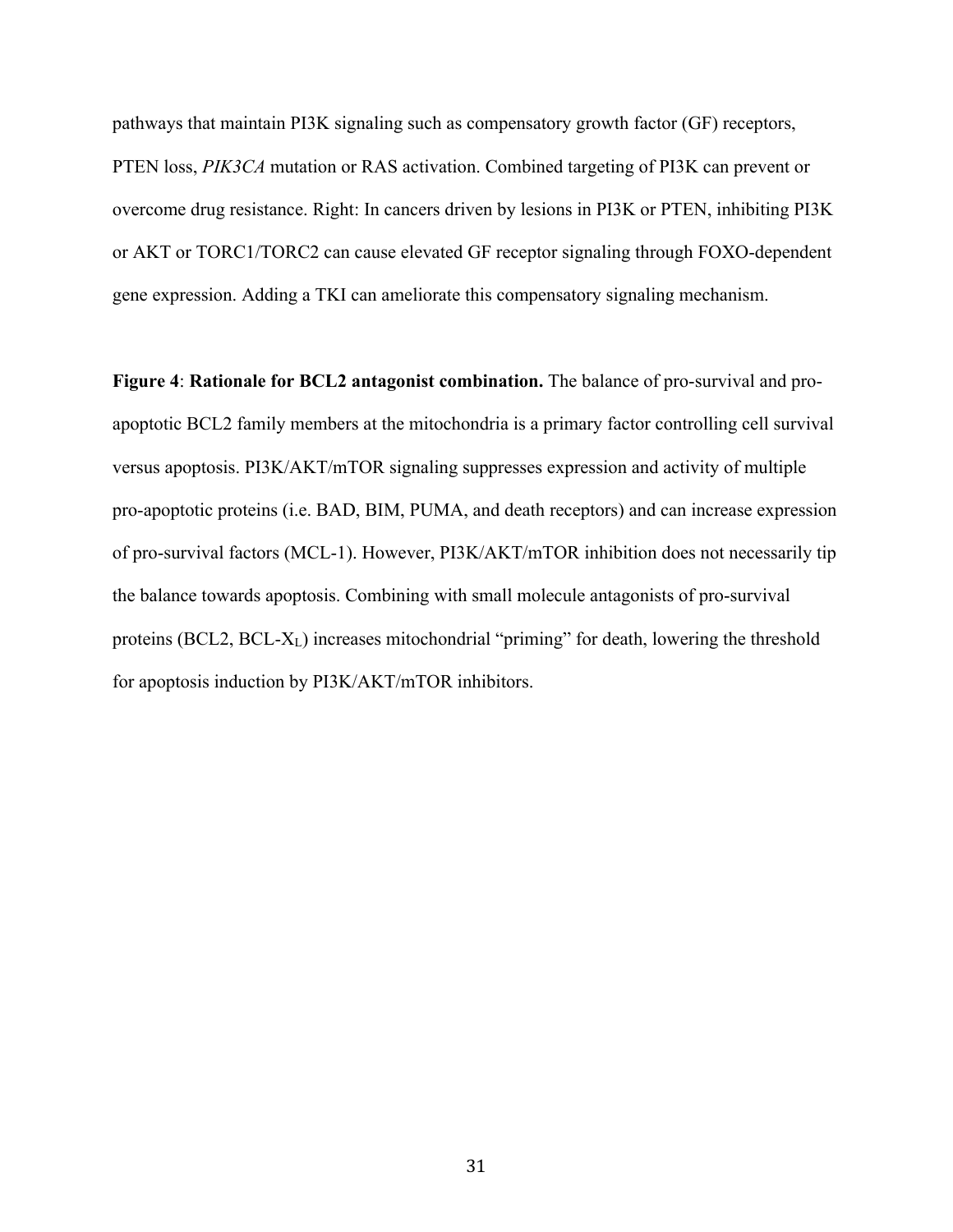#### **Boxes**

*Box 1*: *Inputs from GTPases and tyrosine kinases to PI3K.* Each of the class I PI3K catalytic isoforms has a segment known as the RAS-binding domain (RBD). Knock-in mouse studies established p110 $\alpha$  as a *bona fide* downstream effector of oncogenic RAS<sup>73</sup>, and demonstrated that the RBD of p110 $\gamma$  is required for PI3K signaling in neutrophils <sup>206</sup>. Recent work indicates that the RBD of p110β does not bind to RAS or its close relatives; instead, the RBD of p110β interacts with GTP-bound Rac/cdc42, establishing p110β as a novel effector of these GTPases <sup>37</sup>. The RBD of p110 $\delta$  interacts with the Tc21 small G protein <sup>207,208</sup>. Tyrosine kinases activate p110 $α$ , p110 $β$  and p110 $δ$  via interaction of their regulatory subunits with tyrosine phosphorylated (pTyr) peptide motifs, and can activate p110 $\gamma$  in some cell types via RAS <sup>86</sup>. GPCRs directly stimulate p110β and p110γ via βγ subunits of heterotrimeric G proteins <sup>206,209</sup>, and can activate p110 $\delta$  in B cells by an unknown mechanism  $^{210,211}$ .

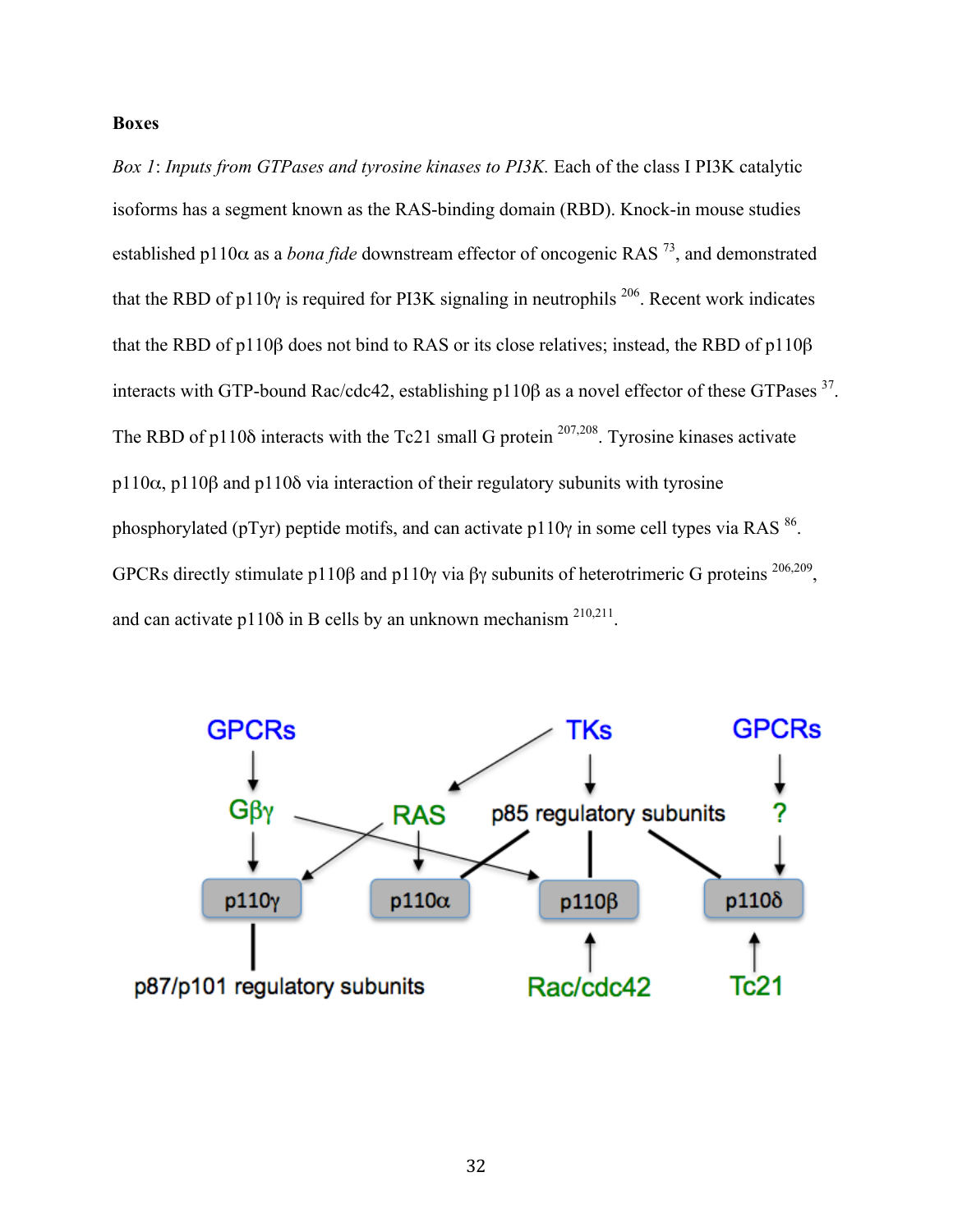*Box 2*: *Selective inhibitors of PI3K*<sup>δ</sup> *or the PI3K effector BTK.* The PI3Kδ isoform is mainly expressed in immune cells and is absent from most solid tumors. Gene targeting in mice has established essential functions for PI3Kδ in mature B cells, and in other immune cell types <sup>41,212</sup>. A key downstream effector of PI3Kδ in B cells is BTK, a member of the TEC family of nonreceptor tyrosine kinases. PI3Kδ and BTK are activated by signals from the B cell receptor (BCR), chemokines and cytokines to drive survival, proliferation and adhesion to supportive stromal cells. However, activating mutations in PI3Kδ and BTK are not present in B cell tumors, and inhibitors of these enzymes were initially developed for application in immune diseases. Unexpectedly, phase I clinical trials of a PI3Kδ inhibitor (CAL-101, renamed GS-1101) and a BTK inhibitor (PCI-32765) showed dramatic and durable responses in a subset of human patients with indolent B cell malignancies <sup>31,32,69,224</sup>. Even greater efficacy was achieved in combination studies with Rituximab and/or Bendamustine. Both the PI3Kδ inhibitor and BTK inhibitors have shown acceptable safety profiles. These compounds, now called Idelalisib and Ibrutinib, have progressed to phase II/III trials and are likely to be the first FDA-approved agents targeting the PI3K pathway. The FDA has granted Breakthrough Therapy Designation for Ibrutinib in three diseases: mantle cell lymphoma, Waldenström's macroglobulinemia, and chronic lymphocytic leukemia with deletion at chromosome 17p (note added in proof: Ibrutinib was approved Nov. 13, 2013, for relapsed mantle cell lymphoma).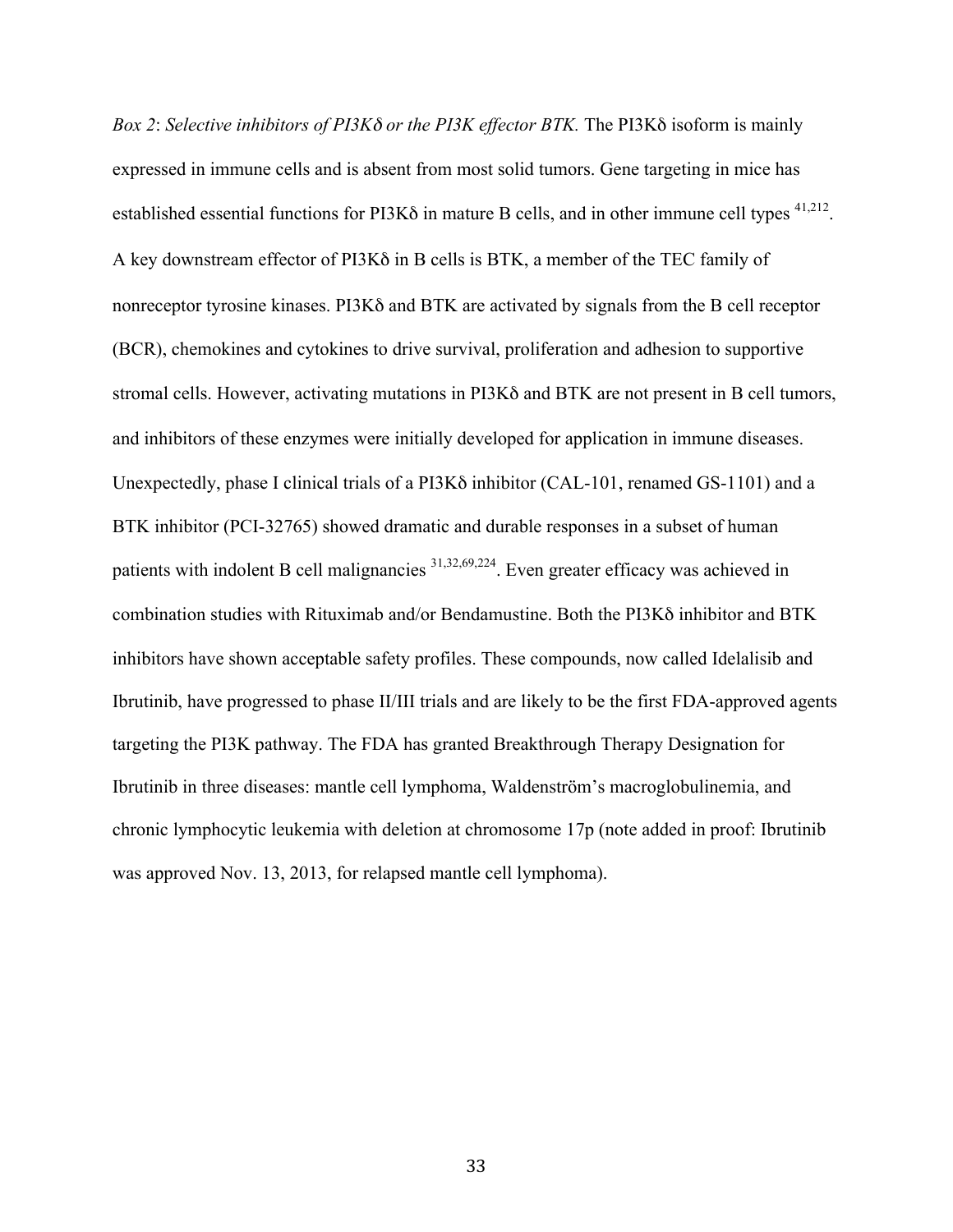*Box 3: Two distinct classes of mTOR inhibitors.* Rapalogs act through an allosteric mechanism and cause only partial inhibition of TORC1, with more marked effects on certain TORC1 substrates (i.e. S6K1) than others (i.e. 4E-BPs). This profile causes weak inhibition of capdependent translation and releases negative feedback, leading to "rebound" activation of upstream signaling. Rapalogs do not directly inhibit TORC2, allowing continual survival signaling by AKT and other TORC2 substrates. In accord, extensive cell line surveys consistently show that rapamycin and analogs are cytostatic and not cytotoxic. Active-site mTOR inhibitors fully block phosphorylation of all known TORC1 and TORC2 substrates.

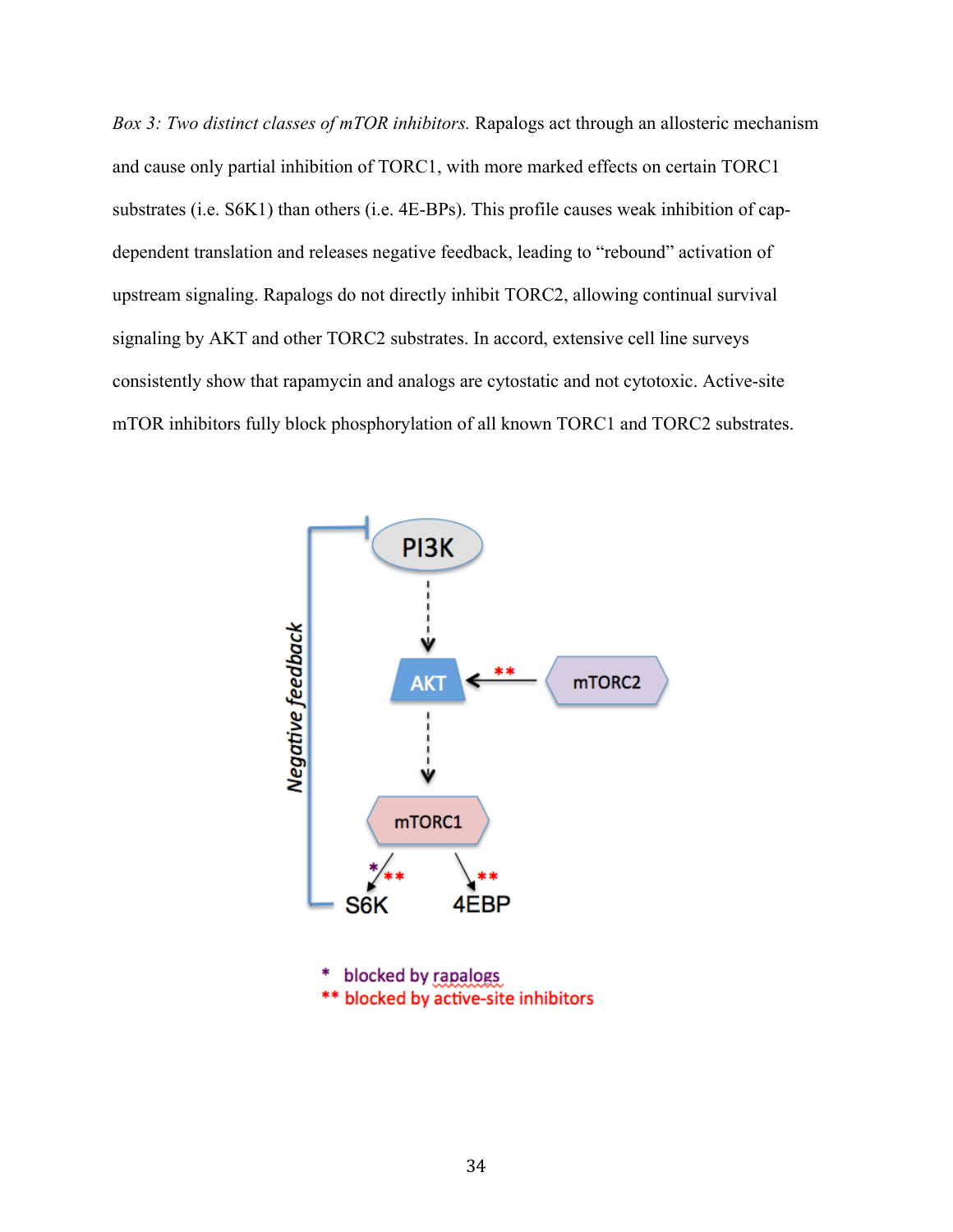#### **References**

- 1. Hanahan, D. & Weinberg, R.A. Hallmarks of cancer: the next generation. *Cell* **144**, 646-74 (2011).
- 2. Beagle, B. & Fruman, D.A. A lipid kinase cousin cooperates to promote cancer. *Cancer Cell* **19**, 693-5 (2011).
- 3. Graupera, M. & Potente, M. Regulation of angiogenesis by PI3K signaling networks. *Exp Cell Res* **319**, 1348-55 (2013).
- 4. Hirsch, E., Ciraolo, E., Franco, I., Ghigo, A. & Martini, M. PI3K in cancer-stroma interactions: bad in seed and ugly in soil. *Oncogene* (2013) Epub July 29.
- 5. Vanhaesebroeck, B. et al. Synthesis and function of 3-phosphorylated inositol lipids. *Annu Rev Biochem* **70**, 535-602. (2001).
- 6. Zhao, J.J. & Roberts, T.M. PI3 kinases in cancer: from oncogene artifact to leading cancer target. *Science's STKE : signal transduction knowledge environment* **2006**, pe52 (2006).
- 7. Lemmon, M.A. Membrane recognition by phospholipid-binding domains. *Nat Rev Mol Cell Biol* **9**, 99-111 (2008).
- 8. Samuels, Y. & Ericson, K. Oncogenic PI3K and its role in cancer. *Curr Opin Oncol* **18**, 77- 82 (2006).
- 9. Song, M.S., Salmena, L. & Pandolfi, P.P. The functions and regulation of the PTEN tumour suppressor. *Nature reviews. Molecular cell biology* **13**, 283-96 (2012).
- 10. Lui, V.W. et al. Frequent Mutation of the PI3K Pathway in Head and Neck Cancer Defines Predictive Biomarkers. *Cancer discovery* **3**, 761-9 (2013).
- 11.Engelman, J.A. Targeting PI3K signalling in cancer: opportunities, challenges and limitations. *Nature reviews. Cancer* **9**, 550-62 (2009).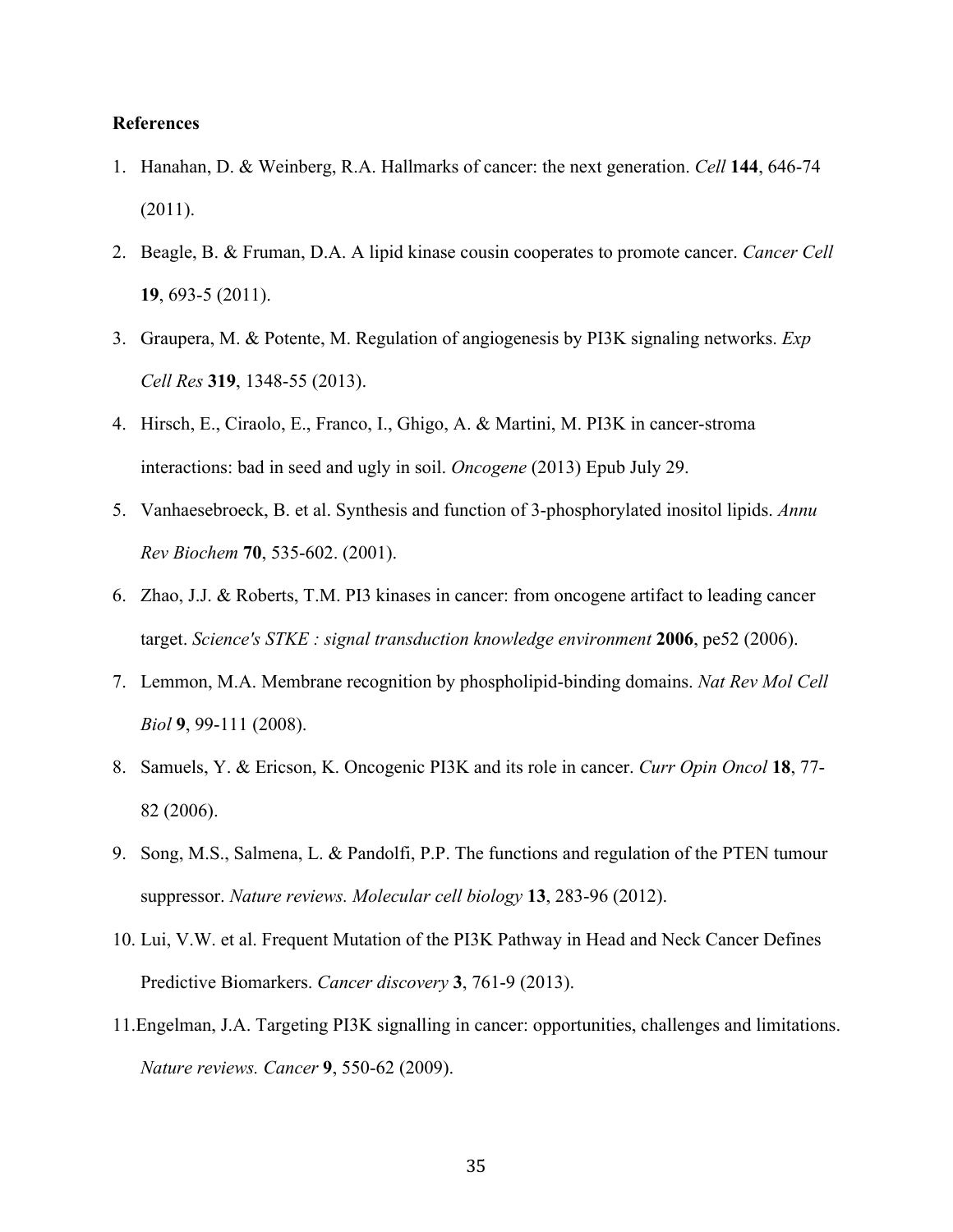- 12. Berndt, A. et al. The p110delta structure: mechanisms for selectivity and potency of new PI(3)K inhibitors. *Nat Chem Biol* **6**, 244 (2010).
- 13. Huang, C.H. et al. The structure of a human p110alpha/p85alpha complex elucidates the effects of oncogenic PI3Kalpha mutations. *Science* **318**, 1744-8 (2007). **One of two hallmark structural studies of p110alpha.**
- 14. Miled, N. et al. Mechanism of two classes of cancer mutations in the phosphoinositide 3 kinase catalytic subunit. *Science* **317**, 239-42 (2007). **One of two hallmark structural studies of p110alpha.**
- 15. Vadas, O., Burke, J.E., Zhang, X., Berndt, A. & Williams, R.L. Structural basis for activation and inhibition of class I phosphoinositide 3-kinases. *Sci Signal* **4**(2011).
- 16. Walker, E.H., Perisic, O., Ried, C., Stephens, L. & Williams, R.L. Structural insights into phosphoinositide 3-kinase catalysis and signalling. *Nature* **402**, 313-20 (1999). **The first xray structure of a class I PI3K.**
- 17. Wu, H. et al. Regulation of Class IA PI 3-kinases: C2 domain-iSH2 domain contacts inhibit p85/p110alpha and are disrupted in oncogenic p85 mutants. *Proceedings of the National Academy of Sciences of the United States of America* **106**, 20258-63 (2009).
- 18. Zhang, X. et al. Structure of lipid kinase p110beta/p85beta elucidates an unusual SH2 domain-mediated inhibitory mechanism. *Molecular cell* **41**, 567-78 (2011).
- 19. Garcia-Echeverria, C. & Sellers, W.R. Drug discovery approaches targeting the PI3K/Akt pathway in cancer. *Oncogene* **27**, 5511-26 (2008).
- 20. Wander, S.A., Hennessy, B.T. & Slingerland, J.M. Next-generation mTOR inhibitors in clinical oncology: how pathway complexity informs therapeutic strategy. *J Clin Invest* **121**, 1231-41 (2011).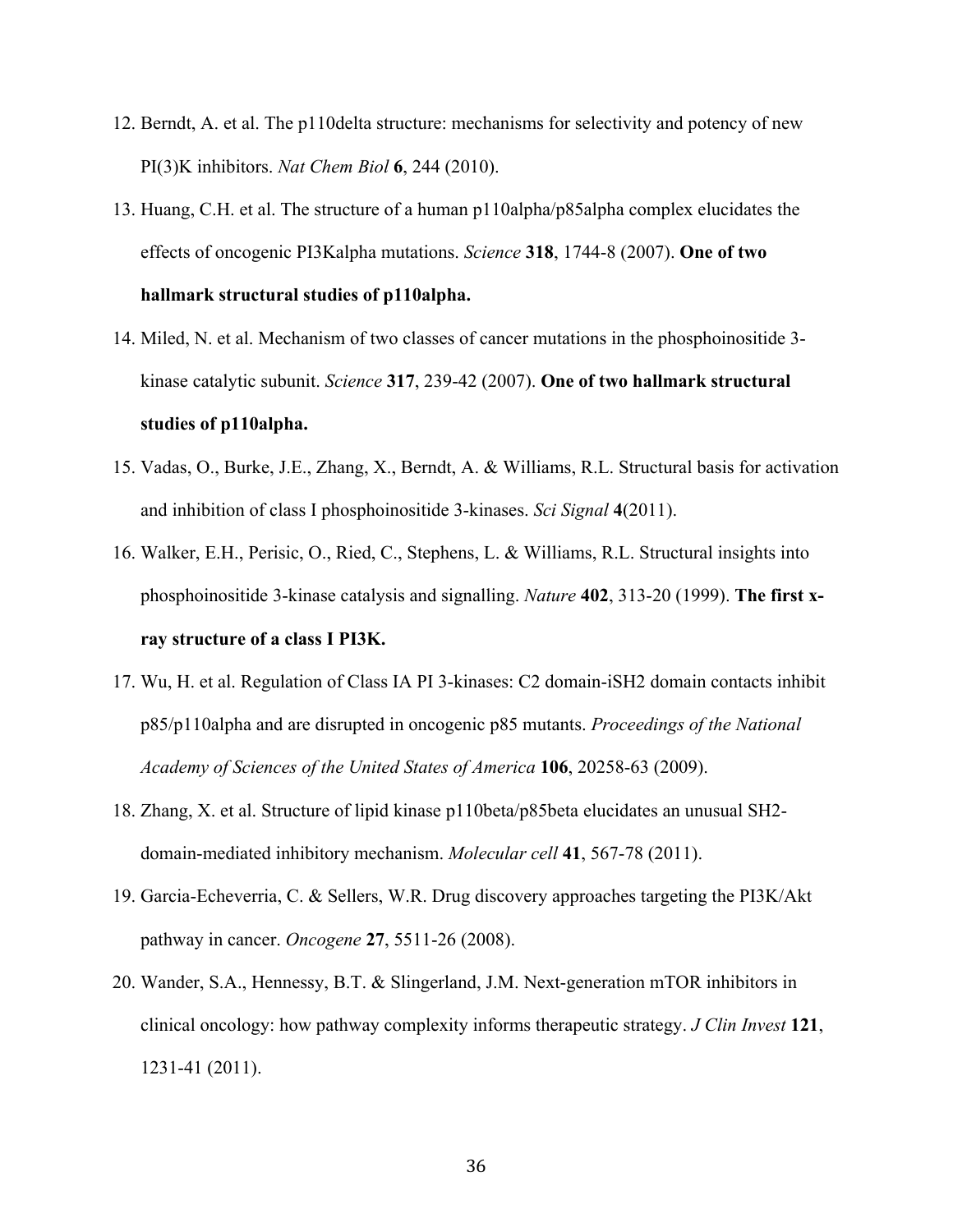- 21. Workman, P., Clarke, P.A., Raynaud, F.I. & van Montfort, R.L. Drugging the PI3 Kinome: From Chemical Tools to Drugs in the Clinic. *Cancer Res* **70**, 2146-57 (2010).
- 22. Agarwal, R., Carey, M., Hennessy, B. & Mills, G.B. PI3K pathway-directed therapeutic strategies in cancer. *Current opinion in investigational drugs* **11**, 615-28 (2010).
- 23. Marone, R., Cmiljanovic, V., Giese, B. & Wymann, M.P. Targeting phosphoinositide 3 kinase: moving towards therapy. *Biochim Biophys Acta* **1784**, 159-85 (2008).
- 24. Yap, T.A. et al. Targeting the PI3K-AKT-mTOR pathway: progress, pitfalls, and promises. *Curr Opin Pharmacol* **8**, 393-412 (2008).
- 25. Rodon, J., Dienstmann, R., Serra, V. & Tabernero, J. Development of PI3K inhibitors: lessons learned from early clinical trials. *Nature Reviews Clinical Oncology* **10**, 143-53 (2013).
- 26. Engelman, J.A. et al. Effective use of PI3K and MEK inhibitors to treat mutant Kras G12D and PIK3CA H1047R murine lung cancers. *Nature medicine* **14**, 1351-6 (2008). **First proof of concept** *in vivo* **for co-targeting PI3K and MEK.**
- 27. Ilic, N., Utermark, T., Widlund, H.R. & Roberts, T.M. PI3K-targeted therapy can be evaded by gene amplification along the MYC-eukaryotic translation initiation factor 4E (eIF4E) axis. *Proceedings of the National Academy of Sciences of the United States of America* **108**, E699- 708 (2011).
- 28. Liu, P. et al. Oncogenic PIK3CA-driven mammary tumors frequently recur via PI3K pathway-dependent and PI3K pathway-independent mechanisms. *Nature Medicine* **17**, 1116- 20 (2011). **Reversible PIK3CA model showed mechanisms of relapse.**
- 29. Kinross, K.M. et al. An activating Pik3ca mutation coupled with Pten loss is sufficient to initiate ovarian tumorigenesis in mice. *J Clin Invest* **122**, 553-7 (2012).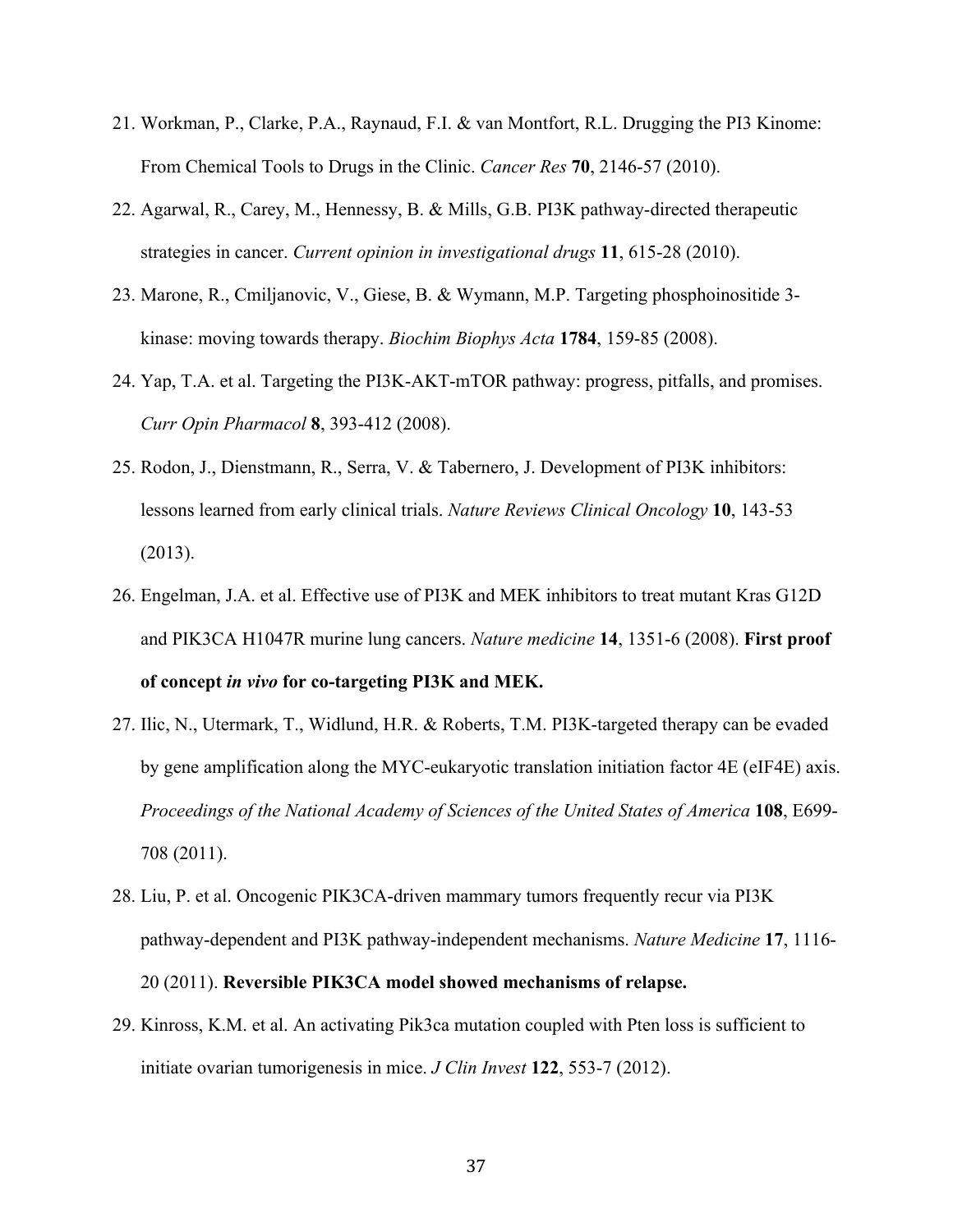- 30. Tikoo, A. et al. Physiological levels of Pik3ca(H1047R) mutation in the mouse mammary gland results in ductal hyperplasia and formation of ERalpha-positive tumors. *PLoS ONE* **7**, e36924 (2012).
- 31. Fruman, D.A. & Rommel, C. PI3Kdelta Inhibitors in Cancer: Rationale and Serendipity Merge in the Clinic. *Cancer discovery* **1**, 562-72 (2011).
- 32. Macias-Perez, I.M. & Flinn, I.W. GS-1101: a delta-specific PI3K inhibitor in chronic lymphocytic leukemia. *Current hematologic malignancy reports* **8**, 22-7 (2013).
- 33. Chen, D.S. & Mellman, I. Oncology meets immunology: the cancer-immunity cycle. *Immunity* **39**, 1-10 (2013).
- 34. Riley, J.L. Combination Checkpoint Blockade Taking Melanoma Immunotherapy to the Next Level. *N Engl J Med* **369**, 187-9 (2013).
- 35. Salmena, L., Carracedo, A. & Pandolfi, P.P. Tenets of PTEN tumor suppression. *Cell* **133**, 403-14 (2008).
- 36. Vanhaesebroeck, B., Guillermet-Guibert, J., Graupera, M. & Bilanges, B. The emerging mechanisms of isoform-specific PI3K signalling. *Nat Rev Mol Cell Biol* **11**, 329-41 (2010).
- 37. Fritsch, R. et al. RAS and RHO Families of GTPases Directly Regulate Distinct Phosphoinositide 3-Kinase Isoforms. *Cell* **153**, 1050-63 (2013). **Discovered that RAC and cdc42, and not RAS, contribute to activation of p110beta.**
- 38. Fruman, D.A. Towards an understanding of isoform specificity in phosphoinositide 3-kinase signalling in lymphocytes. *Biochem Soc Trans* **32**, 315-9 (2004).
- 39. Hawkins, P.T., Stephens, L.R., Suire, S. & Wilson, M. PI3K signaling in neutrophils. *Curr Top Microbiol Immunol* **346**, 183-202 (2010).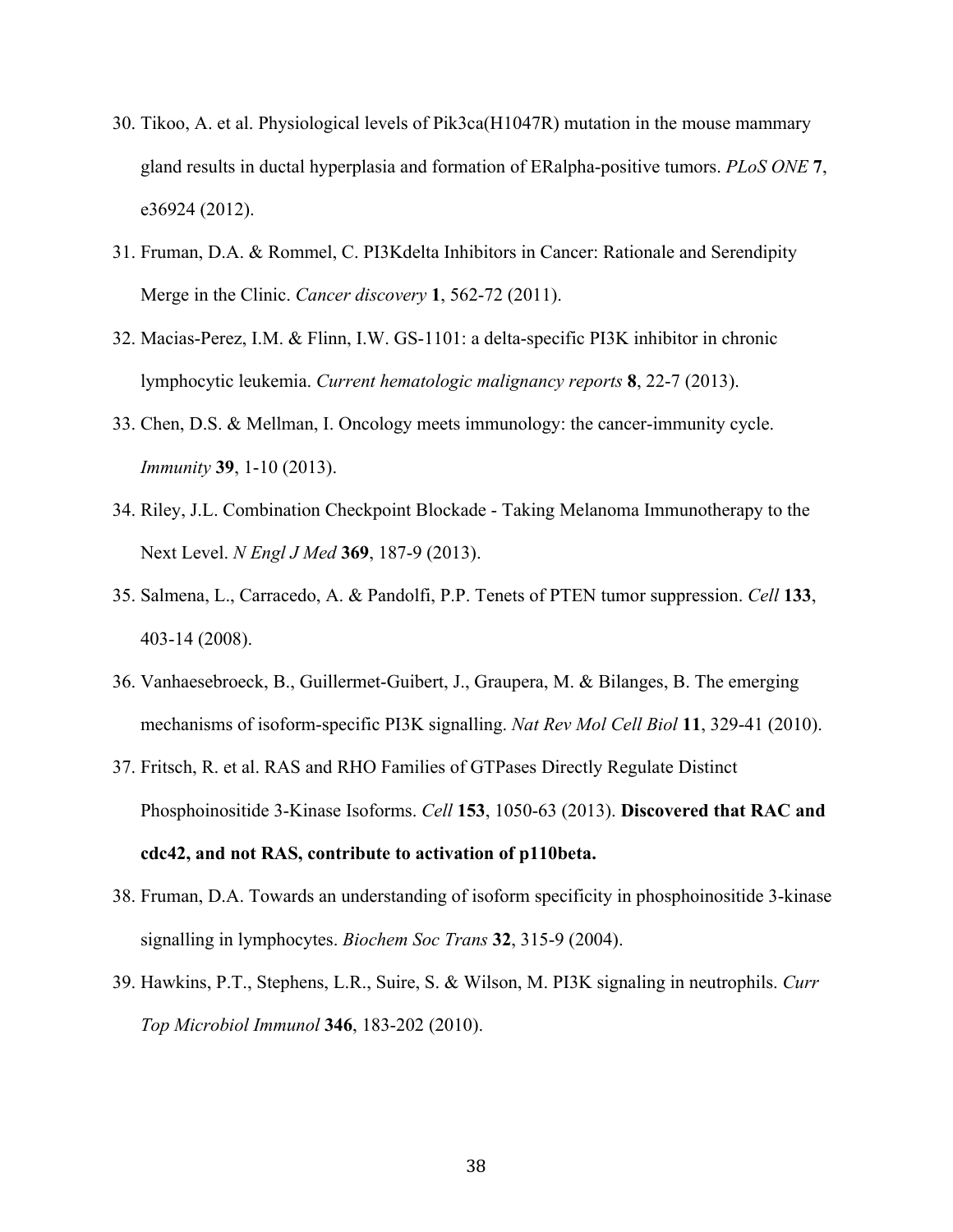- 40. Okkenhaug, K., Ali, K. & Vanhaesebroeck, B. Antigen receptor signalling: a distinctive role for the p110delta isoform of PI3K. *Trends Immunol* **28**, 80-7 (2007).
- 41. Okkenhaug, K. & Fruman, D.A. PI3Ks in Lymphocyte Signaling and Development. *Curr Top Microbiol Immunol* **346**, 57-85 (2011).
- 42. Foukas, L.C., Berenjeno, I.M., Gray, A., Khwaja, A. & Vanhaesebroeck, B. Activity of any class IA PI3K isoform can sustain cell proliferation and survival. *Proceedings of the National Academy of Sciences of the United States of America* **107**, 11381-6 (2010). **Provided**

#### **evidence for redundant functions of PI3K isoforms in cell proliferation and survival.**

- 43. Dbouk, H.A. et al. Characterization of a tumor-associated activating mutation of the p110beta PI 3-kinase. *PLoS ONE* **8**, e63833 (2013).
- 44. Cheung, L.W. et al. High Frequency of PIK3R1 and PIK3R2 Mutations in Endometrial Cancer Elucidates a Novel Mechanism for Regulation of PTEN Protein Stability. *Cancer discovery* **1**, 170-185 (2011).
- 45. Jaiswal, B.S. et al. Somatic Mutations in p85alpha Promote Tumorigenesis through Class IA PI3K Activation. *Cancer Cell* **16**, 463-74 (2009).
- 46. Sun, M., Hillmann, P., Hofmann, B.T., Hart, J.R. & Vogt, P.K. Cancer-derived mutations in the regulatory subunit p85alpha of phosphoinositide 3-kinase function through the catalytic subunit p110alpha. *Proceedings of the National Academy of Sciences of the United States of America* **107**, 15547-52 (2010).
- 47. Wee, S. et al. PI3K pathway activation mediates resistance to MEK inhibitors in KRAS mutant cancers. *Cancer Res* **69**, 4286-93 (2009).
- 48. Ludovini, V. et al. Phosphoinositide-3-kinase catalytic alpha and KRAS mutations are important predictors of resistance to therapy with epidermal growth factor receptor tyrosine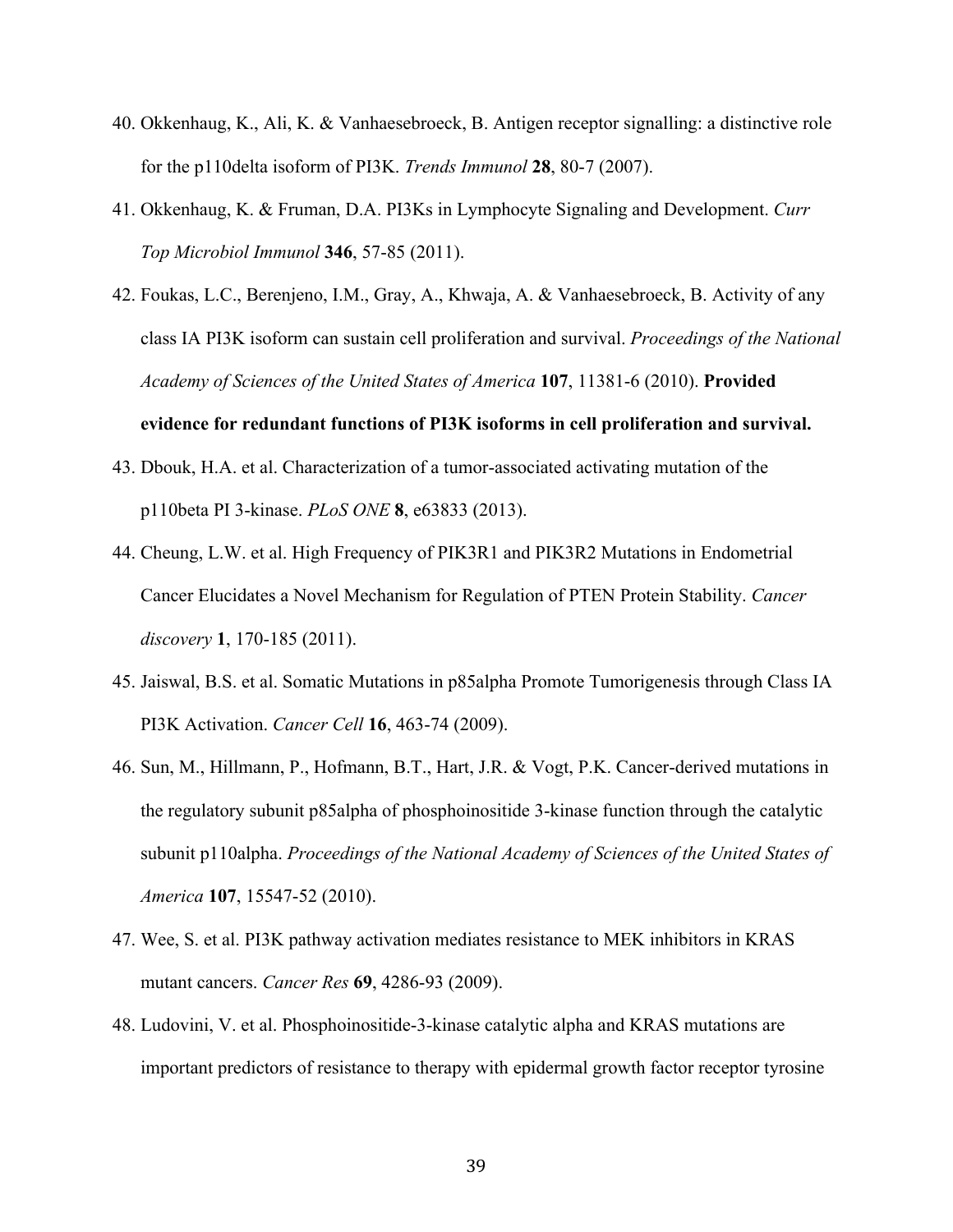kinase inhibitors in patients with advanced non-small cell lung cancer. *Journal of thoracic oncology : official publication of the International Association for the Study of Lung Cancer* **6**, 707-15 (2011).

- 49. Suda, K., Mizuuchi, H., Maehara, Y. & Mitsudomi, T. Acquired resistance mechanisms to tyrosine kinase inhibitors in lung cancer with activating epidermal growth factor receptor mutation--diversity, ductility, and destiny. *Cancer metastasis reviews* **31**, 807-14 (2012).
- 50. Cybulski, N. & Hall, M.N. TOR complex 2: a signaling pathway of its own. *Trends Biochem Sci* **34**, 620-7 (2009).
- 51. Laplante, M. & Sabatini, D.M. mTOR Signaling in Growth Control and Disease. *Cell* **149**, 274-93 (2012).
- 52. Zinzalla, V., Stracka, D., Oppliger, W. & Hall, M.N. Activation of mTORC2 by association with the ribosome. *Cell* **144**, 757-68 (2011).
- 53. Huang, J. & Manning, B.D. The TSC1-TSC2 complex: a molecular switchboard controlling cell growth. *Biochem J* **412**, 179-90 (2008).
- 54. Dibble, C.C. et al. TBC1D7 is a third subunit of the TSC1-TSC2 complex upstream of mTORC1. *Mol Cell* **47**, 535-46 (2012).
- 55. Guertin, D.A. et al. mTOR complex 2 is required for the development of prostate cancer induced by Pten loss in mice. *Cancer Cell* **15**, 148-59 (2009). **One of two papers genetically validating mTOR as a selective cancer target in prostate cancer.**
- 56. Nardella, C. et al. Differential Requirement of mTOR in Postmitotic Tissues and Tumorigenesis. *Sci Signal* **2**, ra2 (2009). **One of two papers genetically validating mTOR as a selective cancer target in prostate cancer.**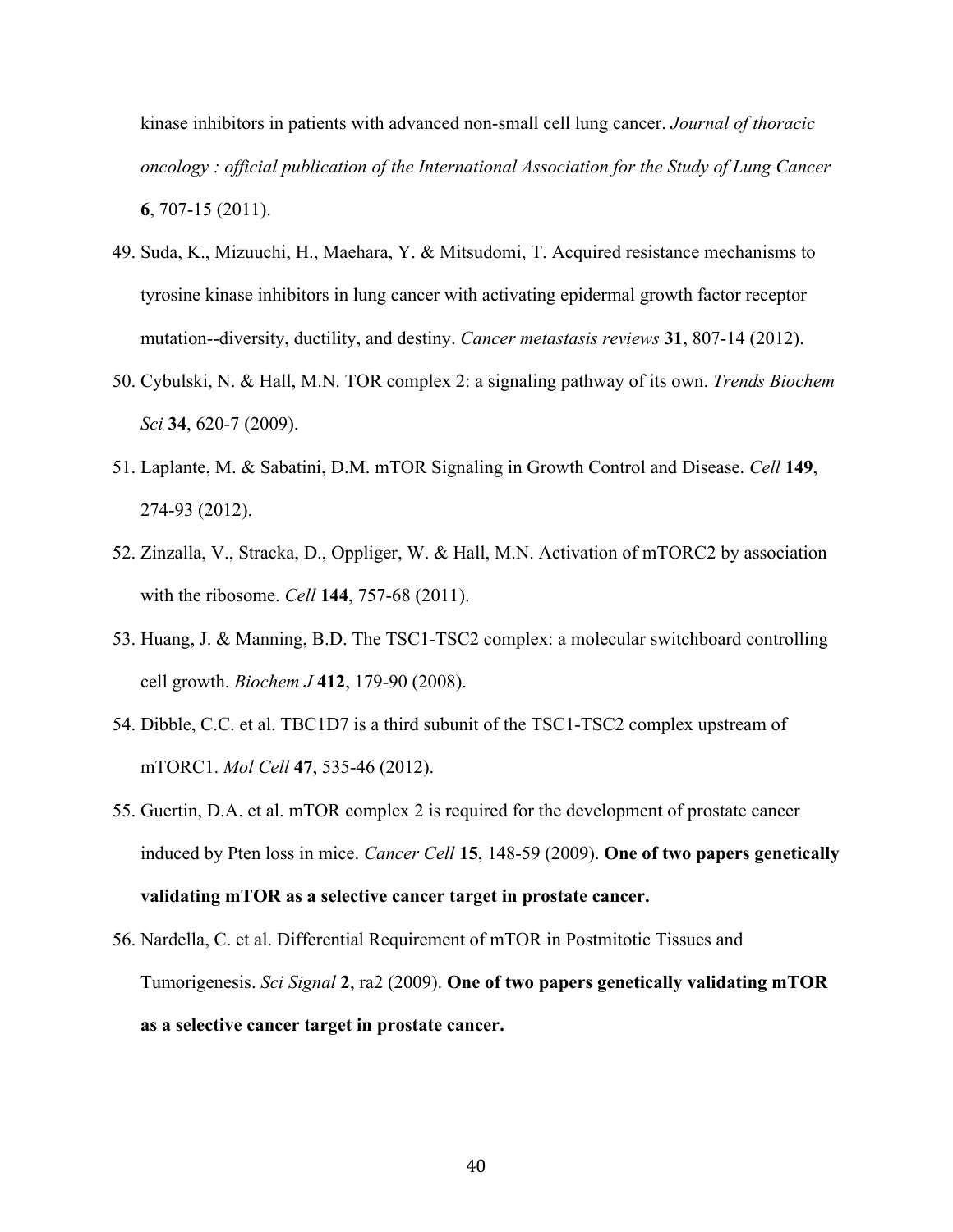- 57. Evangelisti, C. et al. Targeted inhibition of mTORC1 and mTORC2 by active-site mTOR inhibitors has cytotoxic effects in T-cell acute lymphoblastic leukemia. *Leukemia : official journal of the Leukemia Society of America, Leukemia Research Fund, U.K* **25**, 781-91 (2011).
- 58. Janes, M.R. et al. Effective and selective targeting of leukemia cells using a TORC1/2 kinase inhibitor. *Nat Med* **16**, 205-13 (2010).
- 59. Chandarlapaty, S. et al. AKT inhibition relieves feedback suppression of receptor tyrosine kinase expression and activity. *Cancer Cell* **19**, 58-71 (2011).
- 60. Rodrik-Outmezguine, V.S. et al. mTOR kinase inhibition causes feedback-dependent biphasic regulation of AKT signaling. *Cancer discovery* **1**, 248-59 (2011). **Detailed analysis of feedback effects of mTOR kinase inhibitors and role of FOXO transcription factors.**
- 61. Ballif, B.A. et al. Quantitative phosphorylation profiling of the ERK/p90 ribosomal S6 kinase-signaling cassette and its targets, the tuberous sclerosis tumor suppressors. *Proceedings of the National Academy of Sciences of the United States of America* **102**, 667- 72 (2005).
- 62. Ma, L., Chen, Z., Erdjument-Bromage, H., Tempst, P. & Pandolfi, P.P. Phosphorylation and functional inactivation of TSC2 by Erk implications for tuberous sclerosis and cancer pathogenesis. *Cell* **121**, 179-93 (2005).
- 63. Ma, L. et al. Identification of S664 TSC2 phosphorylation as a marker for extracellular signal-regulated kinase mediated mTOR activation in tuberous sclerosis and human cancer. *Cancer Res* **67**, 7106-12 (2007).
- 64. Tabernero, J. et al. Dose- and schedule-dependent inhibition of the mammalian target of rapamycin pathway with everolimus: a phase I tumor pharmacodynamic study in patients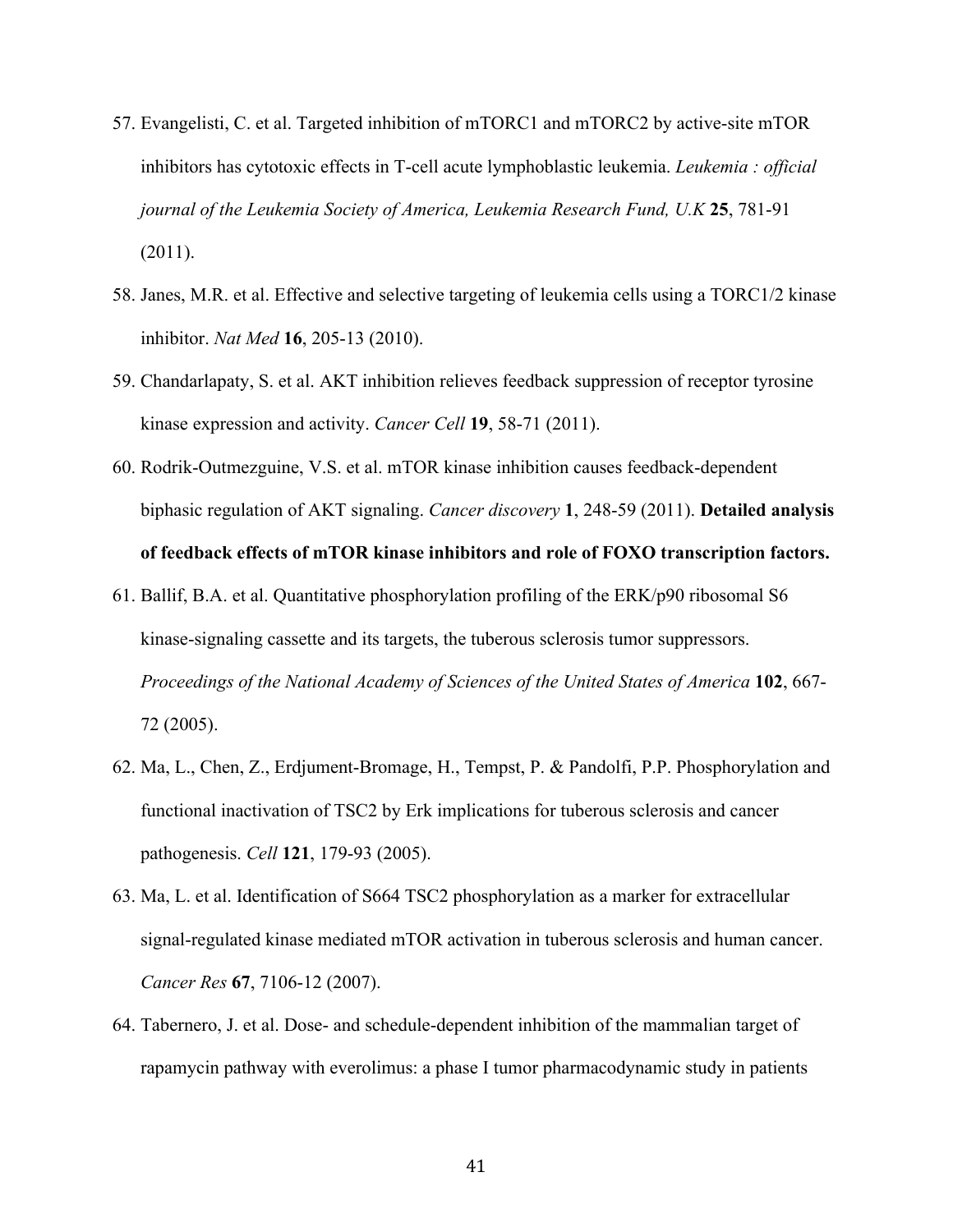with advanced solid tumors. *Journal of clinical oncology : official journal of the American Society of Clinical Oncology* **26**, 1603-10 (2008).

- 65. She, Q.B. et al. 4E-BP1 is a key effector of the oncogenic activation of the AKT and ERK signaling pathways that integrates their function in tumors. *Cancer Cell* **18**, 39-51 (2010). **Provided evidence for convergence of PI3K/AKT and RAS/ERK signals at the level of 4E-BPs.**
- 66. Wang, X. et al. Inhibition of mammalian target of rapamycin induces phosphatidylinositol 3 kinase-dependent and Mnk-mediated eukaryotic translation initiation factor 4E phosphorylation. *Molecular and cellular biology* **27**, 7405-13 (2007).
- 67. Lee, T., Yao, G., Nevins, J. & You, L. Sensing and integration of Erk and PI3K signals by Myc. *PLoS computational biology* **4**, e1000013 (2008).
- 68. Brachmann, S.M. et al. Characterization of the mechanism of action of the pan class I PI3K inhibitor NVP-BKM120 across a broad range of concentrations. *Mol Cancer Ther* **11**, 1747- 57 (2012).
- 69. Advani, R.H. et al. Bruton tyrosine kinase inhibitor ibrutinib (PCI-32765) has significant activity in patients with relapsed/refractory B-cell malignancies. *Journal of clinical oncology : official journal of the American Society of Clinical Oncology* **31**, 88-94 (2013).
- 70. Corcoran, R.B. et al. EGFR-mediated re-activation of MAPK signaling contributes to insensitivity of BRAF mutant colorectal cancers to RAF inhibition with vemurafenib. *Cancer discovery* **2**, 227-35 (2012).
- 71. Prahallad, A. et al. Unresponsiveness of colon cancer to BRAF(V600E) inhibition through feedback activation of EGFR. *Nature* **483**, 100-3 (2012).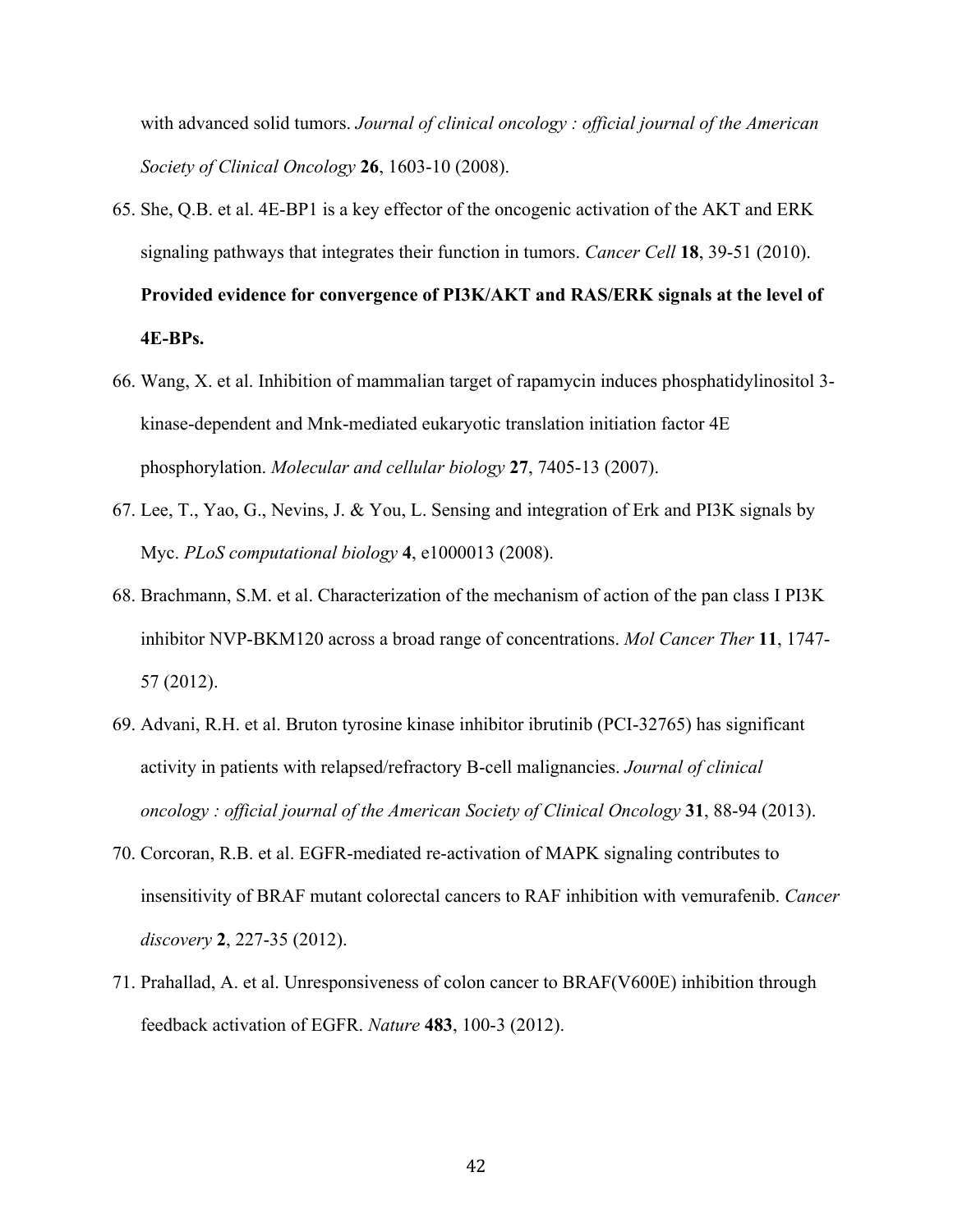- 72. Garrett, J.T. et al. Combination of antibody that inhibits ligand-independent HER3 dimerization and a p110alpha inhibitor potently blocks PI3K signaling and growth of HER2+ breast cancers. *Cancer Res* (2013).
- 73. Gupta, S. et al. Binding of Ras to Phosphoinositide 3-Kinase p110alpha Is Required for Ras-Driven Tumorigenesis in Mice. *Cell* **129**, 957-68 (2007). **Knockin mouse defined role for p110alpha in RAS transformation.**
- 74. Nacht, M. et al. Discovery of a potent and isoform-selective targeted covalent inhibitor of the lipid kinase PI3Kalpha. *Journal of medicinal chemistry* **56**, 712-21 (2013).
- 75. Lee, J.H. et al. De novo somatic mutations in components of the PI3K-AKT3-mTOR pathway cause hemimegalencephaly. *Nature genetics* **44**, 941-5 (2012).
- 76. Lindhurst, M.J. et al. Mosaic overgrowth with fibroadipose hyperplasia is caused by somatic activating mutations in PIK3CA. *Nature genetics* **44**, 928-33 (2012).
- 77. Riviere, J.B. et al. De novo germline and postzygotic mutations in AKT3, PIK3R2 and PIK3CA cause a spectrum of related megalencephaly syndromes. *Nature genetics* **44**, 934-40 (2012).
- 78. Angulo, I. et al. Phosphoinositide 3-Kinase delta Gene Mutation Predisposes to Respiratory Infection and Airway Damage. *Science* **342**, 866-71 (2013). **One of two recent papers identifying human immunodeficiency patients with gain-of-function mutations affecting p110delta.**
- 79. Lucas, C.L. et al. Dominant-activating germline mutations in the gene encoding the PI(3)K catalytic subunit p110delta result in T cell senescence and human immunodeficiency. *Nat Immunol* (2013) Epub Oct 28. **One of two recent papers identifying human immunodeficiency patients with gain-of-function mutations affecting p110delta.**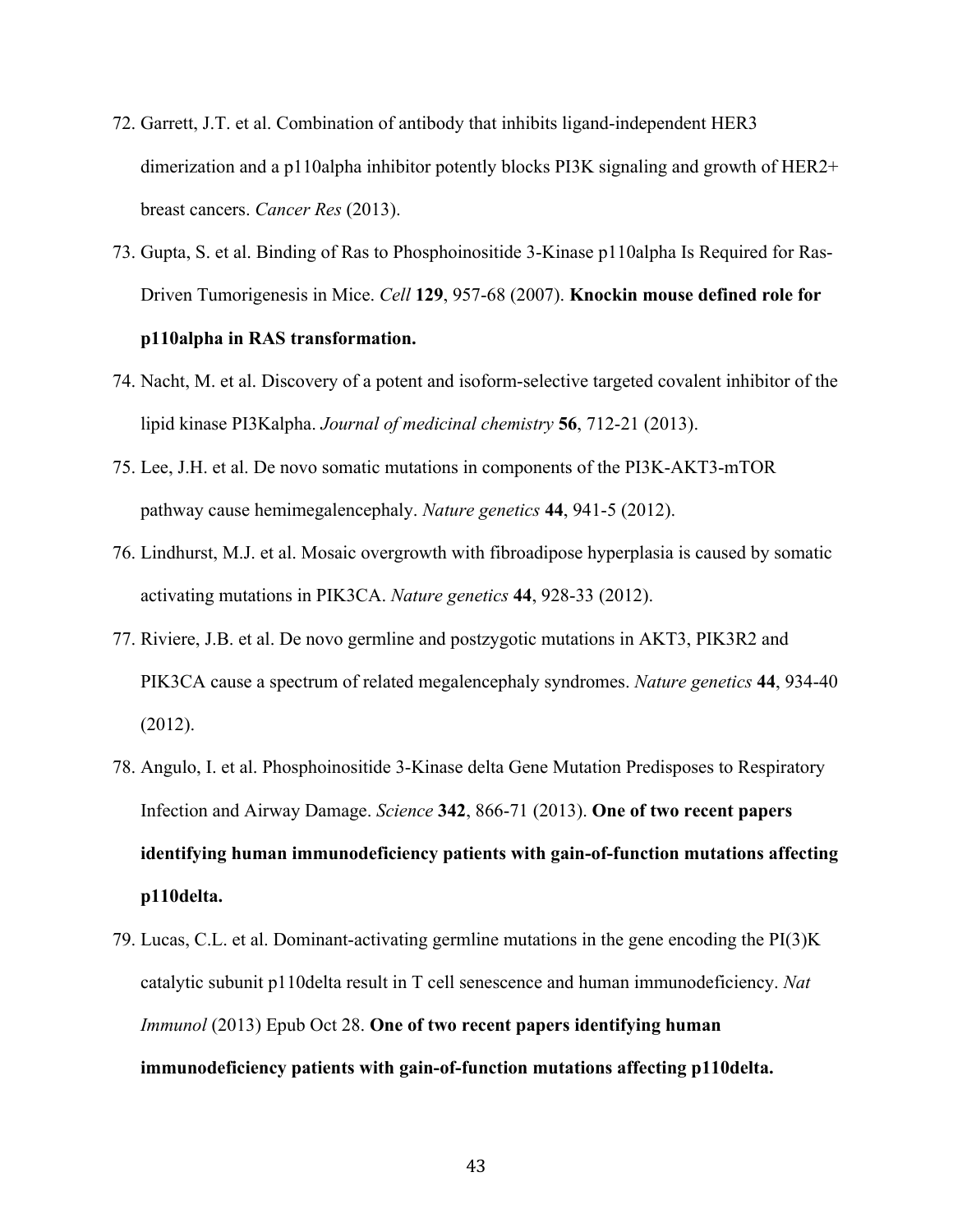- 80.Jia, S. et al. Essential roles of PI(3)K-p110beta in cell growth, metabolism and tumorigenesis. *Nature* **454**, 776-9 (2008). **Provide first genetic evidence for p110beta function in tumorigenesis.**
- 81. Torbett, N.E. et al. A chemical screen in diverse breast cancer cell lines reveals genetic enhancers and suppressors of sensitivity to PI3K isoform-selective inhibition. *Biochem J* **415**, 97-110 (2008).
- 82. Wee, S. et al. PTEN-deficient cancers depend on PIK3CB. *Proceedings of the National Academy of Sciences of the United States of America* **105**, 13057-62 (2008).
- 83. Berenjeno, I.M. et al. Both p110alpha and p110beta isoforms of PI3K can modulate the impact of loss-of-function of the PTEN tumour suppressor. *Biochem J* **442**, 151-9 (2012).
- 84. Iyengar, S. et al. P110alpha-mediated constitutive PI3K signaling limits the efficacy of p110delta-selective inhibition in mantle cell lymphoma, particularly with multiple relapse. *Blood* **121**, 2274-84 (2013).
- 85. Subramaniam, P.S. et al. Targeting nonclassical oncogenes for therapy in T-ALL. *Cancer Cell* **21**, 459-72 (2012). **Provided proof of concept for dual targeting of p110gamma and p110delta in T cell leukemia.**
- 86. Schmid, M.C. et al. Receptor tyrosine kinases and TLR/IL1Rs unexpectedly activate myeloid cell PI3kgamma, a single convergent point promoting tumor inflammation and progression. *Cancer Cell* **19**, 715-27 (2011). **Provided evidence that p110gamma activity in myeloid cells acts downstream of diverse receptors, and promotes solid tumors even though the isoform is not expressed in the cancer cells.**
- 87. So, L. & Fruman, D.A. PI3K signalling in B- and T-lymphocytes: new developments and therapeutic advances. *Biochem J* **442**, 465-81 (2012).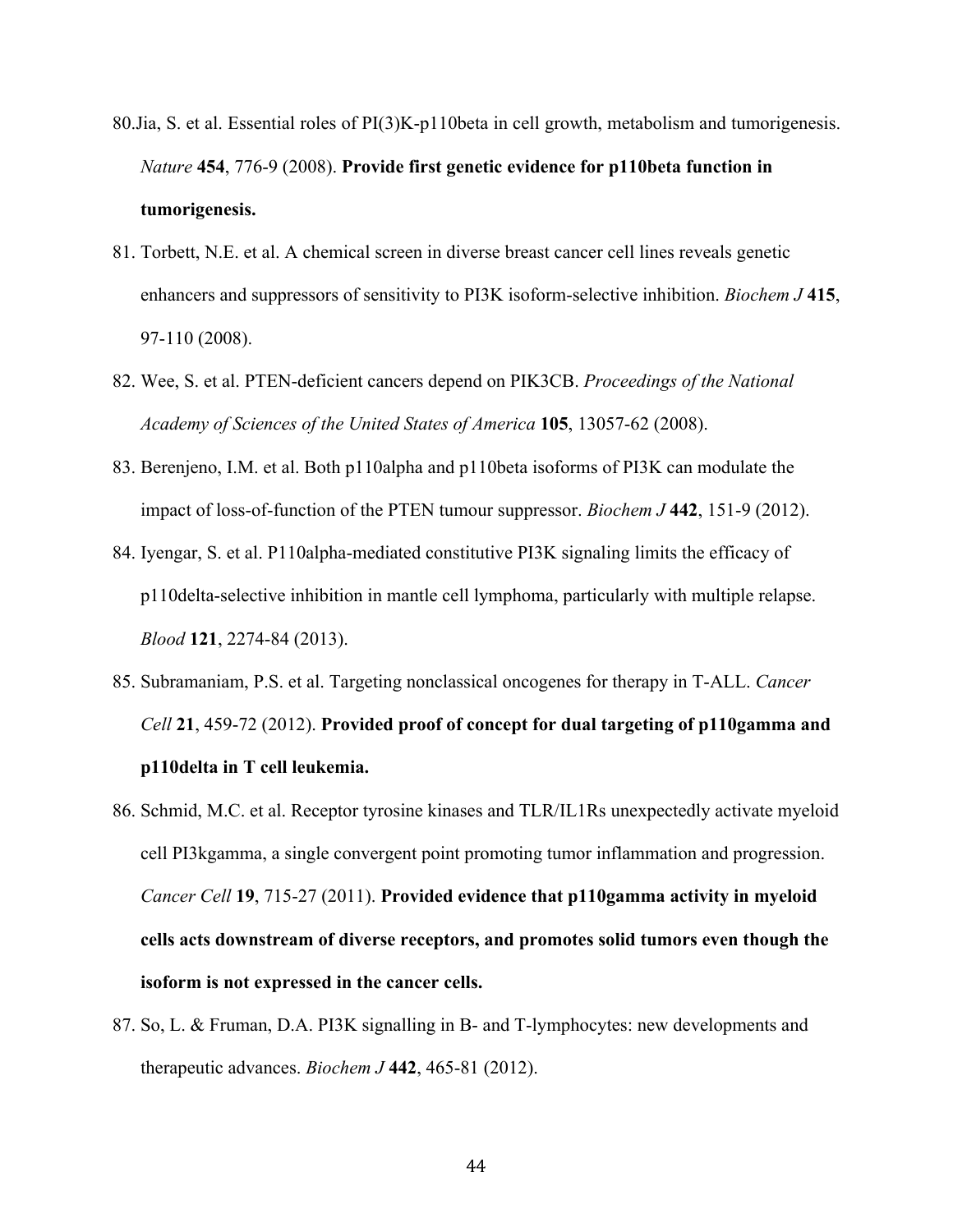- 88. Brunn, G.J. et al. Direct inhibition of the signaling functions of the mammalian target of rapamycin by the phosphoinositide 3-kinase inhibitors, wortmannin and LY294002. *Embo J* **15**, 5256-67 (1996).
- 89. Gharbi, S.I. et al. Exploring the specificity of the PI3K family inhibitor LY294002. *Biochem J* **404**, 15-21 (2007).
- 90. Knight, Z.A. et al. A Pharmacological Map of the PI3-K Family Defines a Role for p110alpha in Insulin Signaling. *Cell* **125**, 733-47 (2006).
- 91. Kharas, M.G. et al. Ablation of PI3K blocks BCR-ABL leukemogenesis in mice, and a dual PI3K/mTOR inhibitor prevents expansion of human BCR-ABL+ leukemia cells. *J Clin Invest* **118**, 3038-50 (2008).
- 92. Flaherty, K.T. et al. Combined BRAF and MEK inhibition in melanoma with BRAF V600 mutations. *N Engl J Med* **367**, 1694-703 (2012).
- 93. Elkabets, M. et al. mTORC1 Inhibition Is Required for Sensitivity to PI3K p110alpha Inhibitors in PIK3CA-Mutant Breast Cancer. *Science translational medicine* **5**, 196ra99 (2013). **Evidence that mTORC1 preserves survival in PIK3CA mutant cells treated with p110alpha inhibitors.**
- 94. Yuan, R., Kay, A., Berg, W.J. & Lebwohl, D. Targeting tumorigenesis: development and use of mTOR inhibitors in cancer therapy. *Journal of hematology & oncology* **2**, 45 (2009).
- 95. Sankhala, K. et al. The emerging safety profile of mTOR inhibitors, a novel class of anticancer agents. *Target Oncol* **4**, 135-42 (2009).
- 96. Benjamin, D., Colombi, M., Moroni, C. & Hall, M.N. Rapamycin passes the torch: a new generation of mTOR inhibitors. *Nature reviews. Drug discovery* **10**, 868-80 (2011).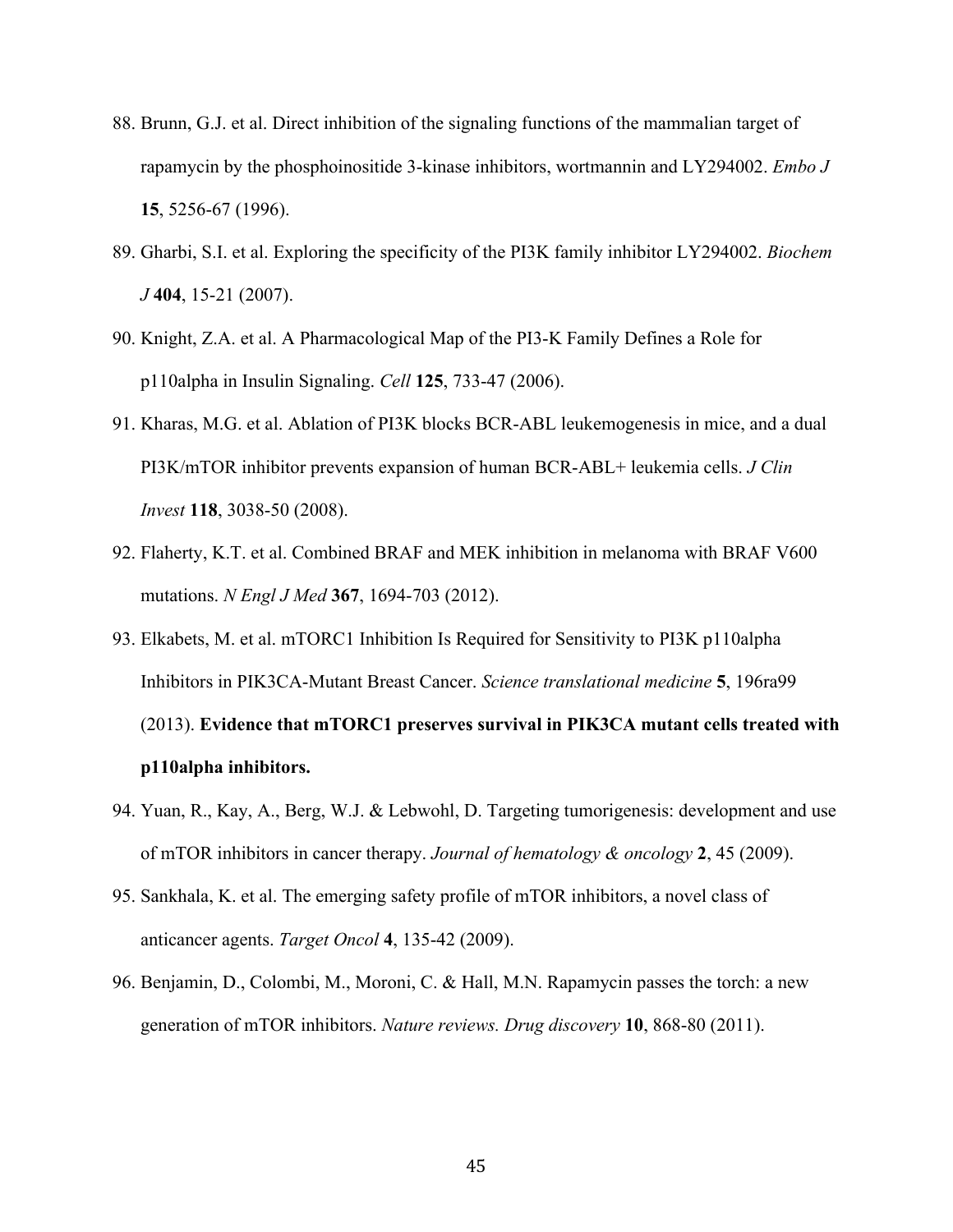- 97. Janes, M.R. & Fruman, D.A. Targeting TOR dependence in cancer. *Oncotarget* **1**, 69-76 (2010).
- 98. Gentzler, R.D., Altman, J.K. & Platanias, L.C. An overview of the mTOR pathway as a target in cancer therapy. *Expert Opin Ther Targets* (2012) Epub April 12.
- 99. Chresta, C.M. et al. AZD8055 is a potent, selective, and orally bioavailable ATP-competitive mammalian target of rapamycin kinase inhibitor with in vitro and in vivo antitumor activity. *Cancer Res* **70**, 288-98 (2010).
- 100. Yu, K. et al. Beyond rapalog therapy: preclinical pharmacology and antitumor activity of WYE-125132, an ATP-competitive and specific inhibitor of mTORC1 and mTORC2. *Cancer Res* **70**, 621-31 (2010).
- 101. Garcia-Garcia, C. et al. Dual mTORC1/2 and HER2 blockade results in antitumor activity in preclinical models of breast cancer resistant to anti-HER2 therapy. *Clinical cancer research : an official journal of the American Association for Cancer Research* **18**, 2603-12 (2012).
- 102. Alain, T., Sonenberg, N. & Topisirovic, I. mTOR inhibitor efficacy is determined by the eIF4E/4E-BP ratio. *Oncotarget* **3**, 1491-2 (2012).
- 103. Martineau, Y. et al. Pancreatic tumours escape from translational control through 4E-BP1 loss. *Oncogene* (2013) Epub April 8.
- 104. Baselga, J. et al. Everolimus in postmenopausal hormone-receptor-positive advanced breast cancer. *N Engl J Med* **366**, 520-9 (2012). **Clinical study establishing rapalog combination with anti-estrogen therapy in breast cancer.**
- 105. Bissler, J.J. et al. Sirolimus for angiomyolipoma in tuberous sclerosis complex or lymphangioleiomyomatosis. *N Engl J Med* **358**, 140-51 (2008).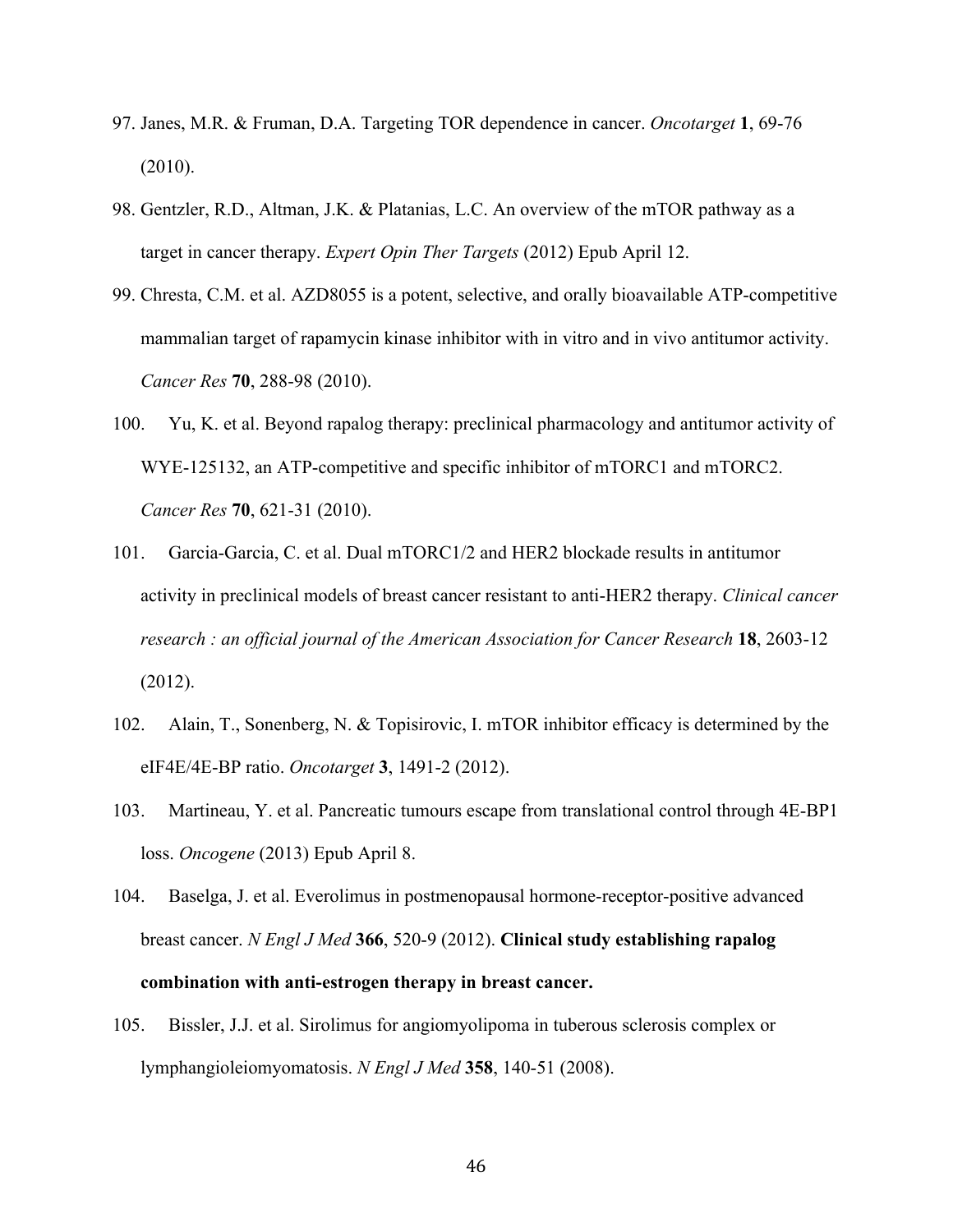- 106. Krueger, D.A. et al. Everolimus long-term safety and efficacy in subependymal giant cell astrocytoma. *Neurology* **80**, 574-80 (2013).
- 107. Iyer, G. et al. Genome sequencing identifies a basis for everolimus sensitivity. *Science* **338**, 221 (2012). **Demonstrated that genome sequencing of rare responders can identify predictive biomarkers for rapalog sensitivity.**
- 108. Bar-Peled, L. et al. A Tumor suppressor complex with GAP activity for the Rag GTPases that signal amino acid sufficiency to mTORC1. *Science* **340**, 1100-6 (2013).
- 109. Panchaud, N., Peli-Gulli, M.P. & De Virgilio, C. Amino Acid Deprivation Inhibits TORC1 Through a GTPase-Activating Protein Complex for the Rag Family GTPase Gtr1. *Sci Signal* **6**, ra42 (2013).
- 110. Powell, J.D., Pollizzi, K.N., Heikamp, E.B. & Horton, M.R. Regulation of immune responses by mTOR. *Annual review of immunology* **30**, 39-68 (2012).
- 111. Thomson, A.W., Turnquist, H.R. & Raimondi, G. Immunoregulatory functions of mTOR inhibition. *Nat Rev Immunol* **9**, 324-37 (2009).
- 112. Zeng, H. & Chi, H. mTOR and lymphocyte metabolism. *Curr Opin Immunol* **25**, 347-55 (2013).
- 113. Araki, K. et al. mTOR regulates memory CD8 T-cell differentiation. *Nature* **460**, 108-12 (2009).
- 114. Delgoffe, G.M. et al. The mTOR kinase differentially regulates effector and regulatory T cell lineage commitment. *Immunity* **30**, 832-44 (2009).
- 115. Delgoffe, G.M. et al. The kinase mTOR regulates the differentiation of helper T cells through the selective activation of signaling by mTORC1 and mTORC2. *Nature immunology*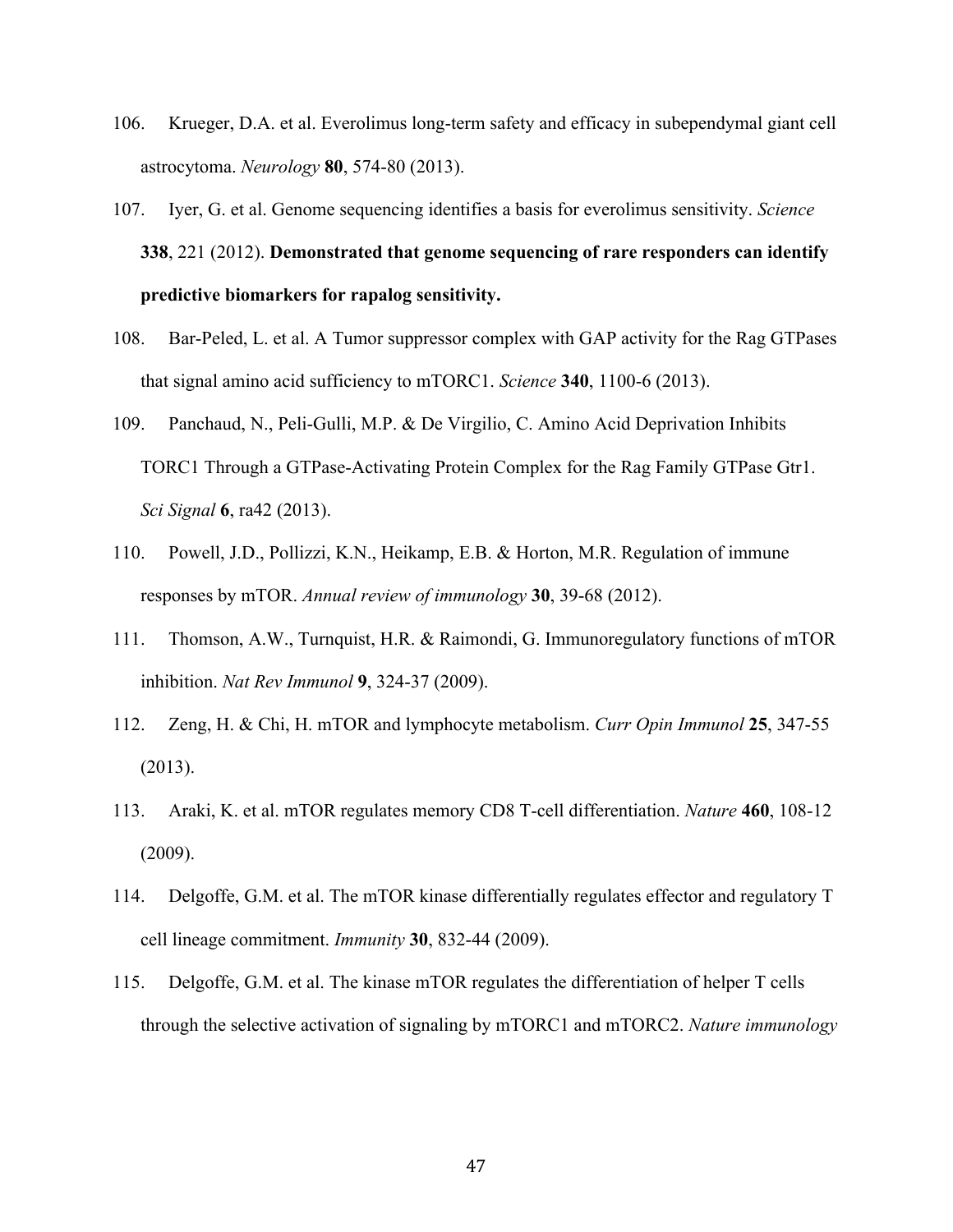# **12**, 295-303 (2011). **Informative dissection of mTOR complex functions in T cell differentiation, determined using genetic and pharmacological approaches.**

- 116. Katholnig, K., Linke, M., Pham, H., Hengstschlager, M. & Weichhart, T. Immune responses of macrophages and dendritic cells regulated by mTOR signalling. *Biochem Soc Trans* **41**, 927-33 (2013).
- 117. Procaccini, C. et al. An oscillatory switch in mTOR kinase activity sets regulatory T cell responsiveness. *Immunity* **33**, 929-41 (2010).
- 118. Zeng, H. et al. mTORC1 couples immune signals and metabolic programming to establish T-cell function. *Nature* **499**, 485-90 (2013).
- 119. Engelman, J.A., Luo, J. & Cantley, L.C. The evolution of phosphatidylinositol 3-kinases as regulators of growth and metabolism. *Nat Rev Genet* **7**, 619 (2006).
- 120. Wullschleger, S., Loewith, R. & Hall, M.N. TOR signaling in growth and metabolism. *Cell* **124**, 471-84 (2006).
- 121. Bellacosa, A., Testa, J.R., Staal, S.P. & Tsichlis, P.N. A retroviral oncogene, akt, encoding a serine-threonine kinase containing an SH2-like region. *Science* **254**, 274-7 (1991).
- 122. Rhodes, N. et al. Characterization of an Akt kinase inhibitor with potent pharmacodynamic and antitumor activity. *Cancer Res* **68**, 2366-74 (2008).
- 123. Yap, T.A. et al. First-in-man clinical trial of the oral pan-AKT inhibitor MK-2206 in patients with advanced solid tumors. *Journal of clinical oncology : official journal of the American Society of Clinical Oncology* **29**, 4688-95 (2011).
- 124. Cho, H. et al. Insulin resistance and a diabetes mellitus-like syndrome in mice lacking the protein kinase Akt2 (PKB beta). *Science* **292**, 1728-31 (2001).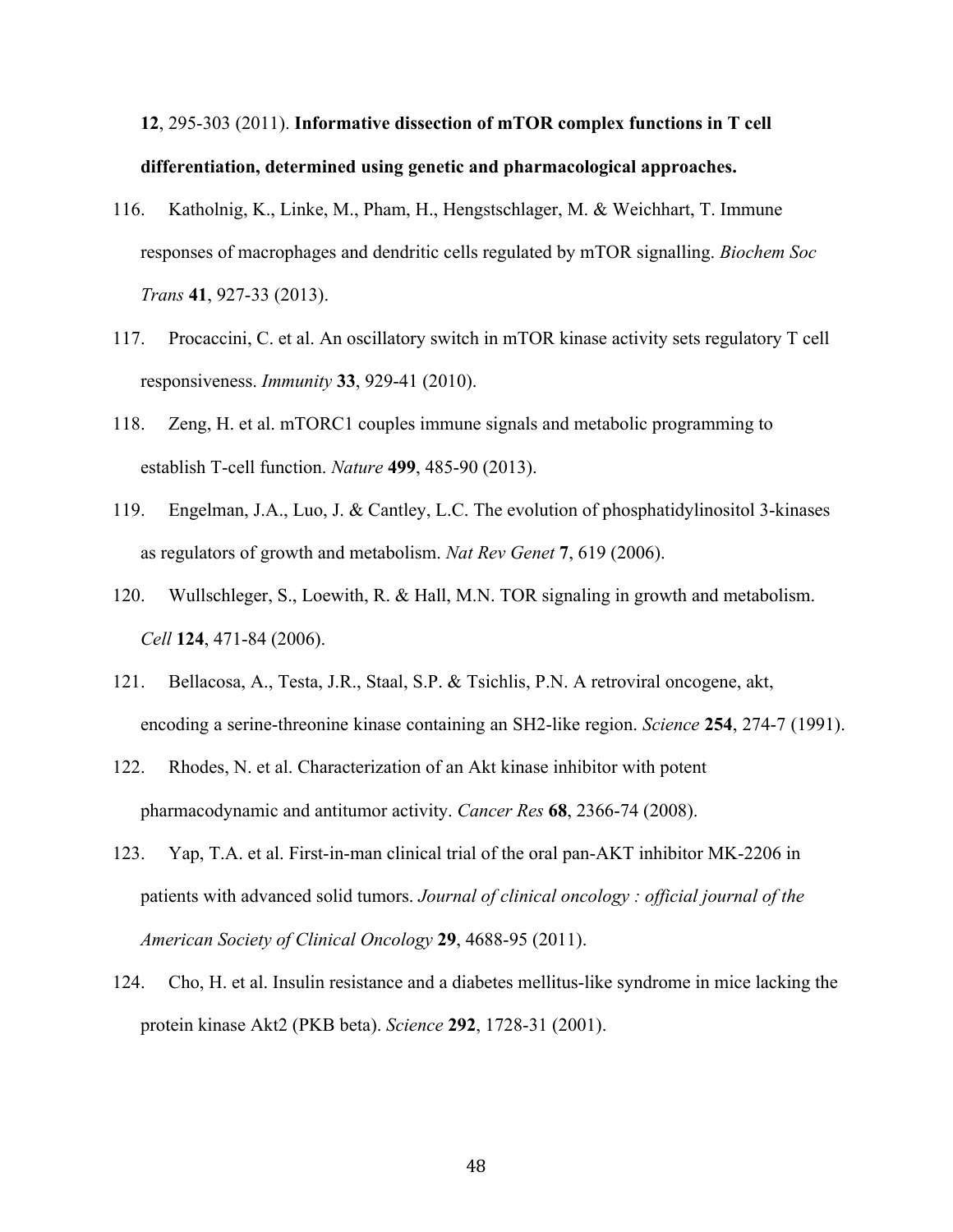- 125. Pal, S.K., Reckamp, K., Yu, H. & Figlin, R.A. Akt inhibitors in clinical development for the treatment of cancer. *Expert opinion on investigational drugs* **19**, 1355-66 (2010).
- 126. Lin, J. et al. Targeting activated Akt with GDC-0068, a novel selective Akt inhibitor that is efficacious in multiple tumor models. *Clinical cancer research : an official journal of the American Association for Cancer Research* **19**, 1760-72 (2013).
- 127. Vakana, E., Altman, J.K. & Platanias, L.C. Targeting AMPK in the treatment of malignancies. *Journal of cellular biochemistry* **113**, 404-9 (2012).
- 128. Lindqvist, L. & Pelletier, J. Inhibitors of translation initiation as cancer therapeutics. *Future medicinal chemistry* **1**, 1709-22 (2009).
- 129. Moerke, N.J. et al. Small-molecule inhibition of the interaction between the translation initiation factors eIF4E and eIF4G. *Cell* **128**, 257-67 (2007).
- 130. Li, S., Brown, M.S. & Goldstein, J.L. Bifurcation of insulin signaling pathway in rat liver: mTORC1 required for stimulation of lipogenesis, but not inhibition of gluconeogenesis. *Proc Natl Acad Sci U S A* **107**, 3441-6 (2010).
- 131. Okuzumi, T. et al. Inhibitor hijacking of Akt activation. *Nat Chem Biol* **5**, 484-93 (2009).
- 132. Pearce, L.R. et al. Characterization of PF-4708671, a novel and highly specific inhibitor of p70 ribosomal S6 kinase (S6K1). *Biochem J* **431**, 245-55 (2010).
- 133. Tandon, P. et al. Requirement for ribosomal protein S6 kinase 1 to mediate glycolysis and apoptosis resistance induced by Pten deficiency. *Proc Natl Acad Sci U S A* **108**, 2361-5 (2011).
- 134. Merkel, A.L., Meggers, E. & Ocker, M. PIM1 kinase as a target for cancer therapy. *Expert opinion on investigational drugs* **21**, 425-36 (2012).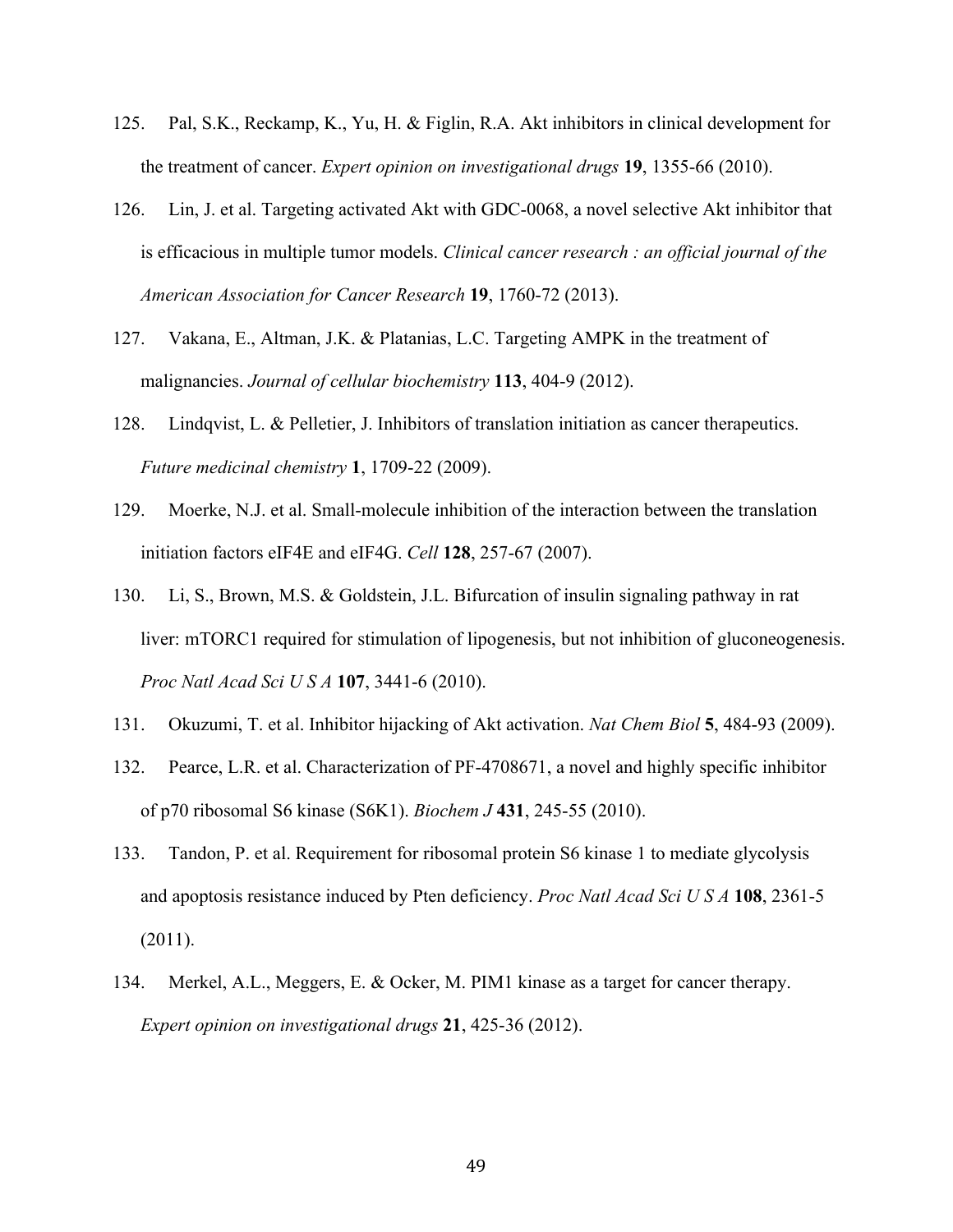- 135. Yang, J. et al. eIF4B Phosphorylation by Pim Kinases Plays a Critical Role in Cellular Transformation by Abl Oncogenes. *Cancer Res* **73**, 4898-4908 (2013).
- 136. Wendel, H.G. et al. Dissecting eIF4E action in tumorigenesis. *Genes Dev* **21**, 3232-7 (2007).
- 137. Ostrem, J.M., Peters, U., Sos, M.L., Wells, J.A. & Shokat, K.M. K-Ras(G12C) inhibitors allosterically control GTP affinity and effector interactions. *Nature* **503**, 548-51 (2013). **One of two papers identifying promising new approaches to target oncogenic RAS.**
- 138. Zimmermann, G. et al. Small molecule inhibition of the KRAS-PDEdelta interaction impairs oncogenic KRAS signalling. *Nature* **497**, 638-42 (2013). **One of two papers identifying promising new approaches to target oncogenic RAS.**
- 139. Chakrabarty, A. et al. Trastuzumab-resistant cells rely on a HER2-PI3K-FoxO-survivin axis and are sensitive to PI3K inhibitors. *Cancer Res* **73**, 1190-200 (2013).
- 140. Donev, I.S. et al. Transient PI3K inhibition induces apoptosis and overcomes HGFmediated resistance to EGFR-TKIs in EGFR mutant lung cancer. *Clinical cancer research : an official journal of the American Association for Cancer Research* **17**, 2260-9 (2011).
- 141. Rexer, B.N. & Arteaga, C.L. Optimal Targeting of HER2-PI3K Signaling in Breast Cancer: Mechanistic Insights and Clinical Implications. *Cancer Res* **73**, 3817-20 (2013).
- 142. Floris, G. et al. A potent combination of the novel PI3K Inhibitor, GDC-0941, with imatinib in gastrointestinal stromal tumor xenografts: long-lasting responses after treatment withdrawal. *Clinical cancer research : an official journal of the American Association for Cancer Research* **19**, 620-30 (2013).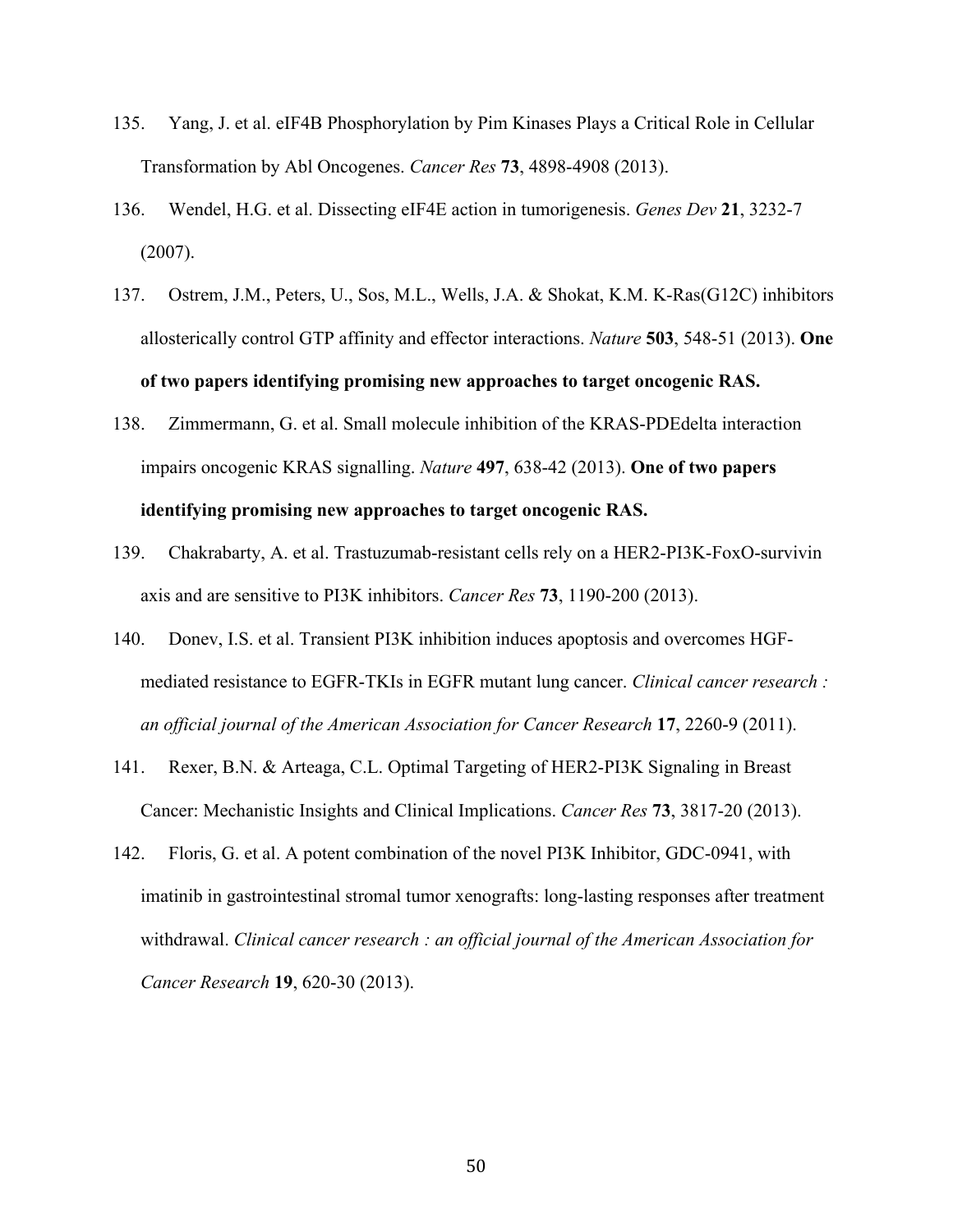- 143. Young, C.D. et al. Conditional loss of ErbB3 delays mammary gland hyperplasia induced by mutant PIK3CA without affecting mammary tumor latency, gene expression or signaling. *Cancer Res* **73**, 4075-85 (2013).
- 144. Fiskus, W. et al. Dual PI3K/AKT/mTOR Inhibitor BEZ235 Synergistically Enhances the Activity of JAK2 Inhibitor against Cultured and Primary Human Myeloproliferative Neoplasm Cells. *Mol Cancer Ther* **12**, 577-88 (2013).
- 145. Vogt, P.K. & Hart, J.R. PI3K and STAT3: a new alliance. *Cancer discovery* **1**, 481-6 (2011).
- 146. Carracedo, A. et al. Inhibition of mTORC1 leads to MAPK pathway activation through a PI3K-dependent feedback loop in human cancer. *J Clin Invest* **118**, 3065-74 (2008).
- 147. Kinkade, C.W. et al. Targeting AKT/mTOR and ERK MAPK signaling inhibits hormone-refractory prostate cancer in a preclinical mouse model. *J Clin Invest* **118**, 3051-64 (2008).
- 148. Zmajkovicova, K. et al. MEK1 is required for PTEN membrane recruitment, AKT regulation, and the maintenance of peripheral tolerance. *Mol Cell* **50**, 43-55 (2013).
- 149. Posch, C. et al. Combined targeting of MEK and PI3K/mTOR effector pathways is necessary to effectively inhibit NRAS mutant melanoma in vitro and in vivo. *Proceedings of the National Academy of Sciences of the United States of America* **110**, 4015-20 (2013).
- 150. Bean, G.R. et al. PUMA and BIM are required for oncogene inactivation-induced apoptosis. *Sci Signal* **6**, ra20 (2013).
- 151. Liu, Y. et al. Rapamycin induces Bad phosphorylation in association with its resistance to human lung cancer cells. *Mol Cancer Ther* **11**, 45-56 (2012).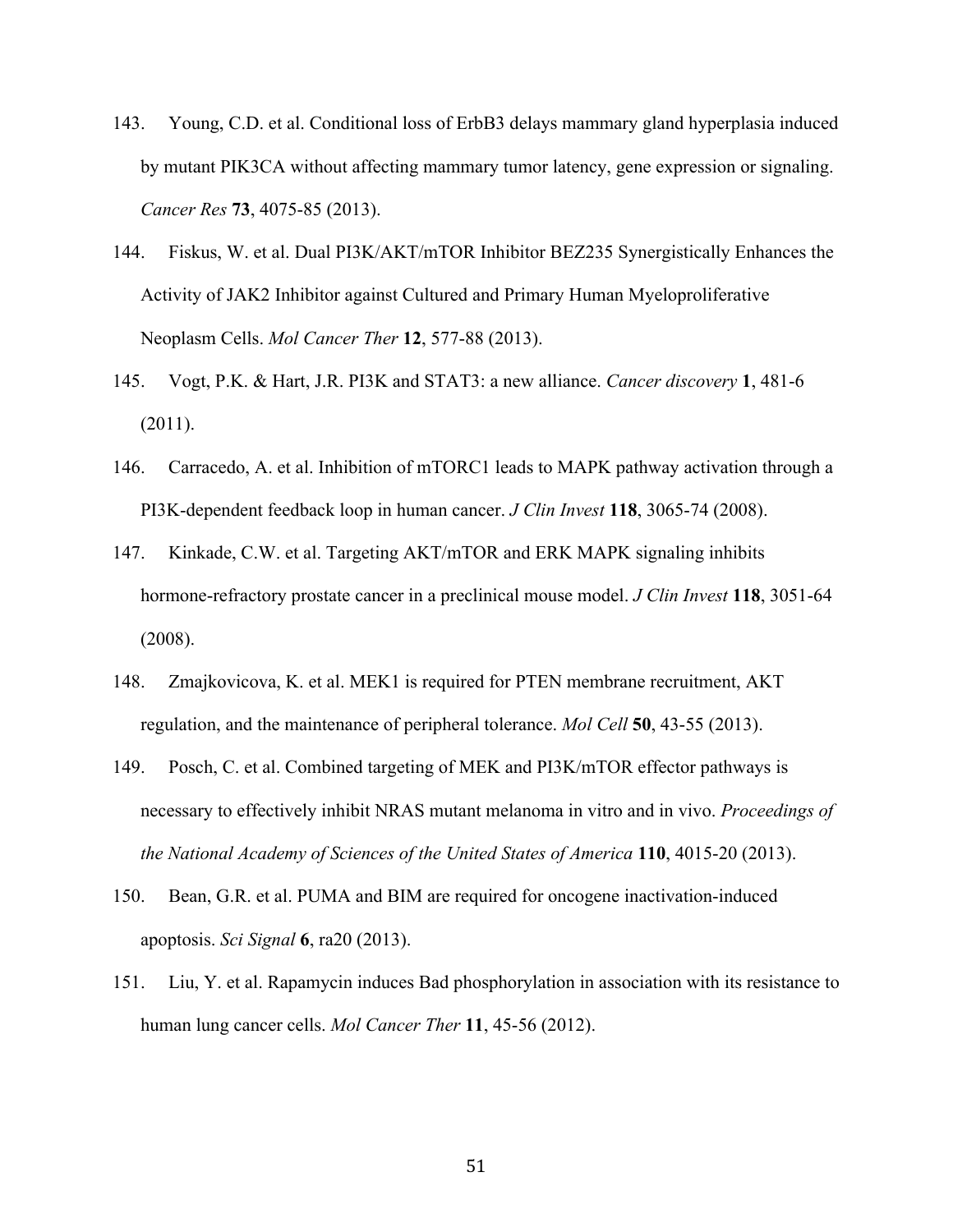- 152. Ellenrieder, V. et al. Transforming growth factor beta1 treatment leads to an epithelialmesenchymal transdifferentiation of pancreatic cancer cells requiring extracellular signalregulated kinase 2 activation. *Cancer Res* **61**, 4222-8 (2001).
- 153. Mulholland, D.J. et al. Pten loss and RAS/MAPK activation cooperate to promote EMT and metastasis initiated from prostate cancer stem/progenitor cells. *Cancer Res* **72**, 1878-89 (2012).
- 154. Hsieh, A.C. et al. The translational landscape of mTOR signalling steers cancer initiation and metastasis. *Nature* **485**, 55-61 (2012).
- 155. Shimizu, T. et al. The clinical effect of the dual-targeting strategy involving PI3K/AKT/mTOR and RAS/MEK/ERK pathways in patients with advanced cancer. *Clinical cancer research : an official journal of the American Association for Cancer Research* **18**, 2316-25 (2012).
- 156. Coffee, E.M. et al. Concomitant BRAF and PI3K/mTOR Blockade Is Required for Effective Treatment of BRAFV600E Colorectal Cancer. *Clinical cancer research : an official journal of the American Association for Cancer Research* **19**, 2688-98 (2013).
- 157. Corcoran, R.B. et al. TORC1 Suppression Predicts Responsiveness to RAF and MEK Inhibition in BRAF-Mutant Melanoma. *Science translational medicine* **5**, 196ra98 (2013).
- 158. Dawson, M.A. et al. Inhibition of BET recruitment to chromatin as an effective treatment for MLL-fusion leukaemia. *Nature* **478**, 529-33 (2011).
- 159. Delmore, J.E. et al. BET bromodomain inhibition as a therapeutic strategy to target c-Myc. *Cell* **146**, 904-17 (2011).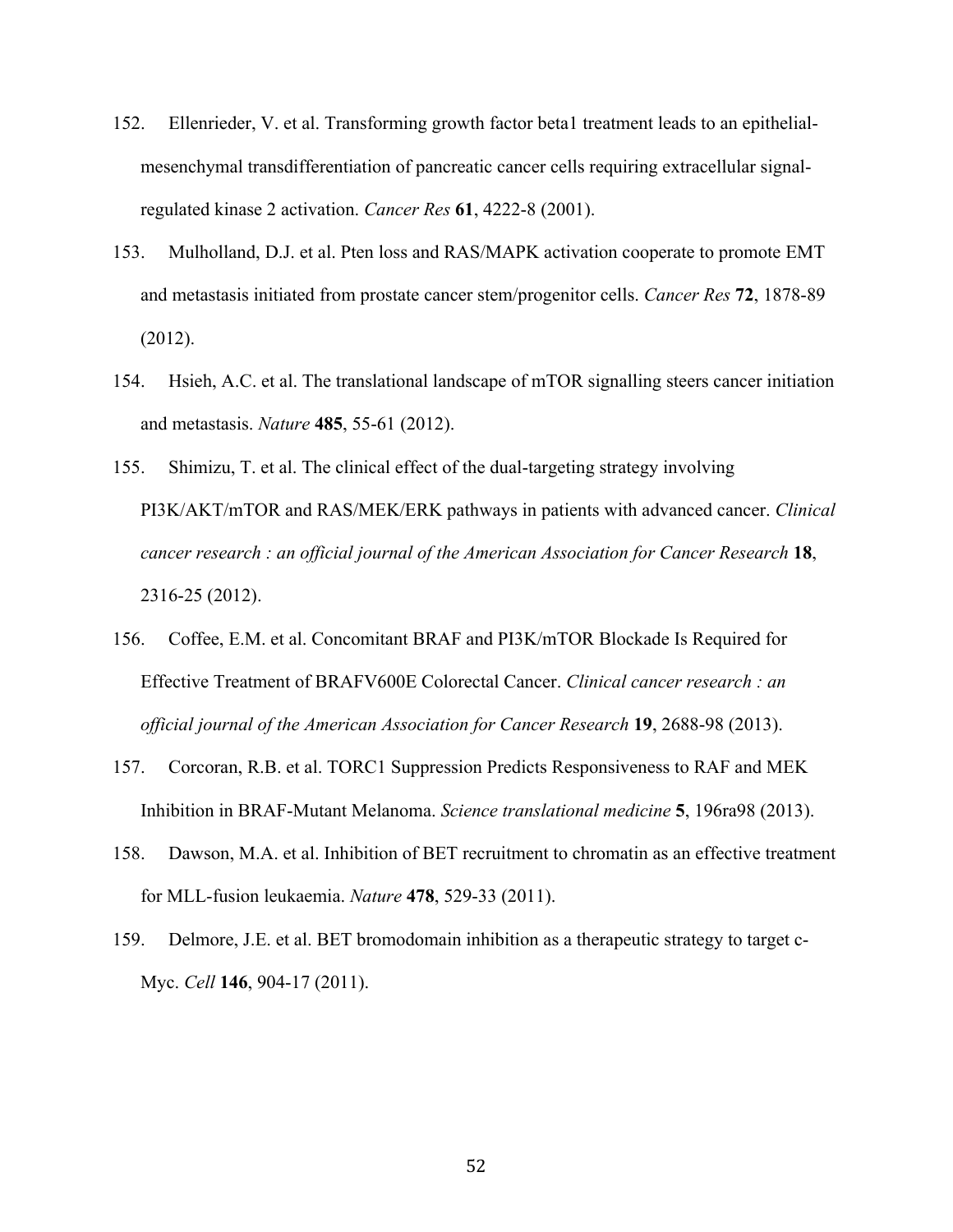- 160. Mertz, J.A. et al. Targeting MYC dependence in cancer by inhibiting BET bromodomains. *Proceedings of the National Academy of Sciences of the United States of America* **108**, 16669-74 (2011).
- 161. Zuber, J. et al. RNAi screen identifies Brd4 as a therapeutic target in acute myeloid leukaemia. *Nature* **478**, 524-8 (2011).
- 162. Dominguez-Sola, D. & Dalla-Favera, R. Burkitt lymphoma: much more than MYC. *Cancer Cell* **22**, 141-2 (2012).
- 163. Sander, S. et al. Synergy between PI3K signaling and MYC in Burkitt lymphomagenesis. *Cancer Cell* **22**, 167-79 (2012). **Establishes animal model for Burkitt's lymphoma, requiring both MYC and active PI3K.**
- 164. Schmitz, R. et al. Burkitt lymphoma pathogenesis and therapeutic targets from structural and functional genomics. *Nature* **490**, 116-20 (2012).
- 165. Pourdehnad, M. et al. Myc and mTOR converge on a common node in protein synthesis control that confers synthetic lethality in Myc-driven cancers. *Proceedings of the National Academy of Sciences of the United States of America* **110**, 11988-93 (2013). **Evidence that**

#### **MYC-driven lymphoma is addicted to mTOR activity.**

- 166. Grabher, C., von Boehmer, H. & Look, A.T. Notch 1 activation in the molecular pathogenesis of T-cell acute lymphoblastic leukaemia. *Nature reviews. Cancer* **6**, 347-59 (2006).
- 167. Guo, D., Teng, Q. & Ji, C. NOTCH and phosphatidylinositide 3-kinase/phosphatase and tensin homolog deleted on chromosome ten/AKT/mammalian target of rapamycin (mTOR) signaling in T-cell development and T-cell acute lymphoblastic leukemia. *Leuk Lymphoma* **52**, 1200-10 (2011).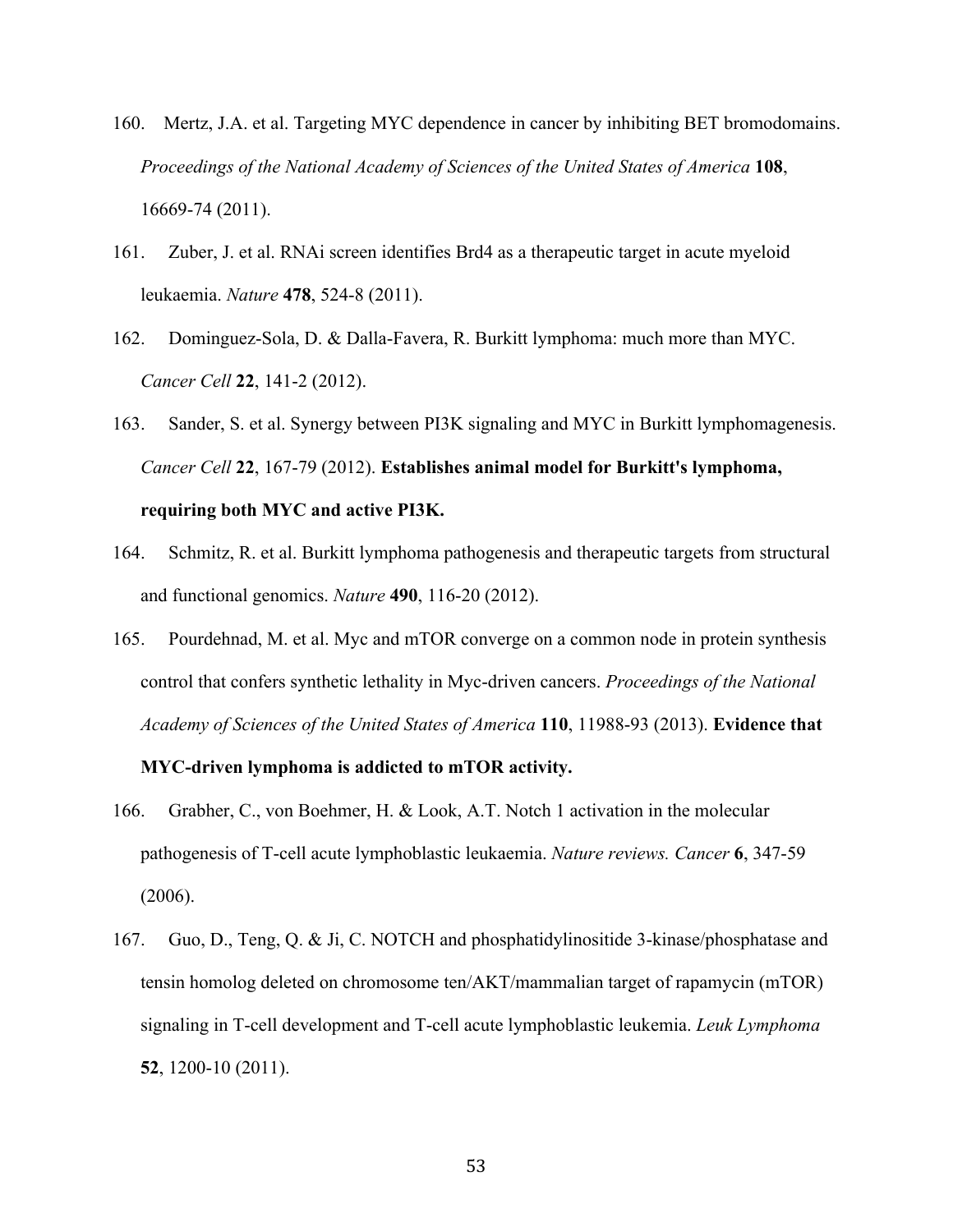- 168. Shanware, N.P., Bray, K. & Abraham, R.T. The PI3K, metabolic, and autophagy networks: interactive partners in cellular health and disease. *Annual review of pharmacology and toxicology* **53**, 89-106 (2013).
- 169. Carayol, N. et al. Critical roles for mTORC2- and rapamycin-insensitive mTORC1 complexes in growth and survival of BCR-ABL-expressing leukemic cells. *Proc Natl Acad Sci U S A* **107**, 12469-74 (2010).
- 170. Fan, Q.W. et al. Akt and autophagy cooperate to promote survival of drug-resistant glioma. *Science signaling* **3**, ra81 (2010).
- 171. Kao, G.D., Jiang, Z., Fernandes, A.M., Gupta, A.K. & Maity, A. Inhibition of phosphatidylinositol-3-OH kinase/Akt signaling impairs DNA repair in glioblastoma cells following ionizing radiation. *J Biol Chem* **282**, 21206-12 (2007).
- 172. Kumar, A., Fernandez-Capetillo, O. & Carrera, A.C. Nuclear phosphoinositide 3-kinase beta controls double-strand break DNA repair. *Proceedings of the National Academy of Sciences of the United States of America* **107**, 7491-6 (2010).
- 173. Ibrahim, Y.H. et al. PI3K inhibition impairs BRCA1/2 expression and sensitizes BRCAproficient triple-negative breast cancer to PARP inhibition. *Cancer discovery* **2**, 1036-47 (2012).
- 174. Juvekar, A. et al. Combining a PI3K inhibitor with a PARP inhibitor provides an effective therapy for BRCA1-related breast cancer. *Cancer discovery* **2**, 1048-63 (2012).
- 175. Bassi, C. et al. Nuclear PTEN controls DNA repair and sensitivity to genotoxic stress. *Science* **341**, 395-9 (2013). **Identified novel SUMOylation and nuclear function of PTEN.**
- 176. Lempiainen, H. & Halazonetis, T.D. Emerging common themes in regulation of PIKKs and PI3Ks. *Embo J* **28**, 3067-73 (2009).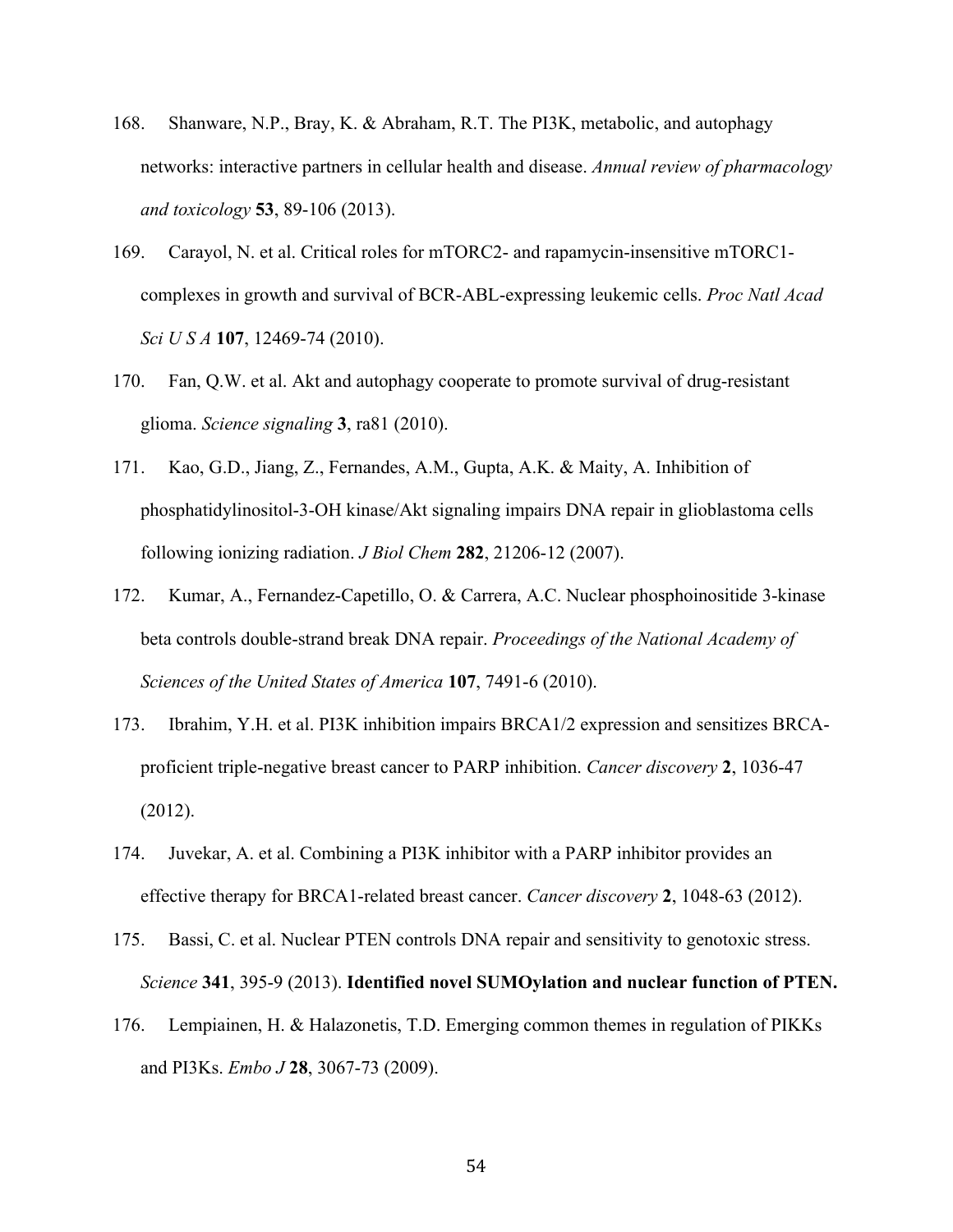- 177. Munck, J.M. et al. Chemosensitization of cancer cells by KU-0060648, a dual inhibitor of DNA-PK and PI-3K. *Mol Cancer Ther* **11**, 1789-98 (2012).
- 178. Khalaileh, A. et al. Phosphorylation of ribosomal protein S6 attenuates DNA damage and tumor suppression during development of pancreatic cancer. *Cancer Res* **73**, 1811-20 (2013).
- 179. Shen, C. et al. Regulation of FANCD2 by the mTOR pathway contributes to the resistance of cancer cells to DNA double strand breaks. *Cancer Res* **73**, 3393-401 (2013).
- 180. Guo, F. et al. mTOR regulates DNA damage response through NF-kappaB-mediated FANCD2 pathway in hematopoietic cells. *Leukemia* **27**, 2040-6 (2013).
- 181. Miller, T.W., Balko, J.M. & Arteaga, C.L. Phosphatidylinositol 3-kinase and antiestrogen resistance in breast cancer. *Journal of clinical oncology : official journal of the American Society of Clinical Oncology* **29**, 4452-61 (2011).
- 182. Li, J. et al. PTEN, a Putative Protein Tyrosine Phosphatase Gene Mutated in Human Brain, Breast, and Prostate Cancer. *Science* **275**, 1943-1947 (1997).
- 183. Samuels, Y. et al. High frequency of mutations of the PIK3CA gene in human cancers. *Science* **304**, 554 (2004).
- 184. Ammirante, M., Luo, J.L., Grivennikov, S., Nedospasov, S. & Karin, M. B-cell-derived lymphotoxin promotes castration-resistant prostate cancer. *Nature* **464**, 302-5 (2010).
- 185. Davids, M.S. & Letai, A. Targeting the B-cell lymphoma/leukemia 2 family in cancer. *Journal of clinical oncology : official journal of the American Society of Clinical Oncology* **30**, 3127-35 (2012).
- 186. Letai, A. et al. Distinct BH3 domains either sensitize or activate mitochondrial apoptosis, serving as prototype cancer therapeutics. *Cancer Cell* **2**, 183-92 (2002).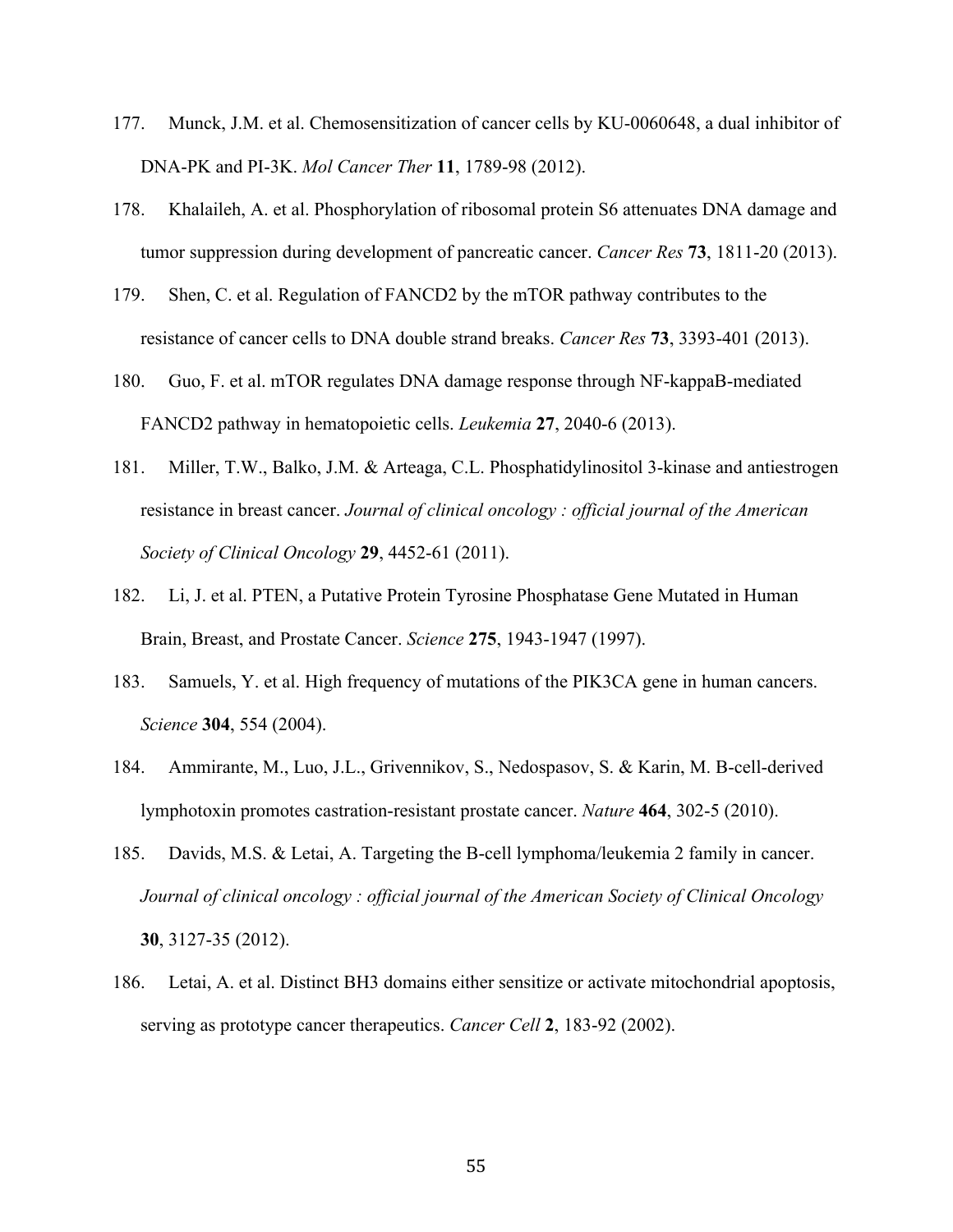- 187. Certo, M. et al. Mitochondria primed by death signals determine cellular addiction to antiapoptotic BCL-2 family members. *Cancer Cell* **9**, 351-65 (2006).
- 188. Coloff, J.L. et al. Akt-dependent glucose metabolism promotes mcl-1 synthesis to maintain cell survival and resistance to Bcl-2 inhibition. *Cancer Res* **71**, 5204-13 (2011).
- 189. Davids, M.S. et al. Decreased mitochondrial apoptotic priming underlies stromamediated treatment resistance in chronic lymphocytic leukemia. *Blood* **120**, 3501-9 (2012).
- 190. Rahmani, M. et al. Dual inhibition of Bcl-2 and Bcl-xL strikingly enhances PI3K inhibition-induced apoptosis in human myeloid leukemia cells through a GSK3- and Bimdependent mechanism. *Cancer Res* **73**, 1340-51 (2013).
- 191. Hoellenriegel, J. et al. The phosphoinositide 3'-kinase delta inhibitor, CAL-101, inhibits B-cell receptor signaling and chemokine networks in chronic lymphocytic leukemia. *Blood* **118**, 3603-12 (2011). **Provide mechanism for CAL-101 (GS-1101) efficacy and included pharmacodynamic data from clinical studies.**
- 192. Motz, G.T. & Coukos, G. Deciphering and reversing tumor immune suppression. *Immunity* **39**, 61-73 (2013).
- 193. Kalos, M. & June, C.H. Adoptive T cell transfer for cancer immunotherapy in the era of synthetic biology. *Immunity* **39**, 49-60 (2013).
- 194. Vanneman, M. & Dranoff, G. Combining immunotherapy and targeted therapies in cancer treatment. *Nature reviews. Cancer* **12**, 237-51 (2012).
- 195. Zitvogel, L., Galluzzi, L., Smyth, M.J. & Kroemer, G. Mechanism of action of conventional and targeted anticancer therapies: reinstating immunosurveillance. *Immunity* **39**, 74-88 (2013).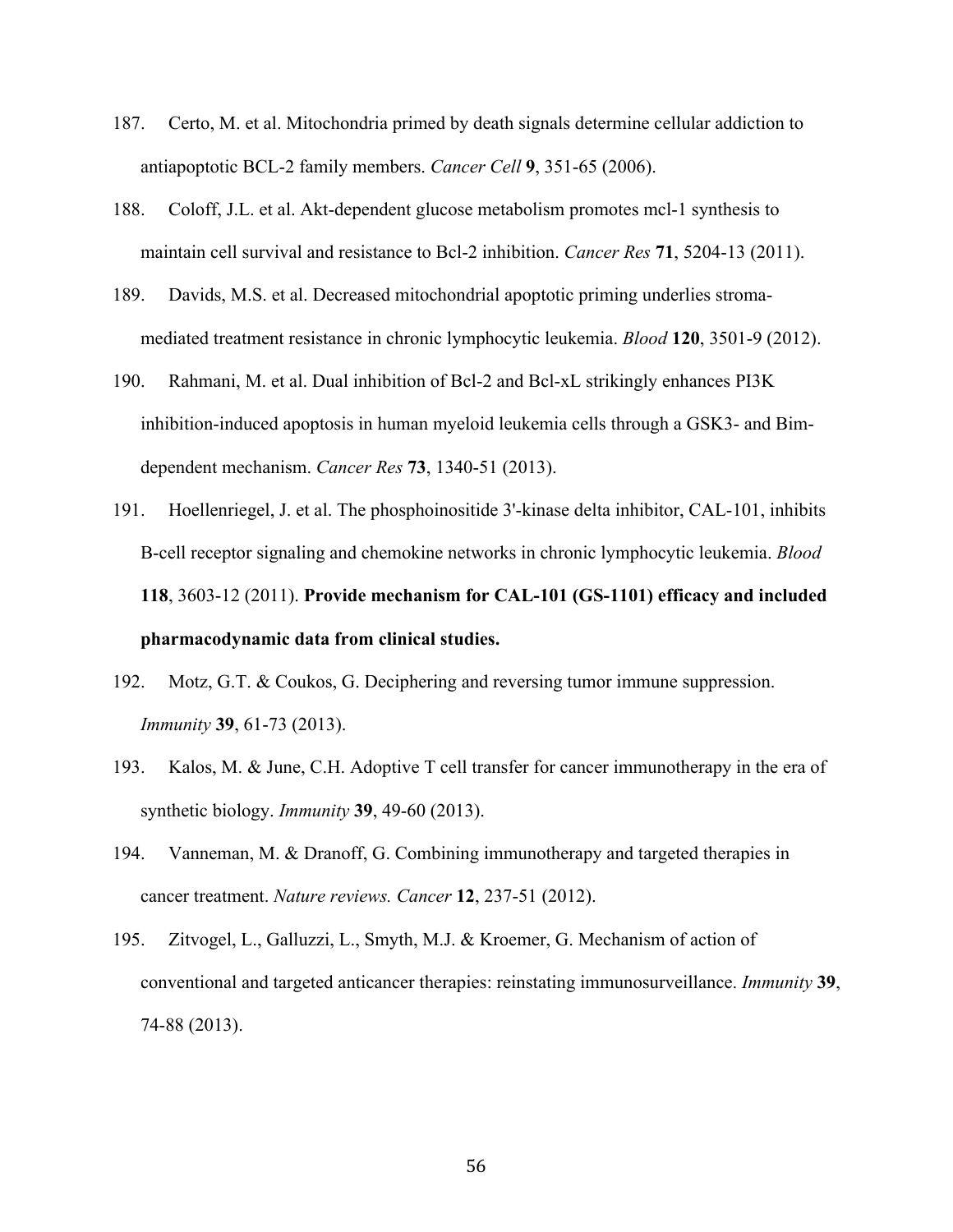- 196. Fruman, D.A. & Bismuth, G. Fine tuning the immune response with PI3K. *Immunol Rev* **228**, 253-72 (2009).
- 197. Okkenhaug, K. Signaling by the phosphoinositide 3-kinase family in immune cells. *Annual review of immunology* **31**, 675-704 (2013).
- 198. Jiang, Q. et al. mTOR Kinase Inhibitor AZD8055 Enhances the Immunotherapeutic Activity of an Agonist CD40 Antibody in Cancer Treatment. *Cancer research* **71**, 4074-84 (2011).
- 199. Li, Q. et al. A central role for mTOR kinase in homeostatic proliferation induced CD8+ T cell memory and tumor immunity. *Immunity* **34**, 541-53 (2011).
- 200. Marshall, N.A. et al. Immunotherapy with PI3K inhibitor and Toll-like receptor agonist induces IFN-gamma+IL-17+ polyfunctional T cells that mediate rejection of murine tumors. *Cancer Res* **72**, 581-91 (2012). **Shows that PI3K inhibitors can enhance adjuvant activity of TLR agonists to improve dendritic cell-based tumor vaccines in mice.**
- 201. So, L. et al. Selective inhibition of phosphoinositide 3-kinase p110alpha preserves lymphocyte function. *J Biol Chem* **288**, 5718-31 (2013).
- 202. Yao, E. et al. Suppression of HER2/HER3-mediated growth of breast cancer cells with combinations of GDC-0941 PI3K inhibitor, trastuzumab, and pertuzumab. *Clinical cancer research : an official journal of the American Association for Cancer Research* **15**, 4147-56 (2009).
- 203. Mao, M. et al. Resistance to BRAF inhibition in BRAF-mutant colon cancer can be overcome with PI3K inhibition or demethylating agents. *Clinical cancer research : an official journal of the American Association for Cancer Research* **19**, 657-67 (2013).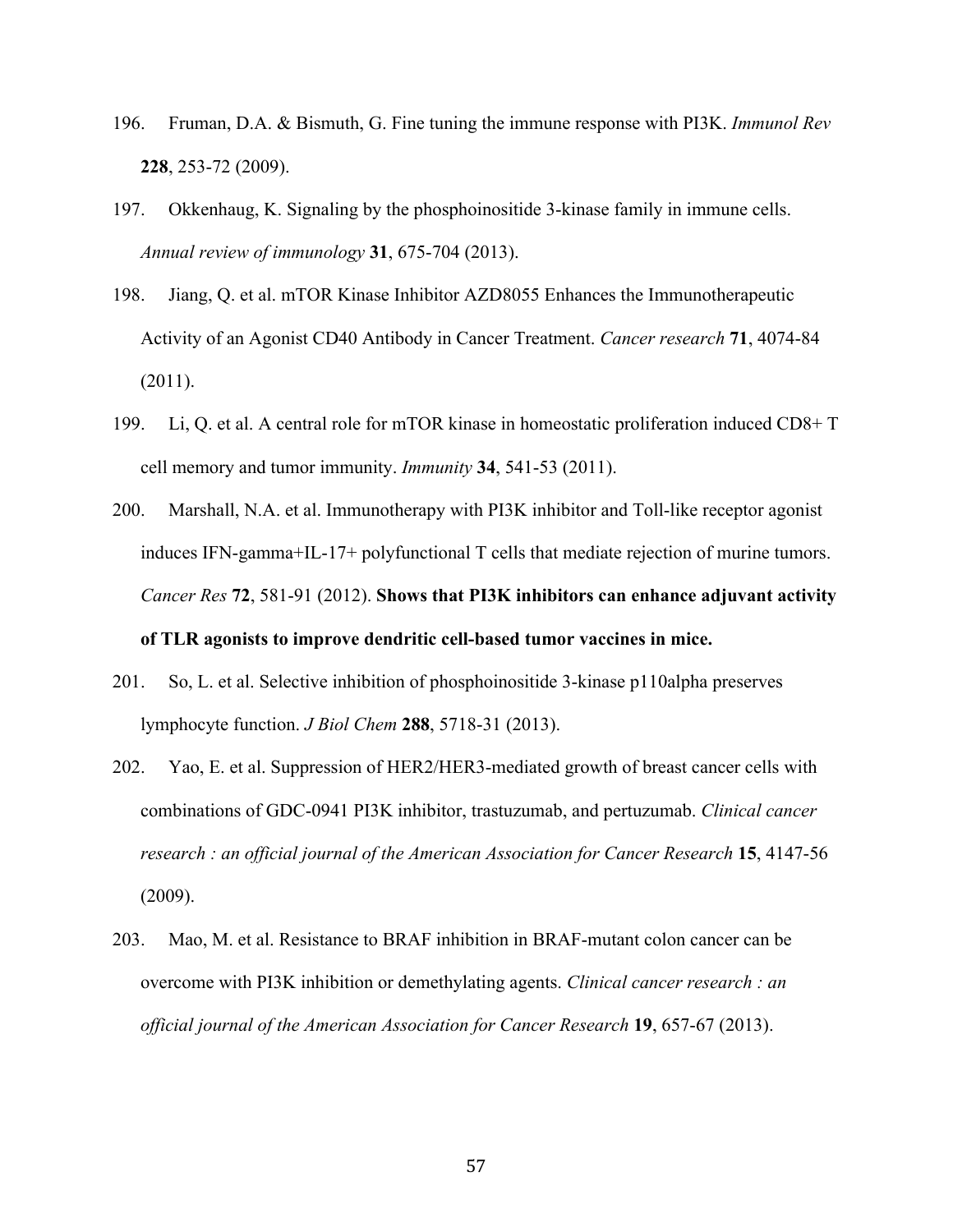- 204. Paraiso, K.H. et al. PTEN loss confers BRAF inhibitor resistance to melanoma cells through the suppression of BIM expression. *Cancer Res* **71**, 2750-60 (2011).
- 205. Nardella, C., Lunardi, A., Patnaik, A., Cantley, L.C. & Pandolfi, P.P. The APL paradigm and the "co-clinical trial" project. *Cancer discovery* **1**, 108-16 (2011).
- 206. Suire, S. et al. Gbetagammas and the Ras binding domain of p110gamma are both important regulators of PI(3)Kgamma signalling in neutrophils. *Nat Cell Biol* **8**, 1303-9 (2006).
- 207. Delgado, P. et al. Essential function for the GTPase TC21 in homeostatic antigen receptor signaling. *Nat Immunol* **10**, 880-8 (2009).
- 208. Rodriguez-Viciana, P., Sabatier, C. & McCormick, F. Signaling specificity by Ras family GTPases is determined by the full spectrum of effectors they regulate. *Molecular and cellular biology* **24**, 4943-54 (2004).
- 209. Dbouk, H.A. et al. G Protein-Coupled Receptor-Mediated Activation of p110beta by Gbetagamma Is Required for Cellular Transformation and Invasiveness. *Sci Signal* **5**, ra89 (2012).
- 210. Durand, C.A. et al. Phosphoinositide 3-kinase p110delta regulates natural antibody production, marginal zone and B-1 B cell function, and autoantibody responses. *J Immunol* **183**, 5673-84 (2009).
- 211. Reif, K. et al. Cutting edge: differential roles for phosphoinositide 3-kinases, p110gamma and p110delta, in lymphocyte chemotaxis and homing. *J Immunol* **173**, 2236-40 (2004).
- 212. Puri, K.D. & Gold, M.R. Selective inhibitors of phosphoinositide 3-kinase delta: modulators of B-cell function with potential for treating autoimmune inflammatory diseases and B-cell malignancies. *Frontiers in immunology* **3**, 256 (2012).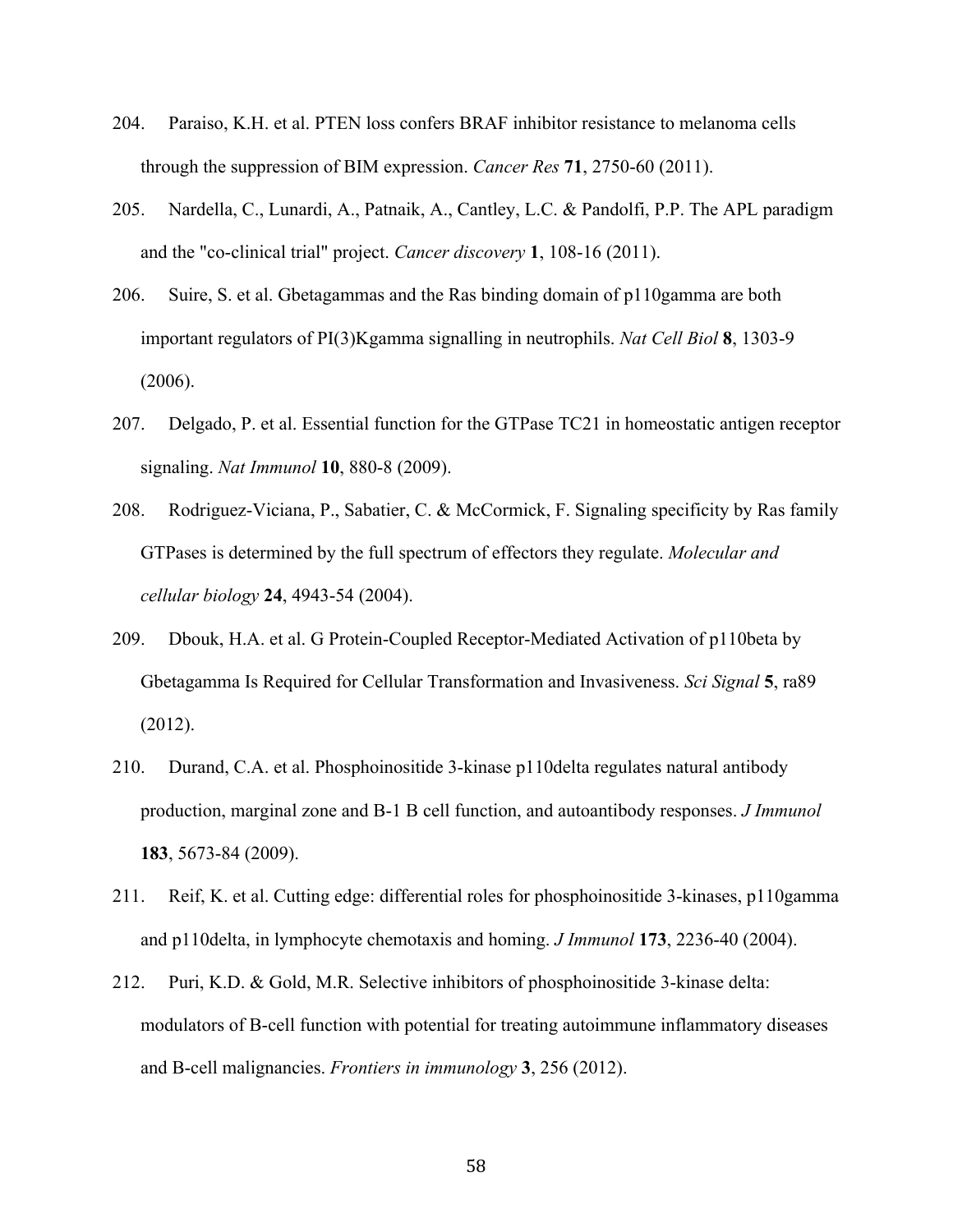- 213. Ghosh, B. et al. Nontoxic chemical interdiction of the epithelial-to-mesenchymal transition by targeting cap-dependent translation. *ACS chemical biology* **4**, 367-77 (2009).
- 214. Knauf, U., Tschopp, C. & Gram, H. Negative regulation of protein translation by mitogen-activated protein kinase-interacting kinases 1 and 2. *Molecular and cellular biology* **21**, 5500-11 (2001).
- 215. Lim, S. et al. Targeting of the MNK-eIF4E axis in blast crisis chronic myeloid leukemia inhibits leukemia stem cell function. *Proceedings of the National Academy of Sciences of the United States of America* **110**, E2298-307 (2013).
- 216. Konicek, B.W. et al. Therapeutic inhibition of MAP kinase interacting kinase blocks eukaryotic initiation factor 4E phosphorylation and suppresses outgrowth of experimental lung metastases. *Cancer Res* **71**, 1849-57 (2011).
- 217. Lin, Y.W. et al. A small molecule inhibitor of Pim protein kinases blocks the growth of precursor T-cell lymphoblastic leukemia/lymphoma. *Blood* **115**, 824-33 (2010).
- 218. Blanco-Aparicio, C. et al. Pim 1 kinase inhibitor ETP-45299 suppresses cellular proliferation and synergizes with PI3K inhibition. *Cancer letters* **300**, 145-53 (2011).
- 219. Chen, L.S., Redkar, S., Bearss, D., Wierda, W.G. & Gandhi, V. Pim kinase inhibitor, SGI-1776, induces apoptosis in chronic lymphocytic leukemia cells. *Blood* **114**, 4150-7 (2009).
- 220. Song, J.H. & Kraft, A.S. Pim kinase inhibitors sensitize prostate cancer cells to apoptosis triggered by Bcl-2 family inhibitor ABT-737. *Cancer Res* **72**, 294-303 (2012).
- 221. Pogacic, V. et al. Structural analysis identifies imidazo[1,2-b]pyridazines as PIM kinase inhibitors with in vitro antileukemic activity. *Cancer Res* **67**, 6916-24 (2007).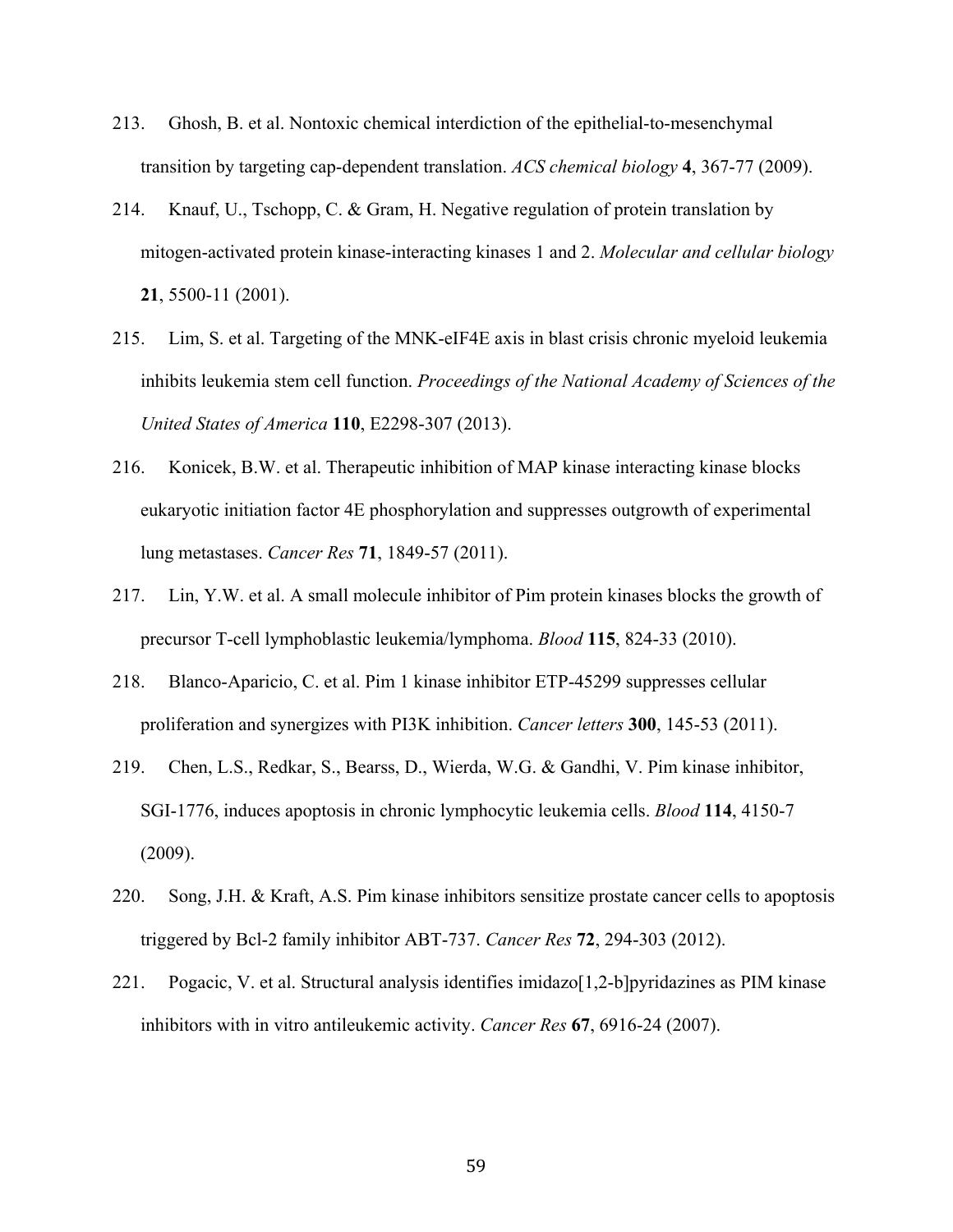- 222. Klempner, S.J., Myers, A.P. & Cantley, L.C. What a Tangled Web We Weave: Emerging Resistance Mechanisms to Inhibition of the Phosphoinositide 3-Kinase Pathway. *Cancer Discov* (2013).
- 223. Burger, J.A. Targeting the microenvironment in chronic lymphocytic leukemia is changing the therapeutic landscape. *Current opinion in oncology* **24**, 643-649 (2012).
- 224. Byrd, J.C.*, et al.* Targeting BTK with ibrutinib in relapsed chronic lymphocytic leukemia. *N Engl J Med* **369**, 32-42 (2013).
- 225. Liu, N.*, et al.* BAY 80-6946 Is a Highly Selective Intravenous PI3K Inhibitor with Potent p110alpha and p110delta Activities in Tumor Cell Lines and Xenograft Models. *Molecular cancer therapeutics* **12**, 2319-2330 (2013).
- 226. Winkler, D.G.*, et al.* PI3K-delta and PI3K-gamma Inhibition by IPI-145 Abrogates Immune Responses and Suppresses Activity in Autoimmune and Inflammatory Disease Models. *Chemistry & biology* **20**, 1364-1374 (2013).
- 227. Boyle, D.L., Kim, H.R., Topolewski, K., Bartok, B. & Firestein, G.S. Novel dual phosphoinositide 3-kinase-delta,gamma inhibitor: Potent anti-inflammatory effects and joint protection in models of rheumatoid arthritis. *J Pharmacol Exp Ther* (2013).
- 228. Elkabets, M.*, et al.* mTORC1 inhibition is required for sensitivity to PI3K p110alpha inhibitors in PIK3CA-mutant breast cancer. *Science translational medicine* **5**, 196ra199 (2013).
- 229. Corcoran, R.B.*, et al.* TORC1 suppression predicts responsiveness to RAF and MEK inhibition in BRAF-mutant melanoma. *Science translational medicine* **5**, 196ra198 (2013).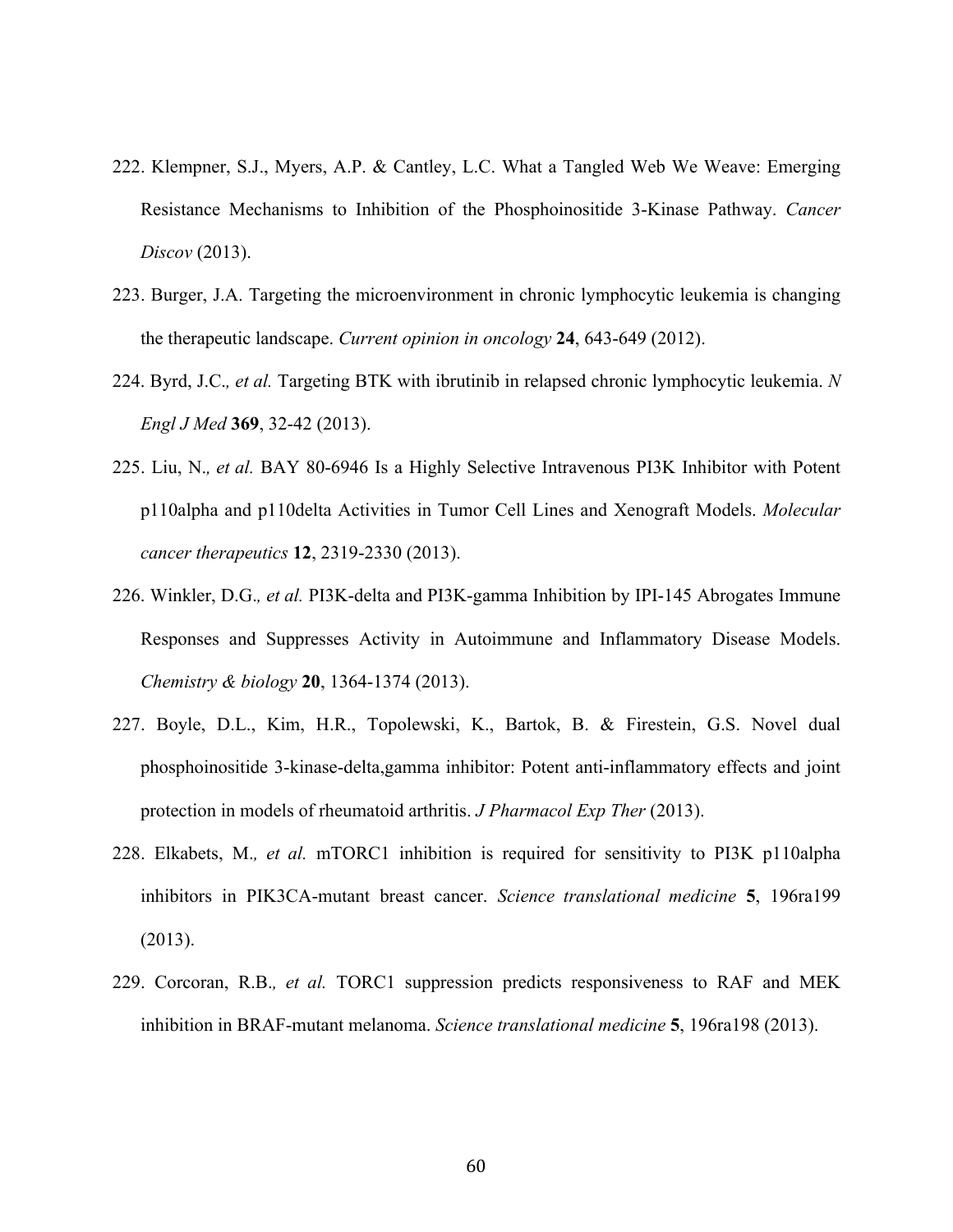| Target     | Upstream activators  | Effectors/Substrates          | <b>Tool Compounds</b>         |
|------------|----------------------|-------------------------------|-------------------------------|
|            |                      |                               | (Refs.)                       |
| eIF4E      | mTORC1, MNK          | Cap-dependent translation     | $4EGI-I$ <sup>129</sup>       |
|            |                      |                               | $4ei-1^{213}$                 |
| S6K        | mTORC1, PDK1         | S6, PDCD4, eIF4B, eEF2K, SKAR | 132<br>PF-4608671             |
|            |                      |                               | $DG2^{131}$                   |
|            |                      |                               | LYS6K2 <sup>130</sup>         |
| <b>MNK</b> | <b>ERK</b>           | $e$ IF4 $E$                   | CGP57380 <sup>214</sup>       |
|            |                      |                               | AST 487 215                   |
|            |                      |                               | Cercosporamide <sup>216</sup> |
| PIM        | Growth factor-       | $e$ IF4B, 4EBP1, BAD, p27     | $SMI-4a^{217}$                |
|            | mediated increase in |                               | ETP-45299 <sup>218</sup>      |
|            | transcription        |                               | SGI-1776 <sup>219</sup>       |
|            |                      |                               | Pimi-14J $^{220}$             |
|            |                      |                               | K00135 <sup>221</sup>         |

**Table 1: Emerging Targets within the PI3K signaling network**